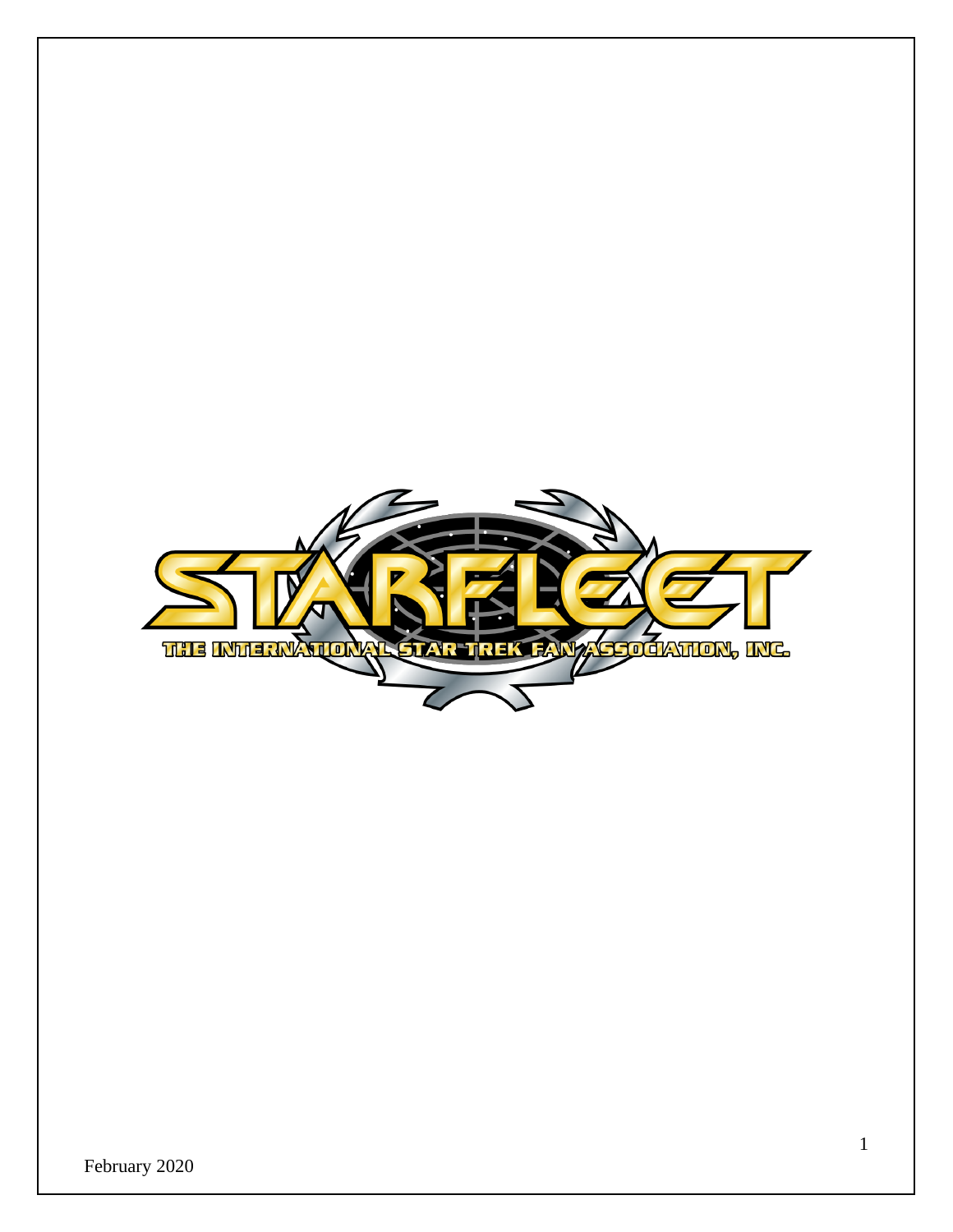Dedicated to Gene Roddenberry for his vision and passion. Without him, we would not be here.

Dedicated to all the actors and actresses who appeared in any of the Star Trek series or movies who have since gone where no one has gone before.

Dedicated to all our members who have left this earth.

PUBLISHER LEAD EDITOR ADM James Herring<br>
Vice-Commander, STARFLEET<br>
Region 3 Coordinator, STARFLEET

Region 3 Coordinator, STARFLEET

February 2020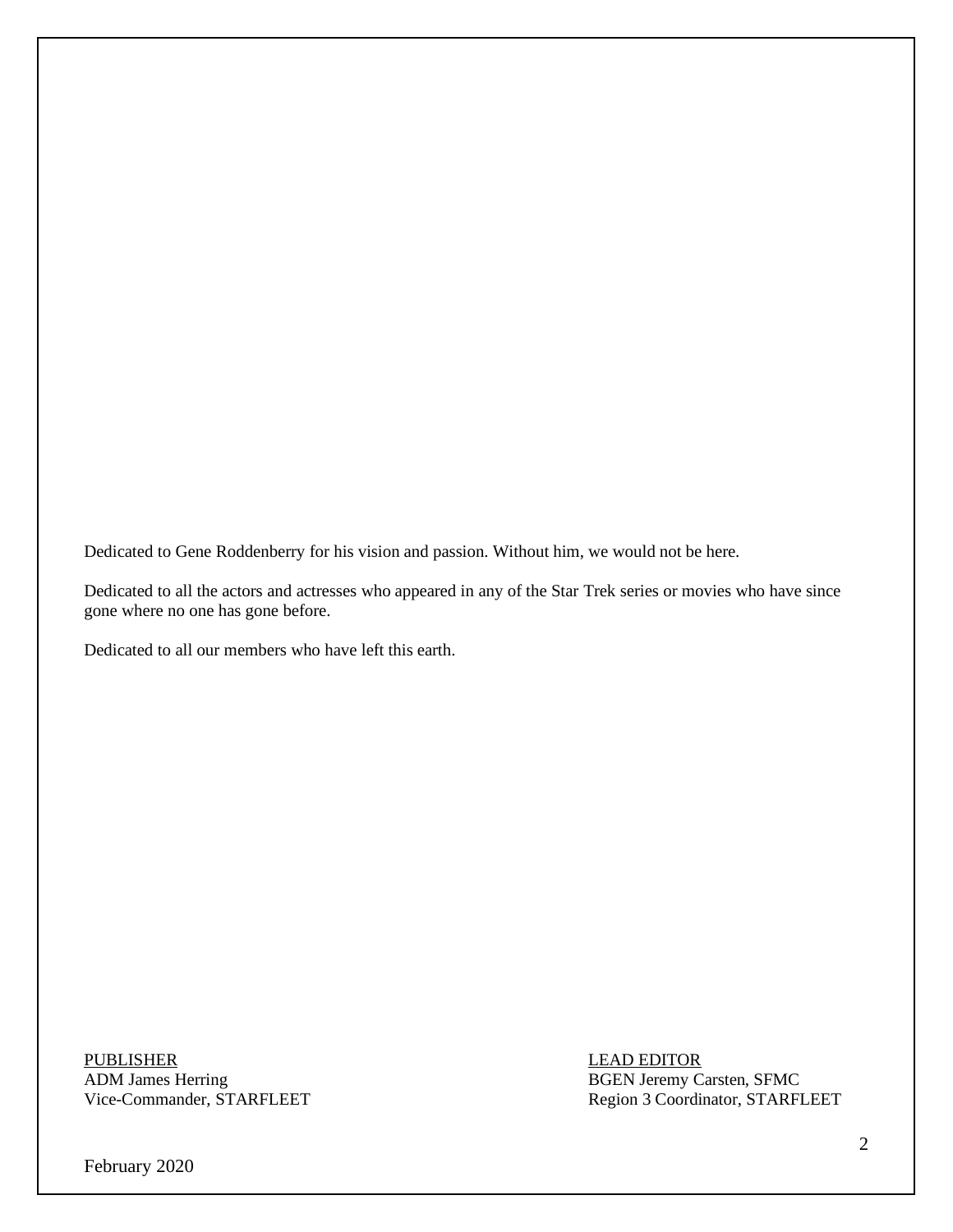#### Handbook Update History

First Edition January 2000 Second Edition January 2001 Third Edition January 2003 Fourth Edition January 2004 Fifth Edition January 2005 Sixth Edition May 2007 Seventh Edition May 2008 Eighth Edition August 2009 Ninth Edition January 2010 Tenth Edition April 2010 Eleventh Edition January 2011 Twelfth Edition October 2012 Thirteenth Edition February 2014 Fourteenth Edition October 2014 Fifteenth Edition May 2015 Sixteenth Edition February 2020

STARFLEET, The International Star Trek Fan Association, Inc., is a Federally-registered 501(c)(7) not-for-profit corporation chartered within the State of North Carolina, and is dedicated to the fans of Star Trek as well as pursuing the future envisioned by Gene Roddenberry as depicted in the Star Trek television series and movies.

STARFLEET provides as membership benefits numerous documents, such as the STARFLEET Vessel Registry, STARFLEET Academy course materials and tests, Department of Technical Services publications, forms, recruiting handbooks and other documents, as well as numerous electronic mailing lists, web pages and other electronic services and web- based materials. All of these are provided for limited purposes. The information contained therein may not be used by any member for any private commercial purpose. Provision of these documents or services does not constitute permission for anyone to use any information contained therein or thereon for any non-STARFLEET related purpose. No member or non-member may use any STARFLEET document, mailing list, services, or materials, including but not limited to the STARFLEET Vessel Registry, STARFLEET supplied chapter or membership rolls, web-based lists, and/or any STARFLEET Academy materials, for any commercial purpose. Anyone using any STARFLEET services or material(s) for any private commercial purpose or non-STARFLEET related use will be subject to appropriate legal action by the STARFLEET Executive Committee, including but not limited to suspension or revocation of membership without refund and suit for copyright infringement and conversion of proprietary information.

This document is the Membership Handbook of STARFLEET, The International Star Trek Fan Association, Inc. Its contents are copyright © 2000-2019, STARFLEET, and all rights are reserved. This publication may not be stored electronically (including, but not limited to, FTP or HTML) without prior written permission.

Star Trek and related marks are registered trademarks of CBS Studios Inc. Neither the STARFLEET copyright in this material, nor any part of the material itself, nor STARFLEET's use of the name Star Trek, are intended in any way to infringe upon any copyrights or trademarks with regard to any of the Star Trek television series or any of the movies or any other licensed use of the properties previously or currently held by CBS Studios Inc. or any other persons or organizations. Permission is granted to STARFLEET chapters to reproduce and utilize sections of this material for their members' use.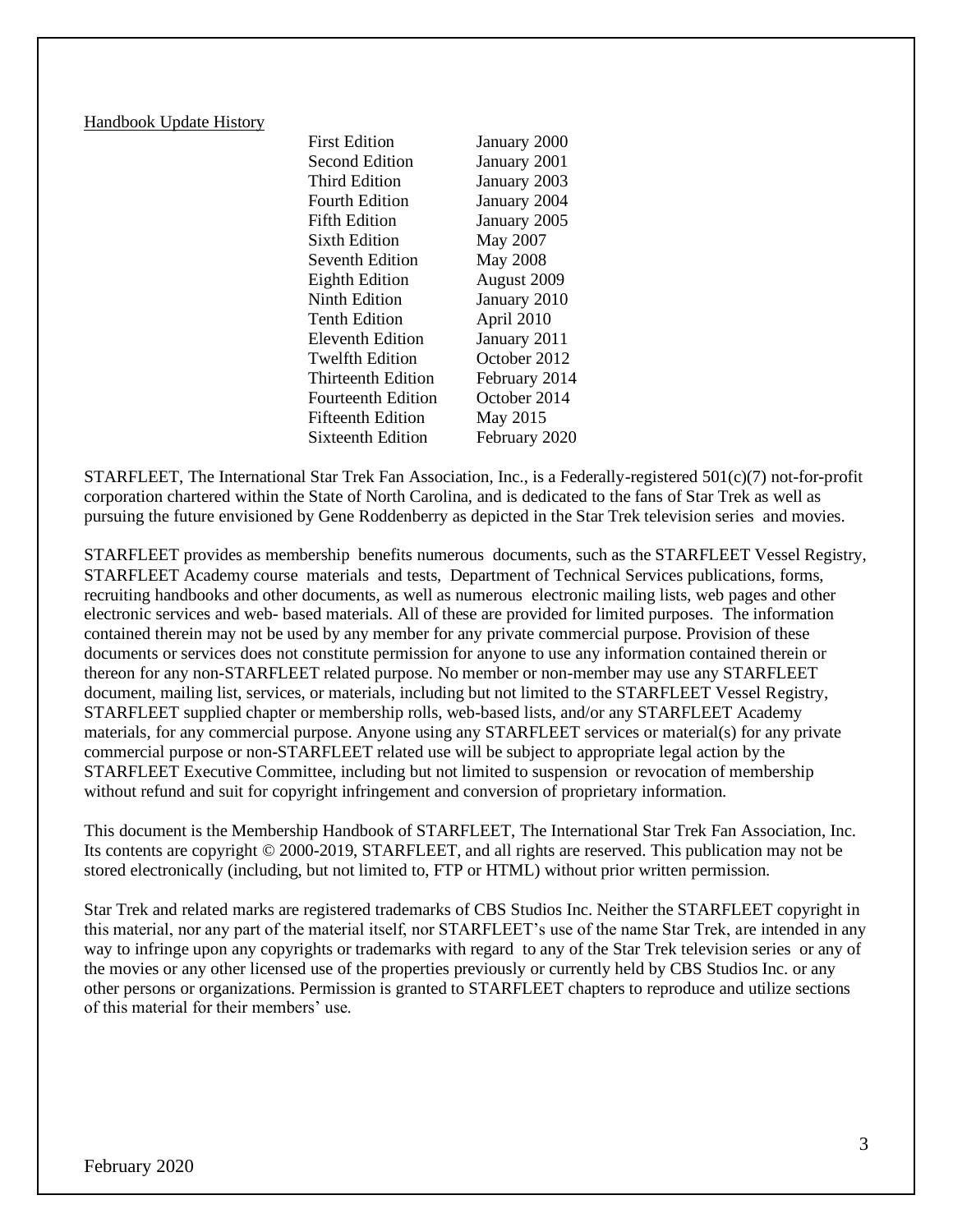# **TABLE OF CONTENTS**

| <b>SECTION 01 - INTRODUCTION</b>                       | 7  |
|--------------------------------------------------------|----|
| Section 01:01 - WELCOME FROM THE COMMANDER, STARFLEET  | 7  |
| Section 01:02 - WHAT IS STARFLEET?                     | 8  |
| Section 01:03 - WHAT MAKES UP STARFLEET?               | 8  |
| Section 01:04 - WHO RUNS STARFLEET?                    | 8  |
| Section 01:05 - THE STARFLEET CHAIN OF COMMAND         | 9  |
| Section 01:06 - THE STARFLEET HELP DESK                | 9  |
| <b>SECTION 02 - STARFLEET MEMBERSHIP</b>               | 10 |
| Section 02:01 - INDIVIDUAL AND FAMILY MEMBERSHIPS      | 10 |
| Section 02:02 - HONORARY AND LIFETIME MEMBERSHIPS      | 11 |
| Section 02:03 - MEMBERSHIP OPTIONS                     | 11 |
| Section 02:04 - MEMBERSHIP RIGHTS AND RESPONSIBILITIES | 12 |
| Section 02:05 - RANKS WITHIN STARFLEET                 | 13 |
| Section 02:06 – GRIEVANCES AND DUE PROCESS             | 14 |
| Section 02:07 - HARASSMENT AND MISCONDUCT              | 15 |
| Section 02:08 - MEMBERSHIP RENEWALS                    | 15 |
| Section 02:09 - THE STARFLEET AWARDS PROGRAM           | 15 |
| Section 02:10 - COMMUNICATIONS                         | 16 |
| Section 02:11 - STARFLEET SCHOLARSHIPS                 | 16 |
| Section 02:12 - PERSONAL INFORMATION AND PRIVACY       | 17 |
| <b>SECTION 03 - STARFLEET ORGANIZATION</b>             | 18 |
| Section 03:01 - STARFLEET OFFICERS                     | 18 |
| Section 03:02 - THE EXECUTIVE COMMITTEE                | 18 |
| Section 03:03 - ORDER OF SUCCESSION                    | 25 |
| Section 03:04 - THE ADMIRALTY BOARD                    | 25 |
| Section 03:05 - OFFICERS OF THE ADMIRALTY BOARD        | 25 |
| Section 03:06 - THE REGIONAL COORDINATOR               | 26 |
| Section 03:07 - CHAPTER COMMANDING OFFICER             | 26 |
| Section 03:08 - INSPECTOR GENERAL, STARFLEET           | 27 |
| Section 03:09 - JUDGE ADVOCATE GENERAL, STARFLEET      | 28 |
| Section 03:10 - THE REGIONS OF STARFLEET               | 28 |
| Section 03:11 – THE CHAPTERS OF STARFLEET              | 28 |
| Section 03:12 - STARFLEET ELECTIONS                    | 29 |
| Section 03:13 - REMOVAL OF A SENIOR OFFICER            | 29 |
| <b>SECTION 04 - VOTING AND ELECTIONS</b>               | 30 |
| Section 04:01 - TERM OF OFFICE AND ELECTORATE BODY     | 30 |
| Section 04:02 – METHOD OF VOTING                       | 30 |
| Section 04:03 - RESTRICTIONS                           | 30 |
| Section 04:04 - ELECTION COORDINATOR                   | 31 |
| Section 04:05 - SUPERVISION OF ELECTION PROCESS        | 31 |
| Section 04:06 – NOMINATION OF CANDIDATES               | 31 |
| Section 04:07 – ELECTION PUBLICATIONS                  | 32 |
| Section 04:08 - ELECTION TIMETABLE                     | 32 |
| Section 04:09 - ONE ELIGIBLE CANDIDATE                 | 33 |
| Section 04:10 - WITHDRAWAL FROM CANDIDACY              | 33 |
| Section 04:11 - OFFICE TURNOVER                        | 33 |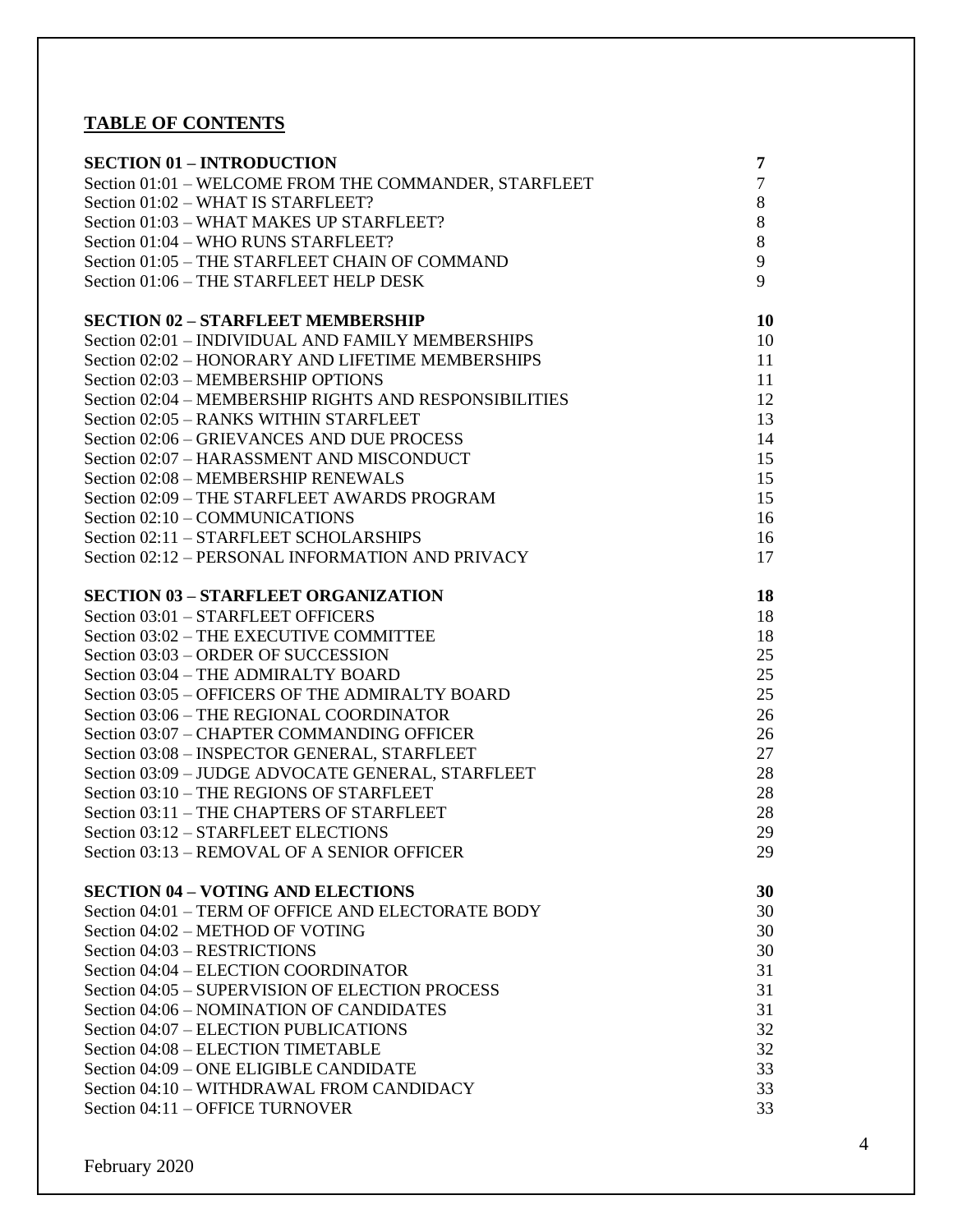| <b>SECTION 05 - CHAPTERS AND CHAPTERS-IN-TRAINING</b>            | 34 |
|------------------------------------------------------------------|----|
| Section 05:01 - CHAPTER FICTIONAL DESIGNATIONS                   | 34 |
| Section 05:02 – CHAPTER CHAIRPERSON                              | 35 |
| Section 05:03 - CREW ORGANIZATION                                | 35 |
| Section 05:04 - NON-STARFLEET CREWMEMBERS                        | 36 |
| Section 05:05 – CHAPTER FINANCES                                 | 36 |
| Section 05:06 - THE STARFLEET SHAKEDOWN PROGRAM                  | 36 |
| Section 05:07 - ACCELERATED SHAKEDOWN PROGRAM                    | 38 |
| Section 05:08 - THE STARFLEET CHAPTER PROGRAM                    | 38 |
| Section 05:09 - CITY OF CHARTER                                  | 40 |
|                                                                  |    |
| <b>SECTION 06 - ASSESSMENTS AND DUES</b>                         | 41 |
| Section 06:01 - MEMBERSHIP DUES                                  | 41 |
| Section 06:02 - LIFETIME MEMBERSHIPS                             | 41 |
| Section 06:03 - HONORARY MEMBERSHIPS                             | 43 |
| Section 06:04 - CHAPTER CHARTER FEE 33                           |    |
| <b>SECTION 07 - REMOVAL OF OFFICER FROM POSITION</b>             | 45 |
| Section 07:01 - REGIONAL COORDINATORS                            | 45 |
| Section 07:02 - MEMBER OF THE EXECUTIVE COMMITTEE                | 45 |
| Section 07:03 - COMMANDER, STARFLEET                             | 46 |
| Section 07:04 - COMMANDING AND REGIONAL OFFICERS                 | 46 |
|                                                                  | 47 |
| Section 07:05 - THE INSPECTOR GENERAL, STARFLEET                 | 47 |
| Section 07:06 - THE JUDGE ADVOCATE GENERAL, STARFLEET            |    |
| <b>SECTION 08 - FINANCIAL AFFAIRS/STANDARDS</b>                  | 48 |
| Section 08:01 - FISCAL YEAR                                      | 48 |
| Section 08:02 - ACCOUNTING SYSTEM                                | 48 |
| Section 08:03 - FUNDS INVESTED                                   | 48 |
| Section 08:04 - FIDUCIARY BONDED                                 | 48 |
| Section 08:05 - MONEY AND PROPERTY                               | 48 |
| Section 08:06 - DISBURSEMENTS                                    | 48 |
| Section 08:07 - FINANCIAL REVIEWS                                | 49 |
| Section 08:08 - FINANCIAL LIQUIDATION                            | 49 |
| Section 08:09 - STARFLEET INTERNATIONAL CONFERENCE               | 49 |
|                                                                  |    |
| <b>SECTION 09 - DISCIPLINARY PROCESS AND APPEALS</b>             | 50 |
| Section 09:01 – DISCIPLINARY ACTION AND POSSIBLE SANCTIONS       | 50 |
| Section 09:02 - THE STARFLEET APPEALS PROCESS                    | 51 |
| Section 09:03 - DISCIPLINE OF STARFLEET SENIOR OFFICERS          | 53 |
| Section 09:04 - ALL OTHER APPEALS                                | 53 |
| <b>SECTION 10 - AUXILIARY DEPARTMENTS</b>                        | 54 |
| Section 10:01 – AUXILIARY DEPARTMENTS STATUSES                   | 54 |
| Section 10:02 - PERMNANENT AUXILIARY DEPARTMENTS                 | 55 |
| Section 10:02:01 - STARFLEET MARINE CORPS                        | 55 |
| Section 10:02:02 - STARFLEET MILITARY ASSAULT COMMAND OPERATIONS | 56 |
| Section 10:02:03 - PETFLEET                                      | 57 |
|                                                                  |    |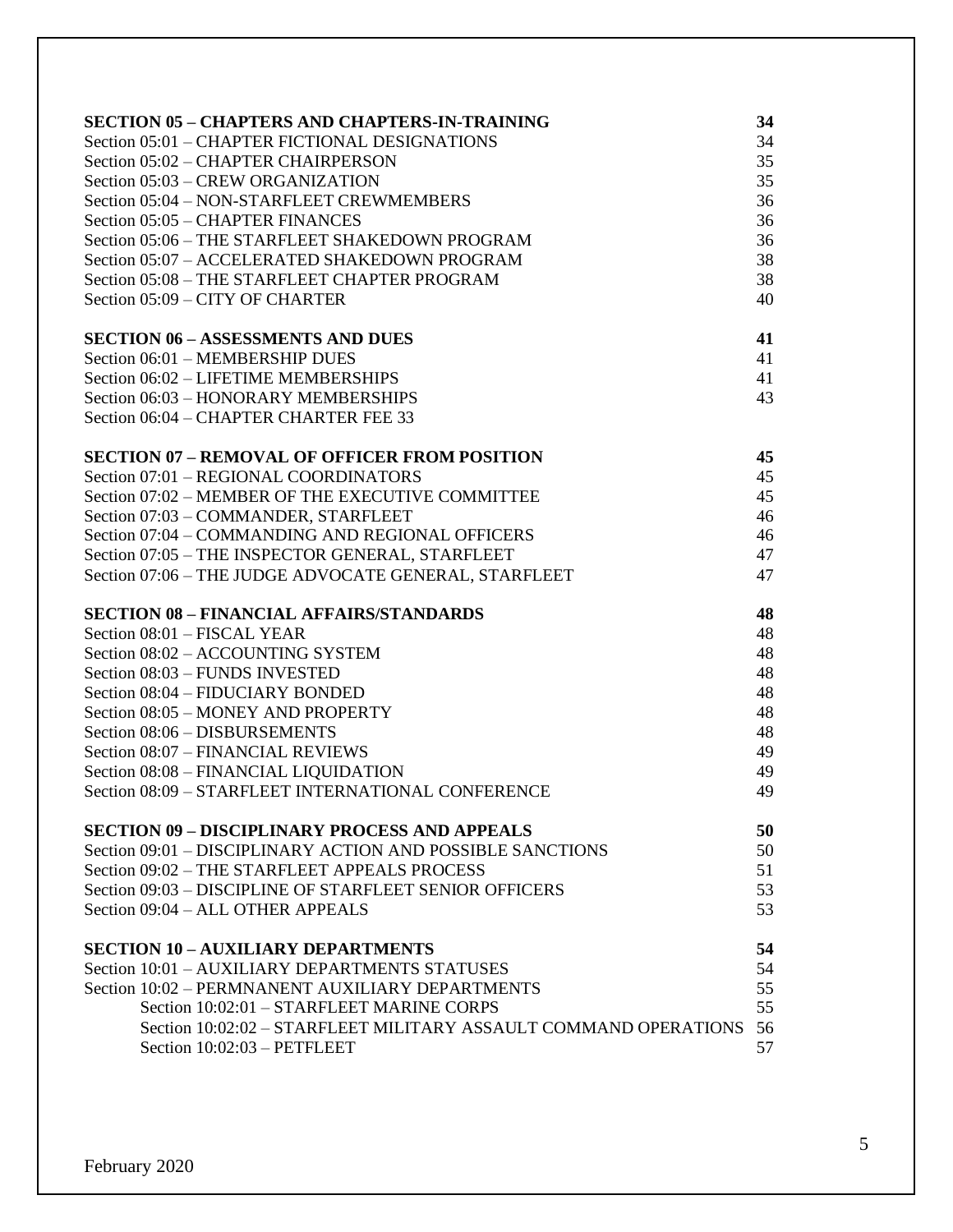| <b>SECTION 11 – STARFLEET ACADEMY</b>                        | 58 |
|--------------------------------------------------------------|----|
| Section 11:01 - STARFLEET ACADEMY                            | 58 |
| <b>SECTION 12 - AMENDMENTS</b>                               | 59 |
| Section 12:01 – PROCEDURES TO UPDATE THE BYLAWS              | 59 |
| Section 12:02 - PROCEDURES TO UPDATE THE MEMBERSHIP HANDBOOK | 59 |
| <b>SECTION 13 - APPENDICES</b>                               | 61 |
| APPENDIX A – COMMON ABBREVIATIONS                            | 61 |
| APPENDIX B – STARFLEET REGIONAL COMPOSITION                  | 62 |
| APPENDIX C – STARFLEET RANK AND GRADE STRUCTURE              | 63 |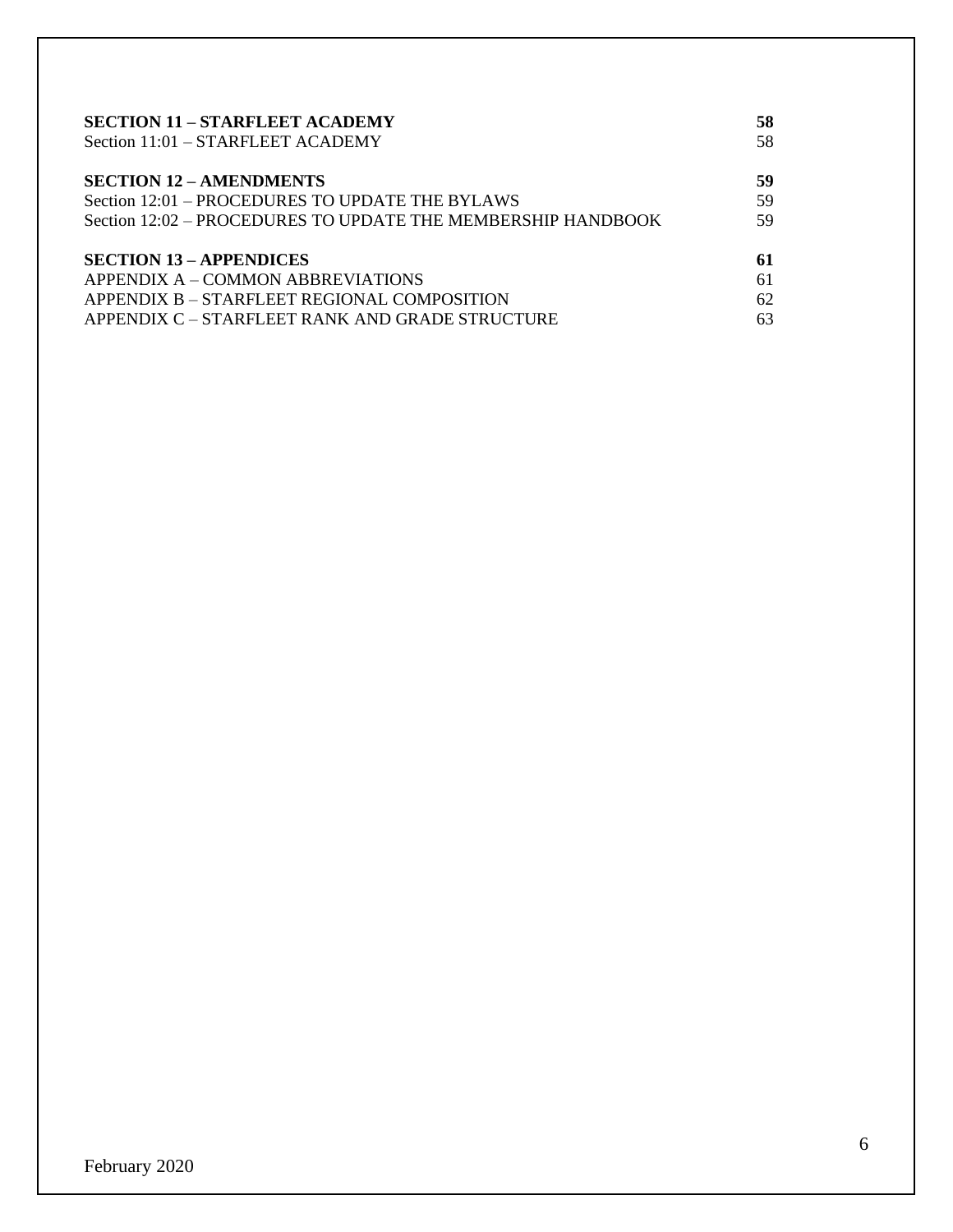## **SECTION 01 – INTRODUCTION**

#### **Section 01:01 – WELCOME FROM THE COMMANDER, STARFLEET**

You've just stepped up into the room's recessed platform and positioned yourself upon a translucent circle in the floor. In one hand you grasp the straps of your standard Fleet-issue duffle bag that contains a few of your personal belongings. The other hand gives a slight tug to straighten your uniform tunic in an unconscious effort to look as presentable as possible. You glance one last time around the room. Behind the console, about 10 feet in front of you, the transporter chief is skillfully manipulating a control panel. Subtly, a tingling sensation crosses your body and you say good-bye to Starfleet Academy and hello to new adventures.

The room changes and the tingling sensation ceases almost before you notice it. Your present location looks very similar to the transporter room you just left. Maybe this one is just a little glossier, more polished. There is one major difference; the tall person behind the console has powder-blue skin, shoulder length white hair and a pair of blue knobbed antenna. She looks up from the controls she had been studying and gives you a slight smile, "Welcome aboard," comes the soft raspy voice, "we've been expecting you."

So maybe we can't offer you anything to compare with actually being there. But just the same, we welcome you aboard as a member of STARFLEET.

Having joined us, you obviously have an interest in Star Trek. You may have joined us to meet people with similar interests. People who won't think you're a bit odd for having such an interest in something that is "just a TV show." Above all, you've done something that makes you particularly special. You've signed on as a member of STARFLEET. If you've already met some members of SFI, that may be the reason you joined. Of course, you may have chosen us because you knew of our community work or because we offer scholarships or because we are just a ton of fun! Whatever the reason, I'm glad you're with us and I hope you find your membership with us a rewarding experience.

Remember, we value your opinion. Input from the membership is a key ingredient to a successful organization. Choose your level of activity. We want you to be a part of everything we do. However, we understand that most people can't do it all. Pace yourself. Don't burn out and don't feel guilty for not being everywhere and doing everything with us.

STARFLEET can provide various ways for members to enjoy their memberships, but it is up to the individual to explore and make the most of the opportunities available. And use your imagination! We're always looking for new ideas. Most importantly, the object of all of this is to have fun! Relax and enjoy yourself in the company of fellow Star Trek enthusiasts!

So, without further ado, "Stow your gear and assume your station."

FADM Steven Parmley Commander, STARFLEET International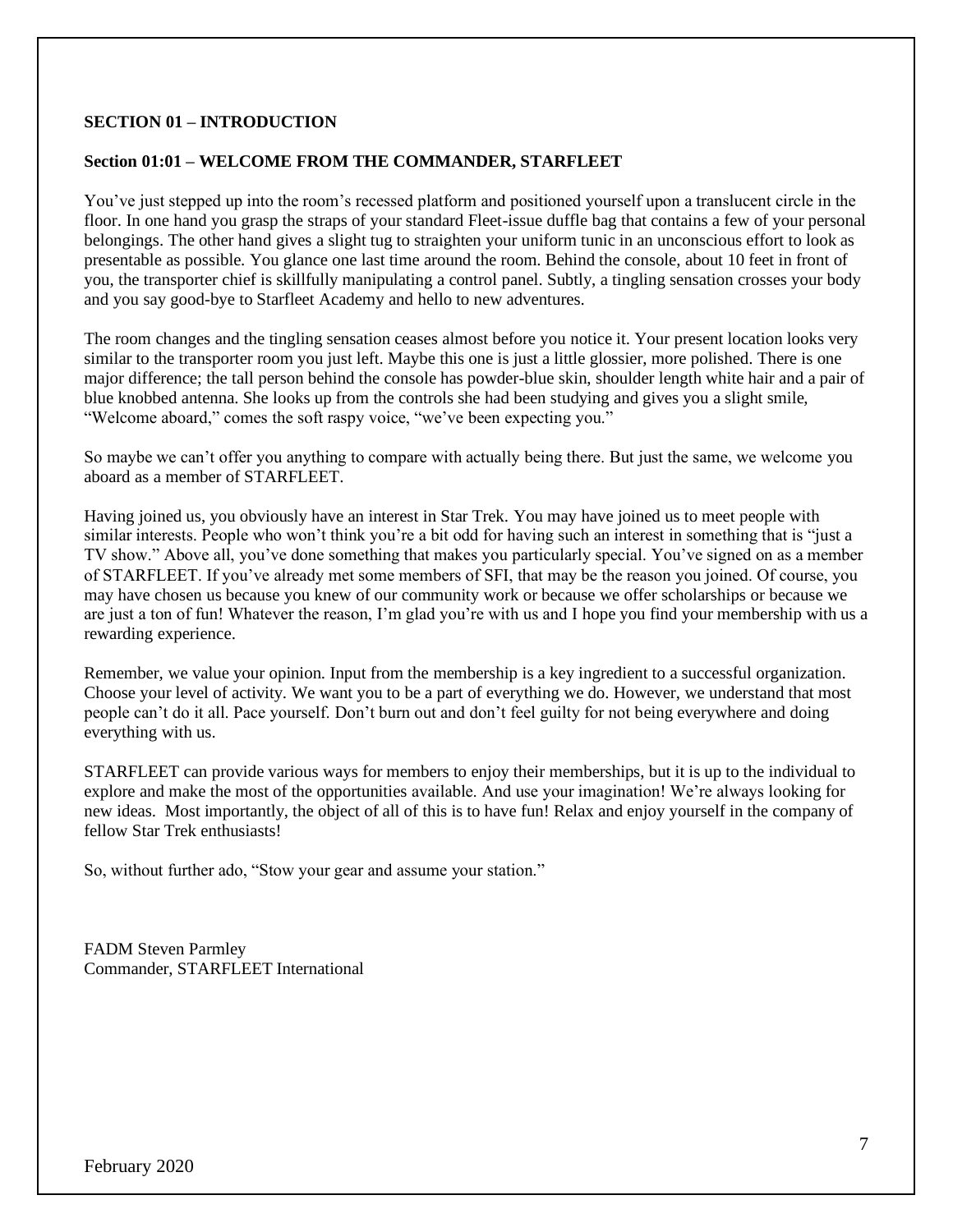#### **Section 01:02 – WHAT IS STARFLEET?**

STARFLEET: The International Star Trek Fan Association, Inc., derives its organizational structure from the Starfleet organization depicted in the Star Trek movies and television series. Starfleet, in the Star Trek universe, is the exploratory and law enforcement branch of the United Federation of Planets. The STARFLEET organization is founded on the concept that Starfleet is principally an exploratory service and many of the underlying aspects of "our" STARFLEET depend heavily upon that concept.

STARFLEET is incorporated as a not-for-profit corporation under the laws of the State of North Carolina. It has been granted 501(c)(7) status by the U.S. Internal Revenue Service.

While for legal purposes and contracts, etc., the name of this organization is STARFLEET: The International Star Trek Fan Association, Inc., common names used by our members for the organization are "STARFLEET," "SFI," and "STARFLEET International". Wherever possible, members are encouraged to refer to the organization as "STARFLEET", all in capital letters, in order to preserve the corporate name and ensure that people understand that the discussion is about this organization instead of the fictional Starfleet referred to in Star Trek.

## **Section 01:03 – WHAT MAKES UP STARFLEET?**

Why, you the members, of course!

The basic building block in all things STARFLEET is its members. STARFLEET members reside all around the globe and come from all walks of life. If members choose to band together and form a group, they then become a chapter of STARFLEET. All STARFLEET chapters model themselves along the lines of the starships and space stations depicted in the various Star Trek television programs and are presided over by Commanding Officers (CO).

Beyond that level, STARFLEET is divided into geographic Regions, which are overseen by their Regional Coordinators (RC). Lastly, the Executive Committee (EC) oversees the services and institutions of the international organization itself (the production and distribution of this Membership Handbook, for example).

## **Section 01:04 – WHO RUNS STARFLEET?**

Article 5 of the current STARFLEET Bylaws defines the governing body of STARFLEET as the Board of Directors, referred to within STARFLEET as the Admiralty Board (AB), whose membership is composed of all the currently serving Regional Coordinators in STARFLEET. Article 6 defines the Executive Committee as the corporate officers of STARFLEET.

In order to assure democratic governance of STARFLEET, all matters of policy are decided and approved by the AB. Procedure to implement that policy is determined by the EC. This division of responsibility assures that the will of the Fleet and its membership is heard and enacted. That will be exercised through the members of the AB, who represent the individual members of their respective Regions (and, hence, STARFLEET as a whole).

Please refer to Section 3 of this Handbook for a more extensive discussion of the function and responsibilities of the AB.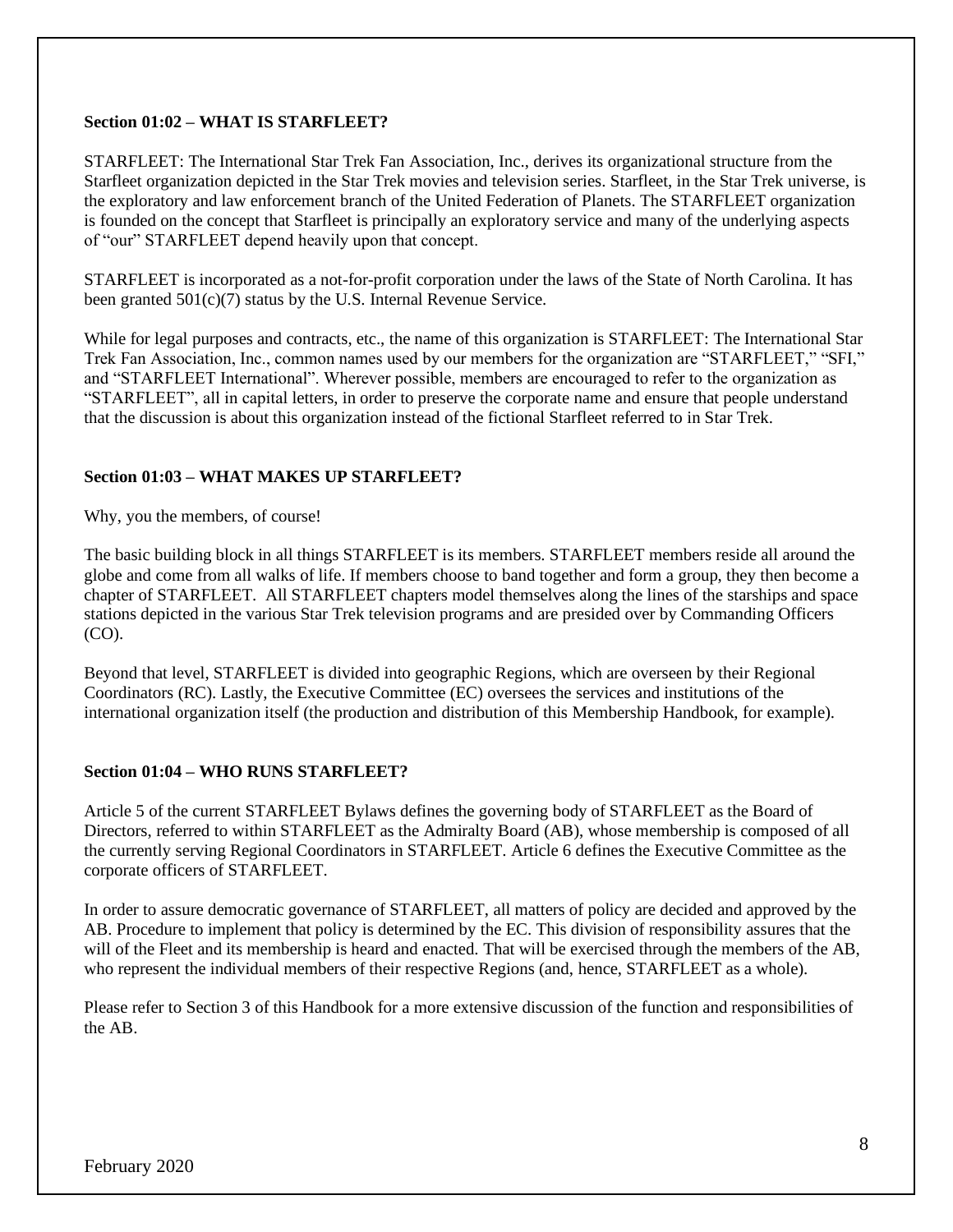## **Section 01:05 – THE STARFLEET CHAIN OF COMMAND**

"Chain of Command" is a term you will see time and time again at all levels of STARFLEET. What is it? The Chain of Command is an escalation procedure set in place to ensure the quickest response to questions and grievances raised by STARFLEET members. The STARFLEET Chain of Command is as follows:

● Admiralty Board

- Commander, STARFLEET
- Vice-Commander, STARFLEET
- The Executive Committee
- Regional Coordinators
- Chapter Commanding Officers

While any problem could be taken directly to the Commander, STARFLEET, if the Commander, STARFLEET had to deal with all the issues, they would have no time to preside over STARFLEET. You would also have to wait for him/her to finish with all the people ahead of you before he/she could address your problem. Such a system would not be fair to him/her, and it would not be fair to you.

Most questions and issues can be dealt with at the individual chapter level, usually by your Commanding Officer. If you have a question or problem, it should generally be taken to your CO first. If your CO does not, or cannot, resolve the issue, it may then be taken to the Regional Coordinator responsible for your chapter. CO's with questions or problems should take those to their RC as well. In the event that the RC is either part of the issue or unable to satisfactorily address it, you may bring your issue to the Office of the Executive Committee member who best represents your problem (see below). As a last resort, you should bring your complaint directly to the Office of the Commander, STARFLEET.

Remembering the following two guidelines will ensure the quickest response to your query:

• Always remember to include a Self-Addressed Stamped Envelope (SASE). All of us are volunteers and few are reimbursed for their expenses. While a First-Class stamp and an envelope may not seem like much, if you buy a hundred of them or more a month the expense would mount quickly, and including an SASE is a courtesy.

• Try and send your request to the relevant Office. STARFLEET's officers are not omniscient. If you have a question regarding your membership or membership packet materials, an inquiry directed to the Office of the Chief of Member Services, who handles membership related issues, will result in a quicker response than sending it to the Commander, STARFLEET. The CS would just have to forward it to Member Services and that will add an additional delay to your inquiry. This Handbook explains all the primary duties of each Executive Committee Office, and there is also an Organization Chart. If you cannot find the Department you are looking for, ask your CO or RC for assistance.

## **Section 01:06 – THE STARFLEET HELP DESK**

The Member Services Helpdesk is designed to accept member-impacting problems, issues, suggestions, or complaints for immediate review and remediation. The Helpdesk is managed by the Member Services Helpdesk Administrator, who is within the Office of the Commander, STARFLEET. Every report received by the Helpdesk shall be assigned a tracking ticket and receive direct and frequent attention until a final disposition is determined, working with members of the Executive Committee with the full backing of the Office of the Commander, STARFLEET.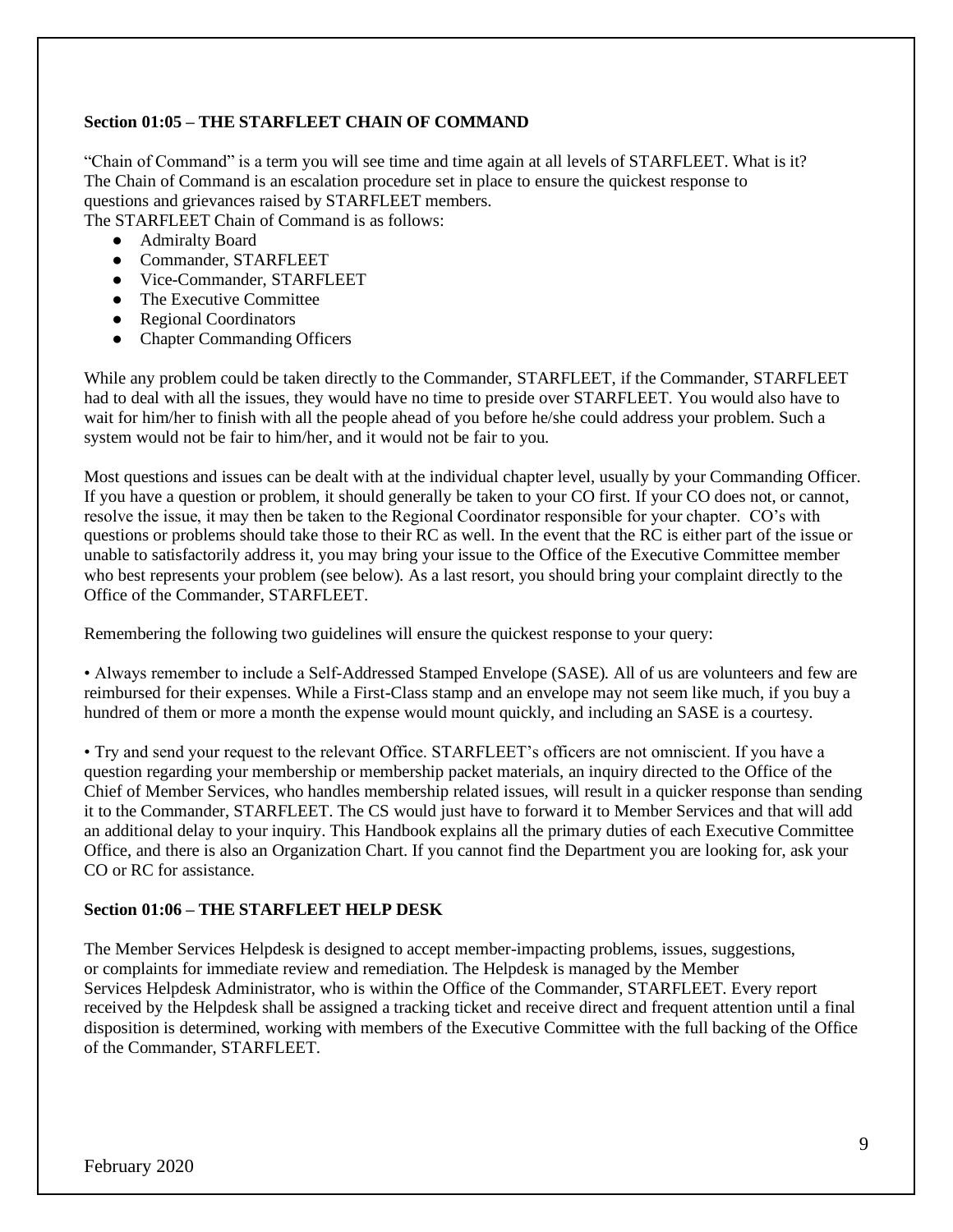## **SECTION 02 – STARFLEET MEMBERSHIP**

### **Section 02:01 – INDIVIDUAL AND FAMILY MEMBERSHIPS**

As of July 1, 2017, STARFLEET: The International Star Trek Fan Association, Inc., has only one primary membership option – Electronic. Membership certificate and membership card will be e-mailed. Membership certificates are available as hard copies at the time of joining for an additional fee of  $$2.00 + shipping$  & handling per certificate. S&H will be paid by the member. The Member Handbook and the By-Laws will be available as hard copies at the time of joining for an additional fee of \$5.00 + S&H per set. S&H will be paid by the member.

There is no longer different classes of membership – US, Canada, International – there will only be the class of "member"

The current membership rates are as follows: Individual  $= $5.00$ 

Family  $(2) = $9.00$ Family  $(3) = $12.00$ Family  $(4) = $14.00$ Family  $(5) = $16.00$ Family  $(6) = $17.00$ 

Family Memberships are designed for individuals who share a residence or have some form of close geographic proximity. Family Memberships entitle individuals to all the rights and privileges of Individual Membership, but because of the presumption of close proximity, only one copy of the Communiqué is issued to such members. It is assumed that people who are covered under Family Memberships are in fact blood relations or sharing in a similar bond. While in some instances it has been known that extended families of seven or more members live together in a shared dwelling space, these cases remain the exception to the rule. Family Memberships in STARFLEET will be limited to no more than six members per membership. If a family truly does have more than six people living in the same home, we encourage them to buy two or more Family Memberships in STARFLEET and thus share the resources provided more liberally.

Residents of Cuba:

CU-1: Individual Membership; no membership fee is assessed.

CU-2: Membership for a Family of Two; no membership fee is assessed.

CU-3: Membership for a Family of Three; no membership fee is assessed.

CU-4: Membership for a Family of Four; no membership fee is assessed.

CU-5: Membership for a Family of Five; no membership fee is assessed.

CU-6: Membership for a Family of Six; no membership fee is assessed.

**Note:** Membership dues for Cuban Citizens are specified separately and at no-cost in order to comply with the Helms- Burton Act in the United States, which regulates embargoes against foreign countries, and with requirements established by the Office of Foreign Asset Control within the United States Department of the Treasury. Cuban citizens who seek membership in STARFLEET are automatically required to be added as Non-Voting Members in STARFLEET and are restricted as detailed within Section 02:04 of this handbook. Further, membership materials for Cuban members are solely to be obtained electronically via a designated STARFLEET website.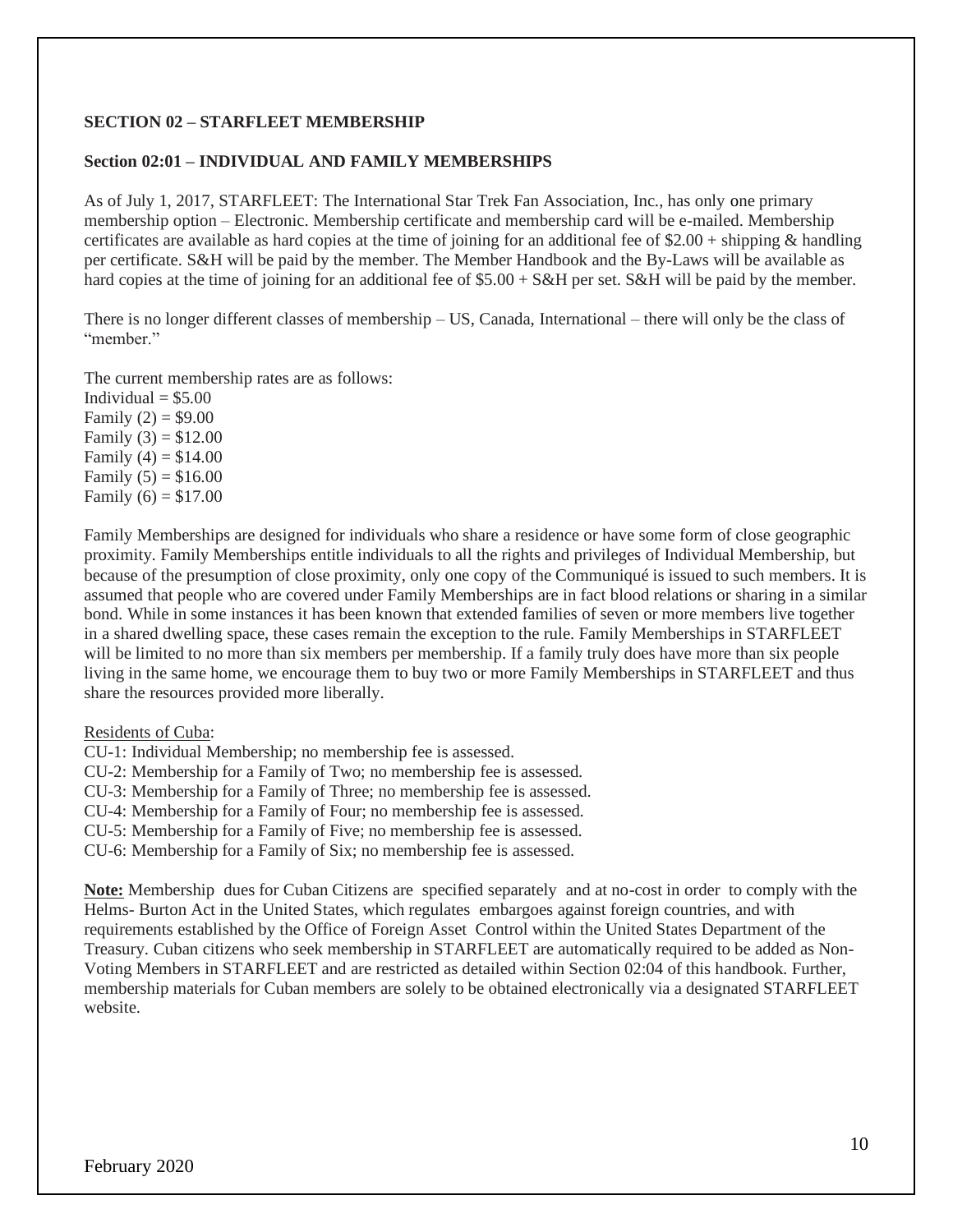### **Section 02:02 – HONORARY AND LIFETIME MEMBERSHIPS**

The STARFLEET Executive Committee may award Honorary and/or Lifetime Memberships after consultation with, and approval by, the Admiralty Board, in accordance with Section 06 of the Membership Handbook and Admiralty Board Resolution 99-02. Guidelines for awarding such memberships are available from your Regional Coordinator.

## **Section 02:03 – MEMBERSHIP OPTIONS**

Article 3, Section 3.2 of the STARFLEET Bylaws defines two categories of STARFLEET members: Voting and Non-Voting Members.

#### Voting Membership

Voting members of STARFLEET are those individuals who choose to participate in the futuristic atmosphere provided by the chapters of STARFLEET, as well as the atmosphere created by the unique infrastructure of the organization. Voting members are entitled to sign aboard the STARFLEET chapter of their choice and hold a fictional rank within the organization. Voting members may also choose to become involved in operations and activities or hold a position of responsibility at the Chapter, Regional, and International levels. Voting members must have a registered unique, functional, email address, that is compatible with SFI technologies; and must be 18 years of age or older

Enclosed with your membership packet is a Membership card. This card affords proof of your membership in STARFLEET, as well as documenting important information about you, including your name and STARFLEET Security Clearance Code (SCC) number, and membership expiration date. You may elect to join any chapter of STARFLEET, near or far, and participate in whatever fashion is acceptable to both you and the Commanding Officer of your chosen chapter. Please note that some chapters charge additional dues over those levied by STARFLEET. If you did not request assignment to a chapter when you filled out your application, you can request assignment to the chapter of your choice by contacting Chief of Membership Services and the Chapter Commanding Officer.

STARFLEET policy is that you can officially belong to the roster of only one chapter at a time, in order to allow STARFLEET Headquarters to efficiently track memberships and chapter crew strengths. This chapter is known as your Primary Chapter. However, members are free to participate in the activities of chapters other than that which they are primarily assigned to. Should you ever wish to transfer your Primary Chapter membership from one chapter to another, simply inform both of the CO's involved and the Chief of Membership Services in order to make the necessary updates to the STARFLEET Database and crew rosters.

## Non-Voting Membership

Non-voting members are not able to hold a position aboard a chapter, region or at the international level, and has no voting rights within STARFLEET. A non-voting member may still hold a fictional rank within the organization. Non-Voting Members will receive all membership materials, as well as the Communiqué, as long as the distribution of such materials is not in violation of the law. A Non-Voting member may change their membership class to a Voting Membership as long as they comply with the requirements of being a Voting Member and if it is permissible by law.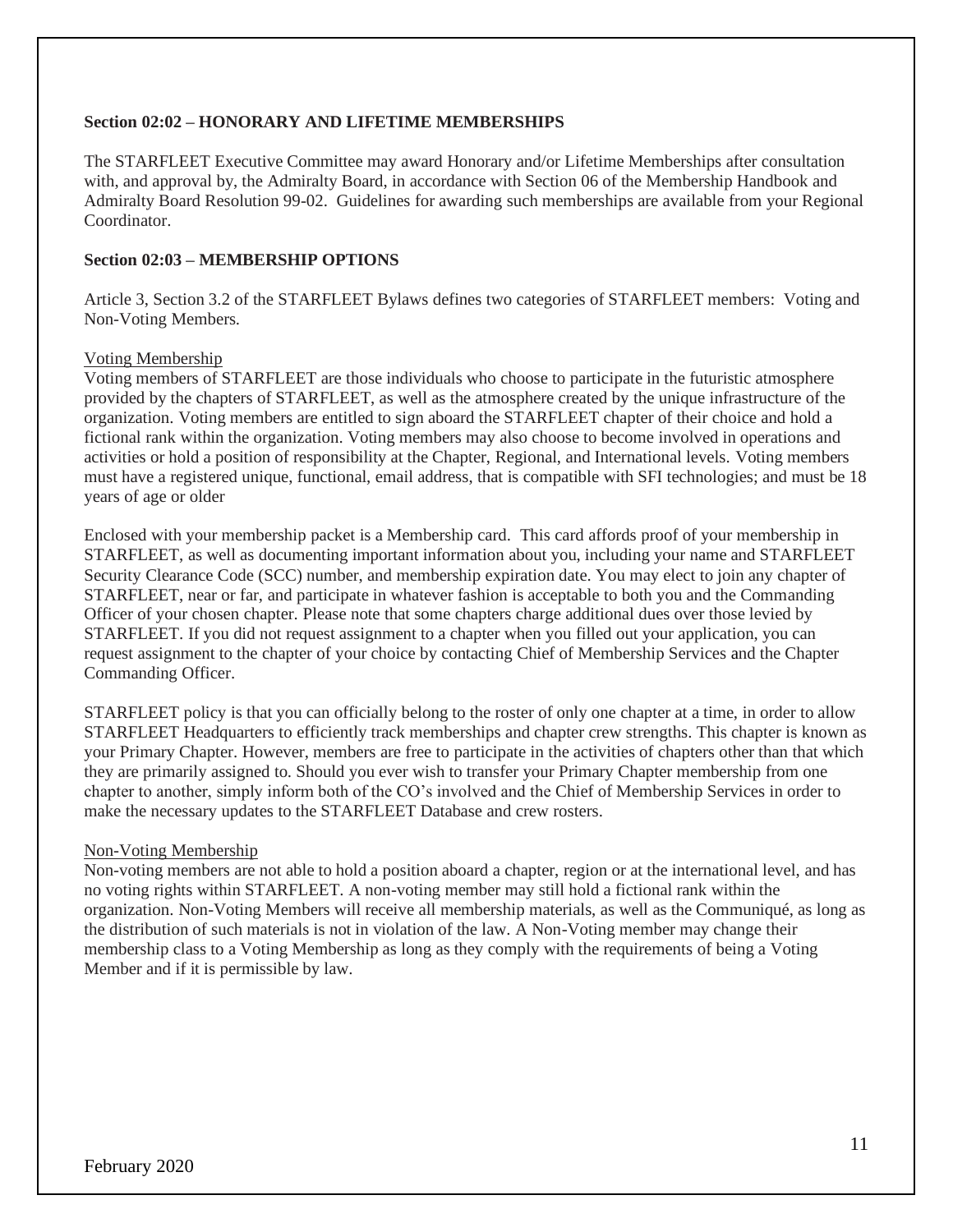## **Section 02:04 – MEMBERSHIP RIGHTS AND RESPONSIBILITIES**

As a member you are afforded certain rights of membership, contingent upon the fulfillment of your membership responsibilities. Unless otherwise prohibited by law, not required by law, or unavailable as a part of a membership class, these rights are subject to change by a vote by the Admiralty Board and include, but are not limited to, the following:

- To vote in the triennial STARFLEET election.
- To vote in any STARFLEET special elections.
- To vote on any STARFLEET Corporate Documents.
- To receive one membership packet, as defined in 02:03 above, and all of its contents for each primary contact for your membership (both new and renewing members).
- To receive four issues of the Communiqué per year, for each Primary membership.
- To specify the type of membership desired (single or family) and the ability to change from one type of membership to another for any reason.
- Access to due process and for all sides in an issue to be heard before any sanctions are issued.
- To appeal all sanctions imposed pursuant to 02:13 below.
- Ability to have access to notice of and information on and the ability to apply for any open position in STARFLEET or in your Region.
- To voice your opinion at any level of STARFLEET.
- To participate in the STARFLEET Academy.
- To transfer from one chapter of STARFLEET to another, at any time, for any reason, as long as the other chapter agrees.
- To participate in all Regional and International events, such as Summits and International Conferences.
- To be considered for participation in any STARFLEET program, as long as the qualifications, if any, have been met.

## Member's Responsibilities

To ascertain the membership rights, a member has certain responsibilities that must be met. Every member has a responsibility to adhere to a set of standards of behavior and conduct which include, but are not limited to, the following:

- To behave in a manner that brings credit to STARFLEET, their Region, their chapter, and themselves;
- To be resolute in the performance of my duty and comply with STARFLEET's Articles of Incorporation, Bylaws, Membership Handbook, other various handbooks, Electronic Mailing List Rules, Summit/Conference rules, meeting rules, etc.;
- To strive for impartiality and fairness in judgment and disqualify themselves from decisions where their judgment may be compromised;
- To show courtesy to fellow members at all times;
- To seek out both sides of a dispute and act upon fact, not innuendo;
- To renew their membership in a timely manner before it expires.

Failure to uphold the Member's Responsibilities, as outlined above could result in disciplinary action in accordance with the guidelines laid out in Section 9 of this handbook.

In addition to the above listed Member Responsibilities, the following are an additional list of goals which a member should strive toward - these are guidelines only and are not enforceable as member responsibilities or a code of conduct:

- To praise in public and critique in private;
- To never assume, but always verify;
- To be the first to praise and the last to criticize;
- To not willfully cause negative or unproductive confrontations;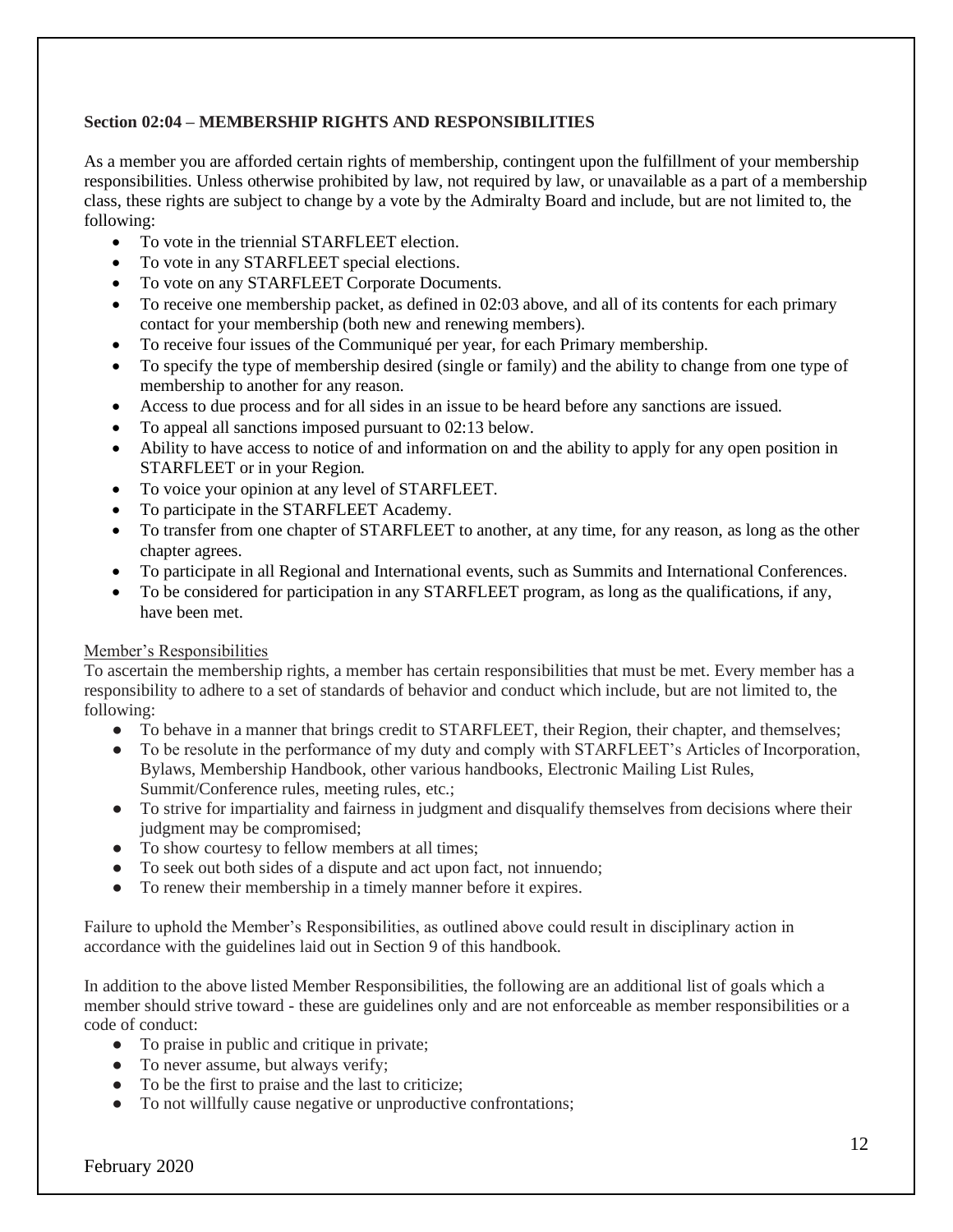### **Section 02:05 – RANKS WITHIN STARFLEET**

One of the ways STARFLEET recognizes effort and work on behalf of the organization is through the granting of fictional ranks. Promotion involves participation within, and contribution to, STARFLEET. What you put into your membership is what you will get out. If you participate within STARFLEET, at any level and in any capacity, you will be promoted in due course. It is as simple as that. Appendix C lists the current STARFLEET Rank and Grade Structure. Because STARFLEET has multiple Branches of Service, the Membership Handbook refers to ranks by their Grade Equivalent (E-x / O-x).

Upon payment of your initial membership dues to STARFLEET, and joining a chapter, you will be accorded a starting rank by your Commanding Officer. For those chapters that use Enlisted Ranks, this is usually the grade of E-1. For those chapters that do not use Enlisted Ranks, this is usually the grade of O-1. Again, initial ranks are at the discretion of the chapter.

Your chapter Commanding Officer has the authority to promote up to the grade of O-5 (Commander / Lieutenant Colonel) and is responsible for creating and administering the Chapter's Promotion Policy for all grades through O-5. Please contact your chapter Commanding Officer regarding your Chapter's Promotion Policy guidelines.

If you have chosen to participate within STARFLEET as an unassigned member within your region, promotions up to the grade of O-5 (Commander / Lieutenant Colonel) may be granted by your Regional Coordinator. Please contact your Regional Coordinator regarding your Region's Promotion Policy guidelines.

The grade of O-6 (Captain / Colonel) may be awarded in one of three ways:

- Upon becoming the Commanding Officer of a STARFLEET chapter.
- By authority of the Regional Coordinator of your Region.
- By authority of the Executive Committee.

The Executive Committee, serving as the Promotion Board for STARFLEET, awards all grades of O-7 and higher, which are known as Flag Ranks. The EC is also the only body that may reduce an officer of O-6 or higher grade in rank. Any member may recommend another member of the grade of O-6 or higher for promotion to Flag Rank. Flag Rank nomination and requirement forms are available from the documents section of the STARFLEET website.

A few words are needed about promotions: You don't have to hold a high office in STARFLEET to be promoted to Captain or the Flag Ranks. There are not that many positions to go around and there are hardworking and dedicated members at all levels within STARFLEET who are worthy of promotion. Just because you work hard only at the chapter level doesn't mean that you don't have a chance to get promoted to the grade of O-6 or beyond.

Second, these ranks are fictitious and do not mean that one member is superior to another and must NEVER be used to belittle or demean a member. Such things as hazing, pulling rank, and expecting exclusive privileges can get you in trouble quickly in STARFLEET, whether you are an Admiral or a Crewman. These ranks are for FUN and are only used to enhance the Star Trek feel of the organization.

Third, ranks are meant to be awarded for service and responsibility within STARFLEET, not for political or personal favors. Lastly, authority is sometimes confused with rank. These are two different ideas. Rank is fictitious, authority is real. The authority of the Executive Committee, the Regional Coordinators, and the chapter Commanding Officers is given to them in order to enable them to perform their administrative and management jobs within STARFLEET. They must be able to make policies and guidelines in order for STARFLEET to function. This authority makes the FUN possible. The watchword for both rank and authority **is** SERVICE.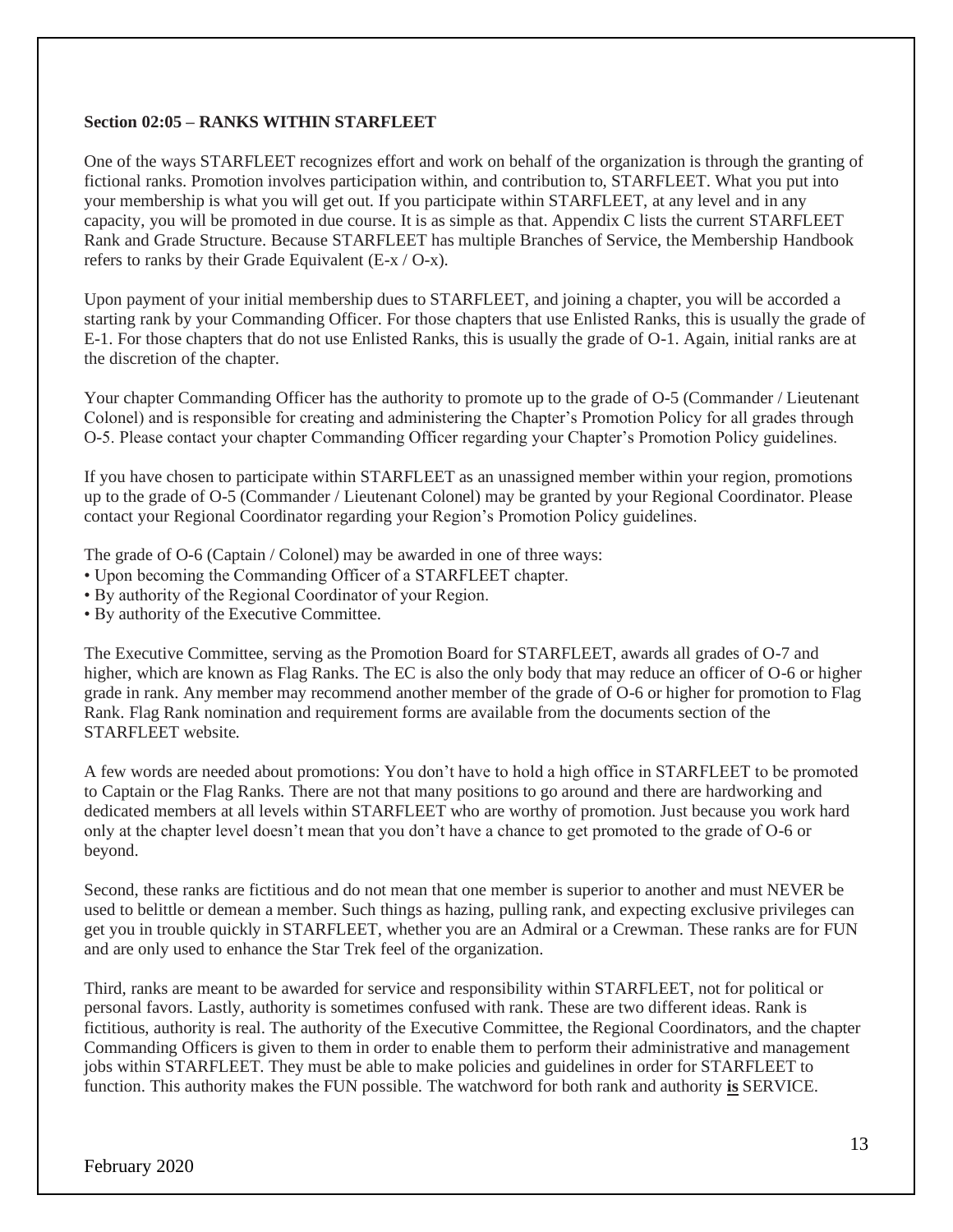### **Section 02:06 – GRIEVANCES AND DUE PROCESS**

#### Local / Chapter Level

While the main thrust of STARFLEET has always been to uphold and espouse the philosophy of Star Trek with tolerance, brotherhood, mutual cooperation, and compassionate justice its worthy goals. Occasionally these philosophies may be lost when interpersonal and inter-chapter relationships fail. It is the desire of the Executive Committee that members allow any grievances to be solved at the lower levels of the chain of command. However, should members feel they have not expected to be self-governing with STARFLEET's role mainly to be an advisor to individual chapters and as a conduit for new members. Most grievances can be dealt with at the local level by one of the several officers STARFLEET has appointed to represent the Fleet in such matters: namely, chapter CO's and RC's. Intra-chapter, or individual member difficulties are usually best handled by that chapter's CO or their designee (i.e. the chapter XO). Cases involving the CO may be heard by another impartial CO or the RC of that chapter (or their designee, i.e. a VRC). Inter-chapter difficulties (often involving member recruitment disputes) are usually handled at the regional level.

Military style court martial proceedings are strongly discouraged, as these are confrontational and counterproductive and often make matters worse. Instead, justice should be fair and compassionate, not punitive and degrading. The emphasis should be placed on problem solving and not punishment. Ask the individual how they think the problem can be solved—they may surprise you. There are, however, three disciplinary actions a chapter or RC cannot take. First, they cannot expel a member from STARFLEET; only the Admiralty Board can take such action. Second, they cannot revoke a commission to the Flag Ranks—only the Executive Committee has the power to reduce an officer of the grade O-6 or higher in rank. And third, no one can impose any punishment that violates civil law. The Admiralty Board WILL expel from STARFLEET ANY person or group responsible for transgressing this rule.

The highest punishment that a chapter can exact from an individual is expulsion, but this should be used as a last resort and only on the truly deserving. The decision to expel a crew member must be conveyed by written letter, and must be forwarded to the Chief of Operations, STARFLEET. The expelled member will then be removed from that chapter's roster and offered membership in another chapter, if possible. STARFLEET will not overrule this action if it has been demonstrated that the expulsion was carried out fairly, and that all other options were fully considered or pursued prior to the expulsion.

STARFLEET, however, is not so naive to believe that people are not occasionally dealt with unfairly, therefore, all members of STARFLEET are reminded of their right of due process, which guarantees the right to a full investigation into any allegation; the opportunity for both sides of an issue to be fully heard before any judgment is passed; the right to be assumed innocent until proven guilty; and the right to appeal any decision up to the Admiralty Board, whose decision is considered final. Members may appeal any decision that they feel violates their rights as set down by STARFLEET regulations. Members must remember that with these rights also comes the responsibility of appropriate behavior as set down in Section 02:05, under Member's Responsibilities. One final note—the Senior Officers of STARFLEET (RC's and up) are not a substitute for local, state, and federal authorities of law and order. If a crime has been committed, summon the police.

## Regional / International Level

Members of the STARFLEET Admiralty Board or Executive Committee are considered to be the leaders of this organization and as such are held to high standards in terms of their conduct and behavior. Article 5, Section 5.16; and Article 6, Section 6.4 of the current Bylaws outlines the processes by which a member of one of these two bodies can be removed from office for failing to live up to their required obligations.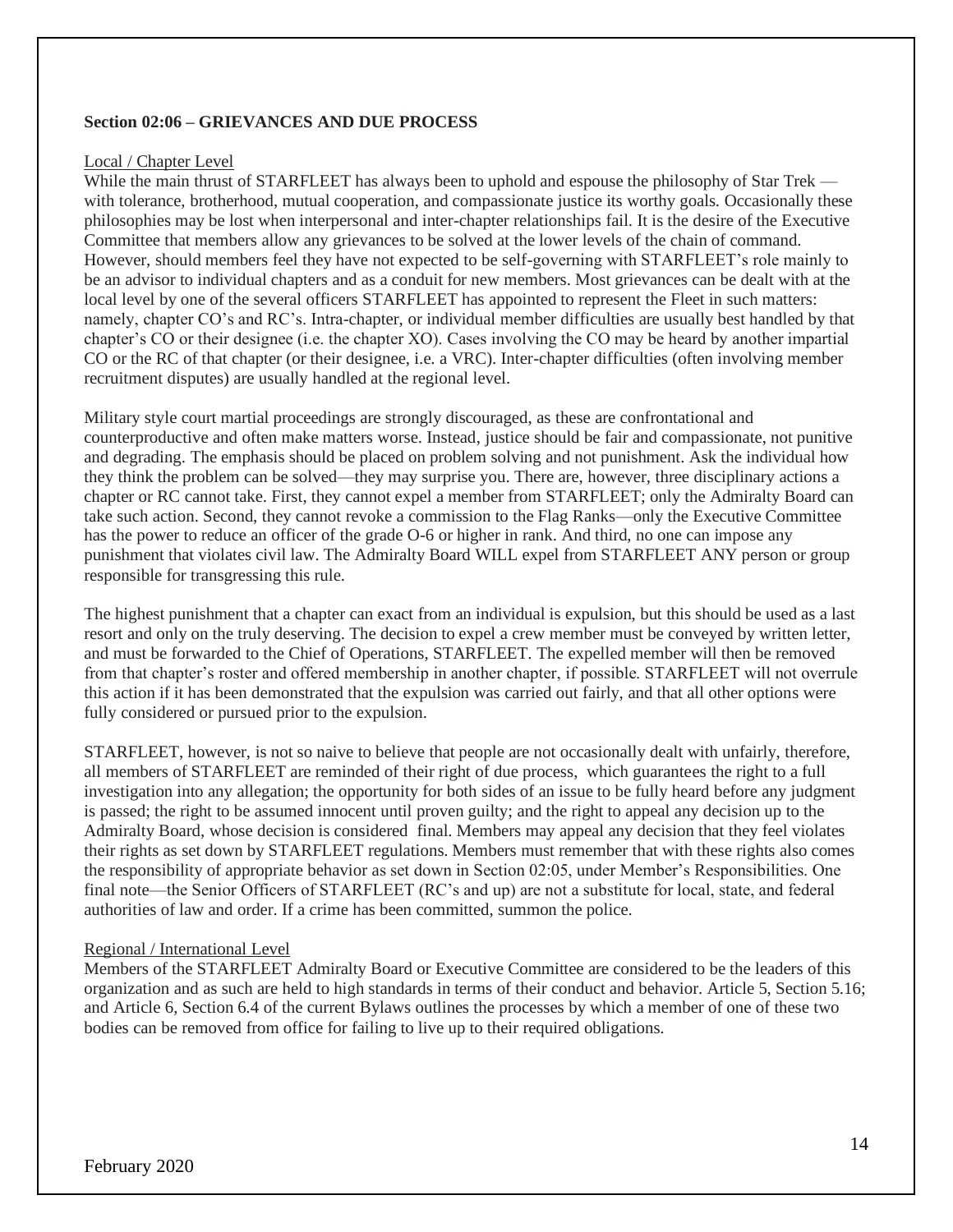## **Section 02:07 – HARASSMENT AND MISCONDUCT**

It is the policy of STARFLEET that harassment or misconduct, defined as behavior by one member perpetrated upon another member that would be construed as illegal under local, county, state, provincial, federal, or international law, will not be tolerated at any time. This includes, but is not limited to, sexual harassment or harassment based on a member's ethnicity, religion, social or economic background, or any other legally defined category. Any STARFLEET member, regardless of rank or position, found to be in violation of this section shall be subject to immediate discipline, and possible expulsion.

### **Section 02:08 – MEMBERSHIP RENEWALS**

Membership renewal dates are clearly labeled on the membership cards. You may also request this information directly from the Chief of Membership Services. Remember that membership processing can take upwards of eight weeks, so be sure to renew early!

If you are a chapter Commanding Officer, Executive Officer, a Regional Coordinator or a STARFLEET Headquarters staffer, it is very important for you to renew when due. You MUST renew within thirty days (30) of your membership expiration date in order to be considered an active member. If you have a problem meeting this date, contact the Chief of Membership Services for assistance. If you become a "lapsed" member, you risk having your commission suspended. If this should happen, upon renewal of your membership you must petition the EC for reinstatement at your former grade.

Any STARFLEET member may cancel his/her membership at any time by a written and signed request sent to the Chief of Membership Services, STARFLEET, or by any other means deemed acceptable to the Executive Committee. Requests for cancellations are subject to verification via telephone. All membership dues in such cases are nonrefundable. The STARFLEET Executive Committee will decide the reinstatement of a previously canceled membership on a case-by- case basis.

By a simple majority vote of the Admiralty Board, any member may have their membership cancelled. Before such a vote may be taken, however, the AB must present the member with a list of all grievances by Certified Mail. The member then has thirty-days to respond, also by Certified Mail. The member also has the right to request an extension of thirty additional days to prepare their response. Should the AB then vote to expel the member, that member is entitled to a prorated refund of their membership dues.

#### **Section 02:09 – THE STARFLEET AWARDS PROGRAM**

Like promotions, the STARFLEET Awards Program is another way of recognizing a job well done by a member. These awards may be certificates of achievement, commendations, ribbons, or plaques. Each Chapter and Region is encouraged to set up some type of recognition program for its members. At the international level, awards are given to members and chapters for service to the organization, leadership, heroic acts, community service, and outstanding projects.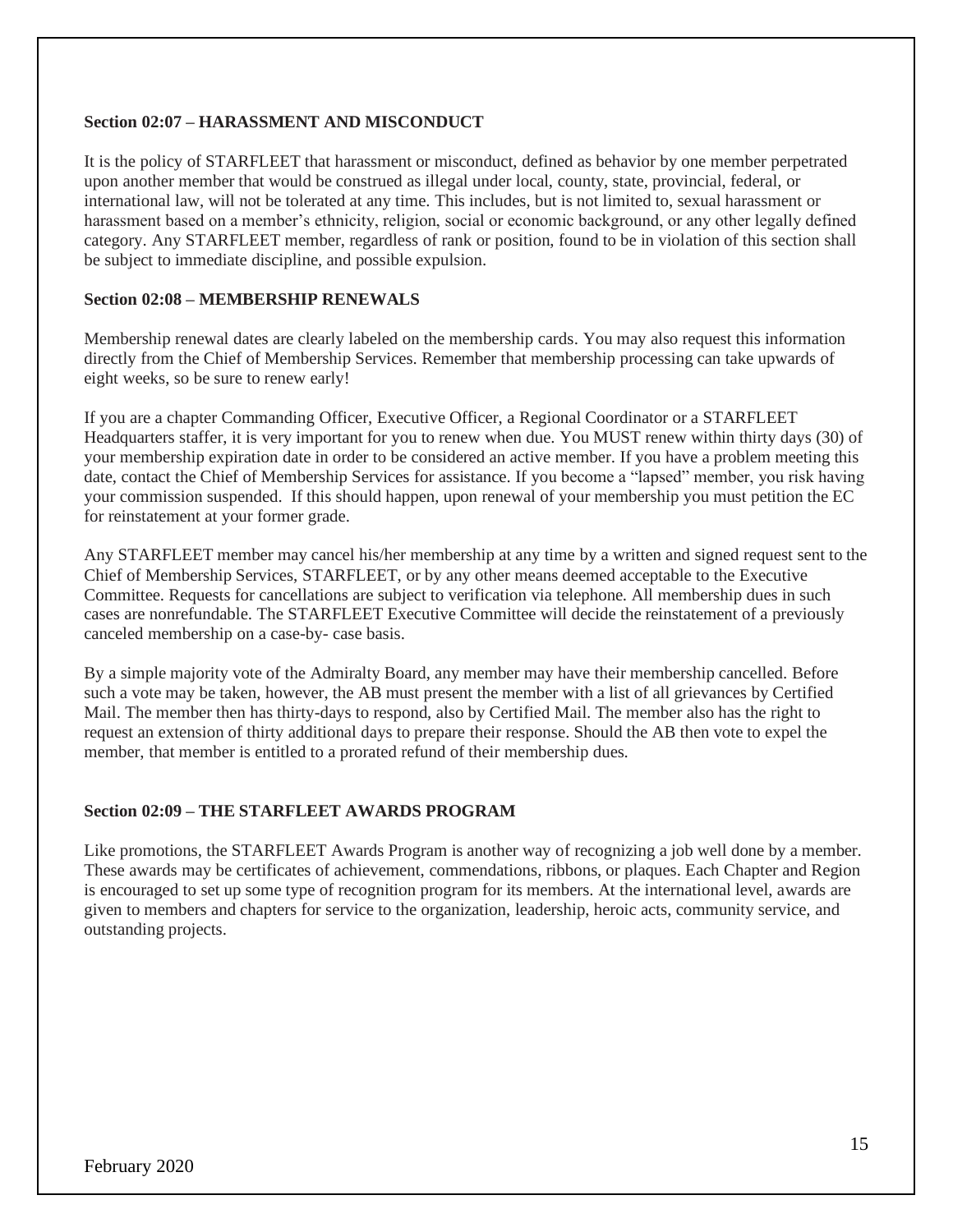## **Section 02:10 – COMMUNICATIONS**

STARFLEET believes that an informed and communicating membership is an active and caring membership. STARFLEET wants you to know what is going on and to participate in our many discussions. Members are encouraged to ask questions and share opinions with fellow members and STARFLEET officials. In STARFLEET, communication is a two-way street.

#### The STARFLEET Communique

The Communique is the official quarterly newsletter of STARFLEET, covering organizational events and activities, chapter news and updates, operational reports and policy changes, Star Trek news and reviews, and other articles of interest to the members of STARFLEET. A copy is available, in the online database, for the member to download. Members are encouraged to submit articles, artwork, photographs, etc. for publications. Please contact the CQ Editor for more information concerning submissions.

#### Chapter Supplemental Publications

All chapter CO's are strongly recommended to publish a newsletter (electronic, printed, or both) within their local chapter on a regular (usually bi-monthly) basis. Since the Communiqué focuses primarily on events and activities of a Fleet-wide nature, a chapter newsletter may be effective in providing chapter members with more in-depth information about local activities, projects, and operations, as well as information regarding Region and Fleetlevel issues. Subscriptions to chapter newsletters are not included in the STARFLEET dues schedule, so chapters are responsible for establishing their own subscription rate and policies. It is the responsibility and duty of the CO to ensure that the members are kept abreast of STARFLEET information.

#### Electronic Communication Options

Over the past several years, electronic means of communication have enjoyed an increased role in communication between the members, chapters, regions and departments of STARFLEET. The use of the Internet has certainly aided in communication. STASRFLEET maintains many official electronic functions, including a site on the World Wide Web, as well as officially sanctioned mediums such as electronic mailing list server (the STARFLEET mailing list), and several Facebook pages/groups.

Individual departments and chapters also host their own electronic gateways and facilities. Details for all of this can be found at the SATRFLEET Web Server [\(www.sfi.org\)](http://www.sfi.org/). However, not all STARFLEET members have access to these electronic communications facilities. Therefore, while STARFLEET will use them where advantageous, it is the policy of STARFLEET to continue to use traditional, non-electronic options and methods to disperse information to the membership.

## **Section 02:11 – STARFLEET SCHOLARSHIPS**

Any STARFLEET member who has been a member-in-good-standing for at least one calendar year (at the time of application) is eligible to apply for a STARFLEET Scholarship. Members can be attending community colleges, four-year colleges, most technical schools, junior colleges and universities or graduate school. For more information, or to request a print application, contact the SFA Scholarship Director at scholarships@sfi.org. The application periods run from January 1st until the deadline of June 15th. Scholarship Applications are reviewed by a committee and scholarship winners are announced at the STARFLEET International Conference, or a reasonable date before the fall school season begins. For more information, a list of scholarships, or a scholarship application, please contact the STARFLEET Scholarship Director.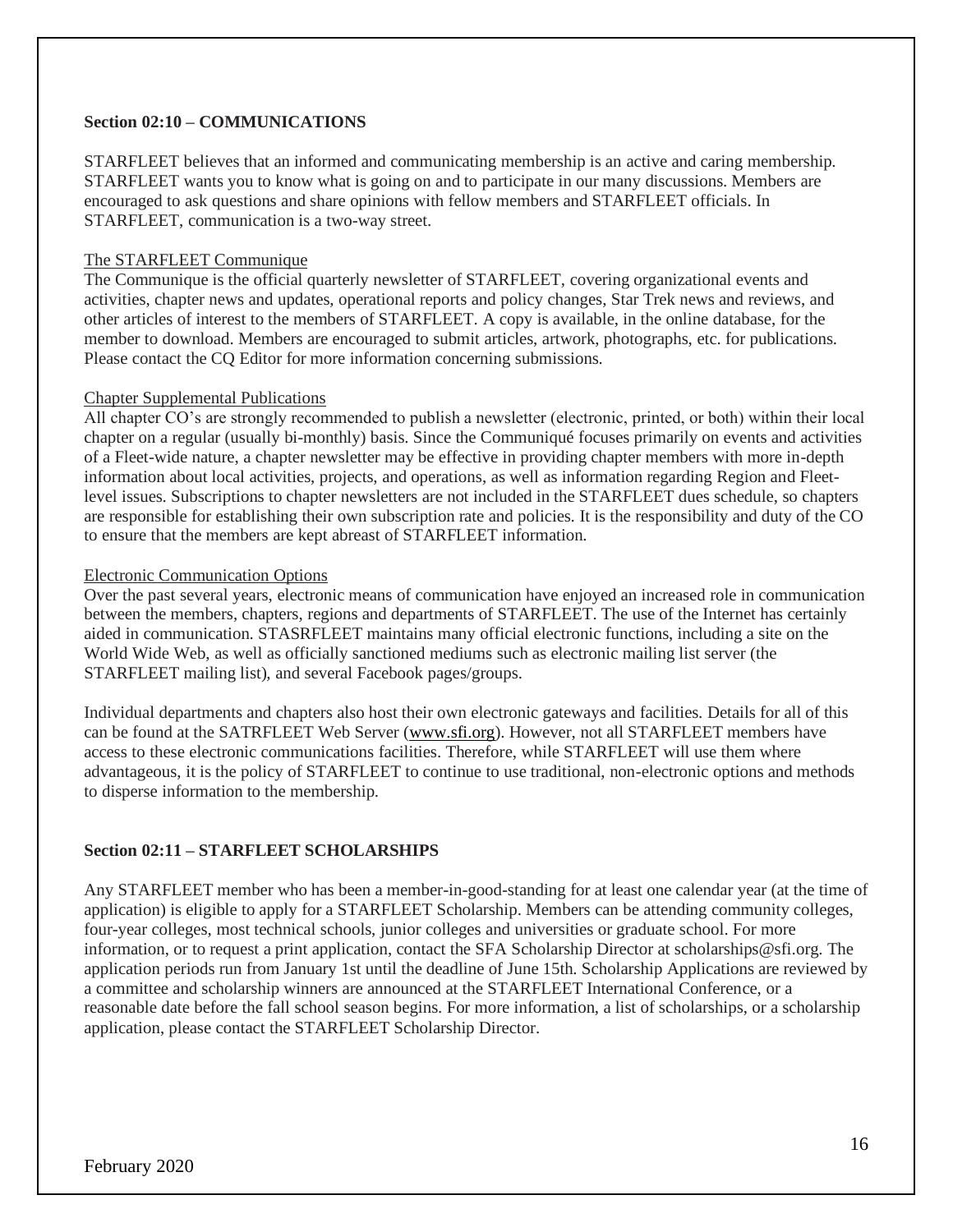## **Section 02:12 – PERSONAL INFORMATION AND PRIVACY**

#### Policy Summary

It is the policy of STARFLEET: The International Star Trek fan Association, Inc. (hereinafter referred to as "STARFLEET"), that the information received from members (hereinafter referred to as "member information") is for the sole purpose of providing membership services to the organization's members. At no time will any member information be provided to any person or entity not authorized to possess and use the information.

## Information Distribution Policy

Under no circumstances shall member information be given or sold to any person or entity outside of STARFLEET without approval of the Admiralty Board. This approval must be in writing, providing the name of the person or entity receiving the authorization, the date the approval was granted, and if the authorization is for a limited time, the start and end date. The only exception to this policy is in the event information is being provided by a member of the Executive Committee, or other authorized agent of the corporation, while performing their appointed duties, pursuant to this document or the By-Laws, or while ensuring the daily operations of the organization are being performed.

## Information Use Policy

Some members of STARFLEET are granted elevated access rights to member information in order for them to carry out their job responsibilities. Those members are expressly prohibited from using, retaining for personal use or providing any other party or entity with member information for purposes other than their specific job requires. Any member with elevated access rights to member information who are found to have misused member information may be subject to disciplinary measures as deemed necessary and appropriate pursuant to the STARFLEET Membership Handbook. The matter may also be referred to the appropriate civil or criminal authorities.

Information about STARFLEET's chapters, including the contact information of the chapter Commanding Officers, is available on STARFLEET's public website for the purpose of contacting the chapters to either obtain information about the chapter, or to provide information to the chapter Commanding Officer and/or to the chapter. This may be used by members for purposes which include, but is not limited to, providing information about STARFLEET services, election campaign information, and other information deemed appropriate by STARFLEET.

## Information Security Policy

In the event of an external breach of information STARFLEET will, as deemed necessary and appropriate, contact our third- party vendors to determine the nature and severity of the breach and may choose to contact the appropriate authorities to resolve the incident. A full report of the incident will be provided the Admiralty Board. Members may be contacted to advise them of the matter as deemed necessary and appropriate by the President of STARFLEET or their representative. In the event of an internal breach of information STARFLEET will, as deemed necessary and appropriate, conduct an internal investigation of the matter in order to determine the best course of to address the incident. A full report of the incident will be provided to the Admiralty Board. The President of STARFLEET shall contact the Chief of Computer Operations to temporarily suspend the access rights to electronic records and/or require physical records to be returned to the President pending the outcome of actions, if any, by the Admiralty Board and/or Executive Committee. Members may be contacted to advise them of the matter as deemed necessary and appropriate by the President of STARFLEET or their representative.

## Retention of Information

All member personal information will be retained for a period of up to five (5) years after a member allows their membership to expire. All member personal information, regardless of active or expired/archived, are covered by this policy and protected from unauthorized use.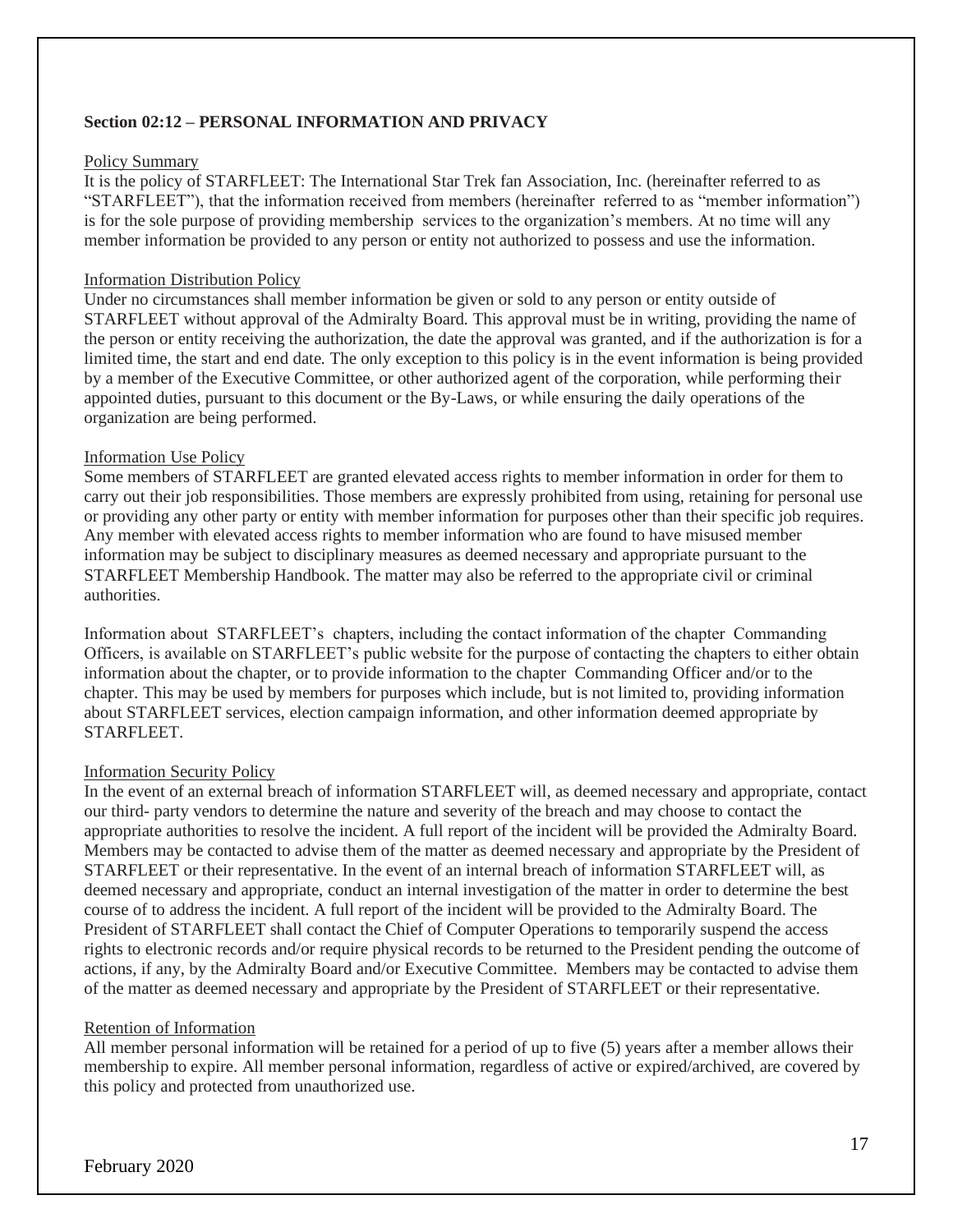## **SECTION 03 – STARFLEET ORGANIZATION**

## **Section 03:01 – STARFLEET OFFICERS**

Officers described within Section 03:02 and Sections 03:05 through 03:09, inclusive, may be removed or fail to be recognized by the leadership of STARFLEET with or without cause. "Cause" may be defined as but not necessarily limited to:

• Demonstrated, repeated failure to comply with STARFLEET's mandatory reporting requirements,

• Financial improprieties by that individual related to any STARFLEET chapters demonstrated failure to properly maintain any records,

• Failure to allow a chapter or Region member request to review said chapter's or Region's financial records or documentation,

• Proof of a criminal conviction or civil judgment based upon an offense involving rape, theft, fraud, or any felonious offense, or

• Proof of sexual harassment of a member or sexual misconduct (as currently defined in the Membership Handbook) with a member.

Individuals so removed/unrecognized have the immediate right of appeal as specified in Section 09 of this handbook That appellate process shall be concluded by the AB within sixty (60) days of the date of the refusal decision, unless the AB is refused information needed to make an informed decision. In such instances, the AB has the option to vote to extend the period or terminate the appeal altogether for lack of input. At the decision of the AB, the officer in question may retain his/ her current position for the duration of the appeal.

### **Section 03:02 – THE EXECUTIVE COMMITTEE**

The seven top "officials" of STARFLEET compose the Executive Committee (EC). In descending order of command, they are:

- Commander, STARFLEET;
- Vice-Commander, STARFLEET;
- Chief of Operations, STARFLEET;
- Chief of Communications, STARFLEET;
- Chief of Educational Services, STARFLEET;
- Chief of Information Services, STARFLEET;
- Chief Financial Officer, STARFLEET.

The following paragraphs describe each of the positions further, as well as their responsibilities.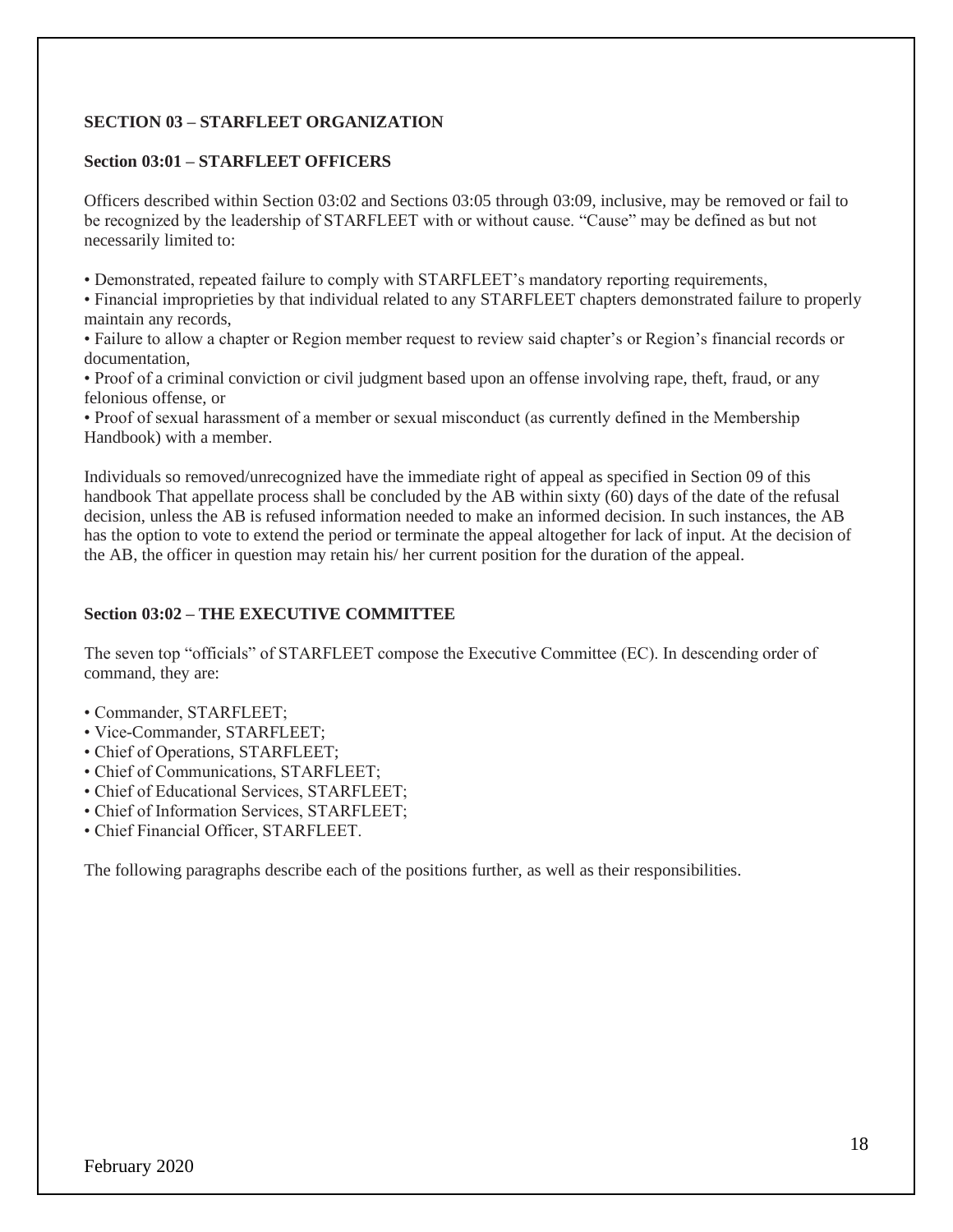

## **Commander, STARFLEET**

The Commander, STARFLEET (CS) serves as the corporate President of STARFLEET and chairman of the Admiralty Board, which is the corporate Board of Directors. The CS is responsible for the overall administration and supervision of the Fleet, as well as representing the Fleet in an official capacity to other organizations and the general public. All representatives of STARFLEET holding office in any appointed or elected capacity are ultimately responsible to report to the CS or their designee.

The CS is charged with the financial well-being of STARFLEET. They are the only member of the Admiralty Board with the authority to disburse Fleet funds on the behalf of the organization. The CS appoints the Chief Financial Officer and other assistants to perform necessary bookkeeping and budgetary duties. They are also responsible for securing an annual financial review of Fleet funds (at Fleet expense) and making the results of such an audit available to the membership.

The CS is charged with reviewing all Iconography and Heraldry throughout the organization, for compliance with all applicable intellectual property laws. The CS may delegate this as needed, but the ultimate responsibility remains with the Commander, STARFEET. All departments and facets of the organization are charged to comply with this effort and report their compliance as directed.

The CS shall be fiduciary bonded in the sum of at least U.S. \$25,000.00 before taking office, using funds provided by the organization. Should the Commander-elect fail to obtain a bond commitment before January 1st, despite the general availability of organization funds to do so with, the Admiralty Board may by a two-thirds (2/3) vote of the sitting members of the Admiralty Board forbid the Commander-elect's assumption to office until such time as the Commander-elect fully complies with said bond requirement. Should such a vote be carried, the Admiralty Board may then appoint a temporary Commander, STARFLEET to serve only until such time as the Commander-elect's bond has been obtained.

The CS is elected by the general membership to serve a non-consecutive three-year term of office. The CS is required to be at least 25 years of age, bondable, and must be a member in good standing of STARFLEET for the 3 years immediately prior to the date of term in office begins. Regardless of their current rank, at the time they assume the duties of Commander, STARFLEET, they shall be promoted to the grade of O-12.

Unless overturned by a two-thirds vote of the Admiralty Board, decisions of the CS regarding Fleet administration and operation are to be considered final.

If for any reason a vacancy shall occur in the office of Commander, STARFLEET, the Vice-Commander, STARFLEET shall immediately assume the office and responsibilities of Commander, STARFLEET. A replacement VCS shall be put into office in accordance with the guidelines set forth in Section 07:03 of the STARFLEET Membership Handbook.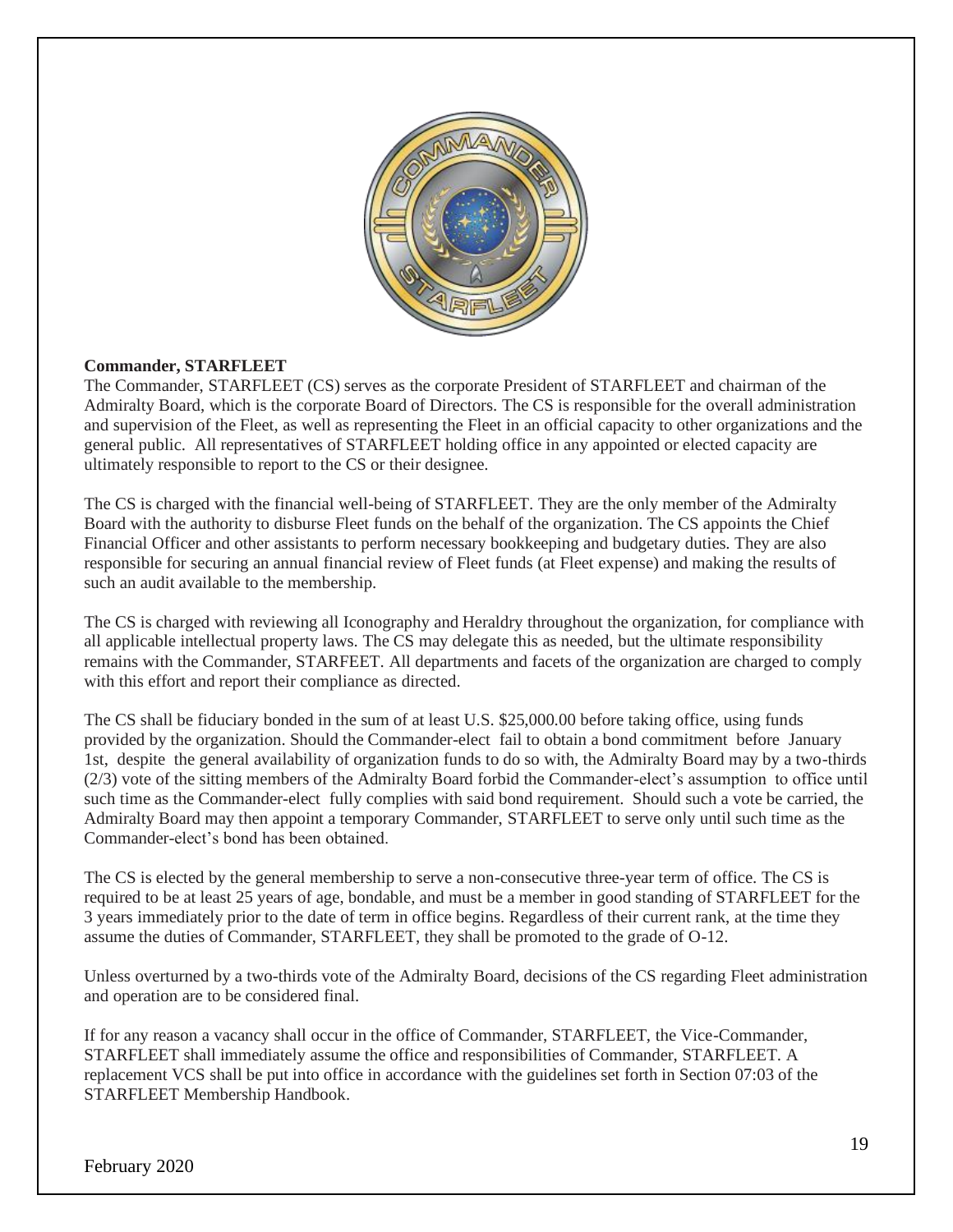

## **Vice-Commander, STARFLEET**

The Vice-Commander, STARFLEET (VCS) is the second in command of STARFLEET and serves as the organization's Vice-President and as the Corporate Secretary. The VCS is responsible for assuming the responsibilities of the Commander, STARFLEET in their absence, and for representing the CS to the members of the association, other organizations, and the general public. The office of the Vice-Commander, STARFLEET is charged with the production and revision of the Membership Handbook, the basic guide to Fleet's structure, policies, operations, and the Headquarters Informational Newsletter, the journal for STARFLEET's command personnel, is responsible for the direction of committees, task forces, boards, and departments as assigned by the Commander, STARFLEET. The VCS may delegate Secretarial duties as necessary and appropriate.

The VCS is elected by the general membership on the same slate as the CS to serve a non-consecutive-three-year term of office and is required to be at least 25 years of age, as well as meet any other conditions required for the Commander, STARFLEET. The VCS shall report at least once per month to the Commander, STARFLEET. Provided they do not currently hold a higher rank, at the time they assume the duties of Vice-Commander, STARFLEET, they shall be promoted to the grade of O-9.

In the event of a vacancy in the office of Vice-Commander, STARFLEET, other than as set forth pursuant to Section 07:03 of the STARFLEET Membership Handbook, the position shall be filled by appointment by the Commander, STARFLEET to serve out the remainder of the term, subject to the approval of a majority of the Admiralty Board. If a vacancy occurs pursuant to Section 07:03, then the procedure set forth therein shall be followed for appointment of a successor Vice-Commander, STARFLEET.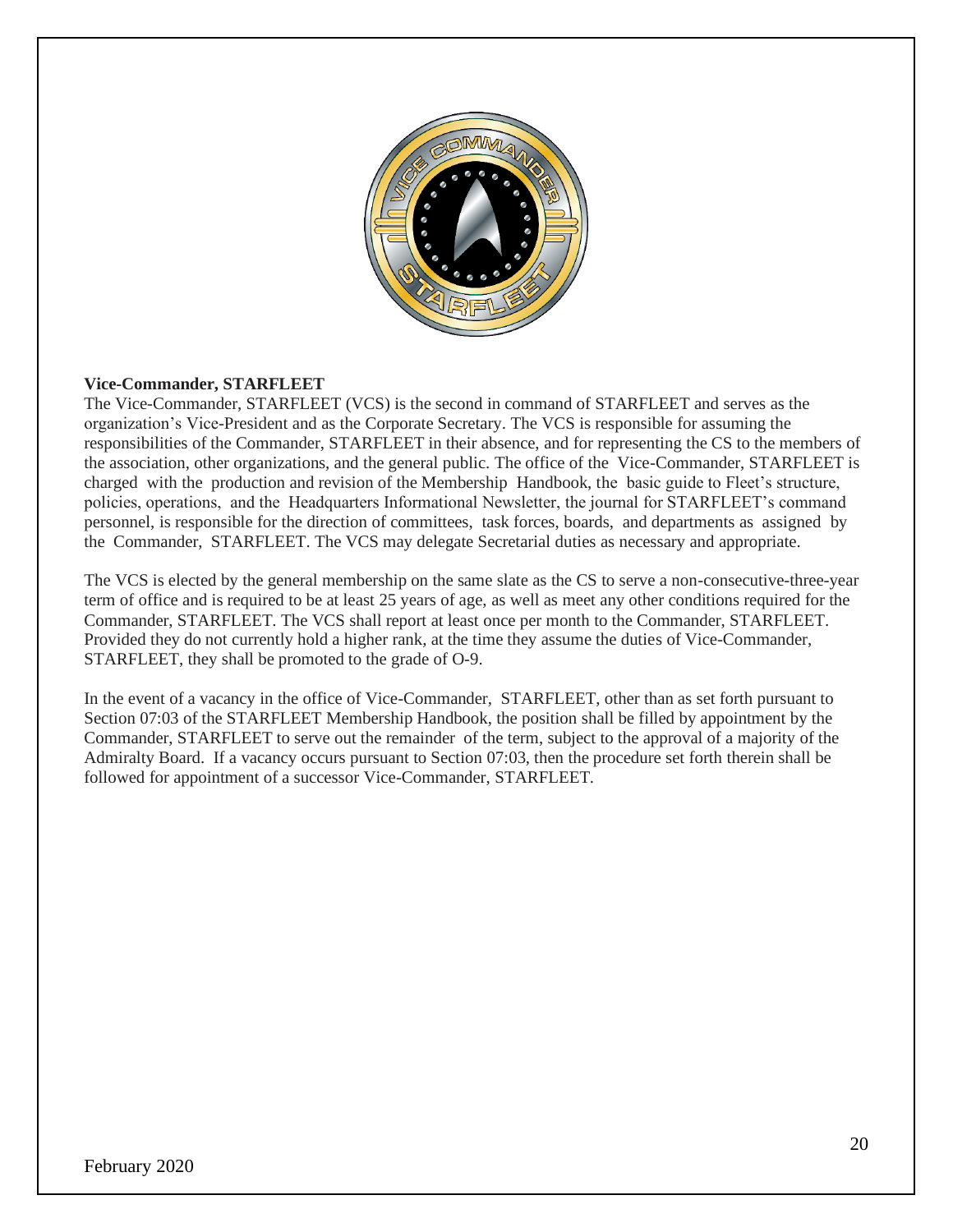

## **Chief of Operations, STARFLEET**

The Chief of Operations (COO) is the third in command of STARFLEET and is responsible for the overall smooth operation of the Regions, chapters and chapters-in-training of STARFLEET. The COO collects reports from all Regional Coordinators and chapter CO's and is responsible for the launching of chapters-in-training, commissioning and decommissioning of chapters and assisting members and chapters with operational programs. The COO is responsible for administering the STARFLEET Shakedown Program, for distributing manuals and other materials, and for providing final approval for requests for launch. The COO or their designee is also responsible for generating the Vessel Registry. On matters of operation, the decisions of the COO are final, unless overturned by the CS. The COO is appointed by the Commander, STARFLEET, and shall report at least once per month to the CS

Furthermore, members of the Office of the Chief of Operations shall be available to the chapters and Regional Coordinators to assist them with operational programs as defined in the current Membership Handbook. The Chief of Operations is also charged with providing an updated list of newly commissioned ships to the Chief of Information Services. The Chief of Operations shall be at least 23 years old.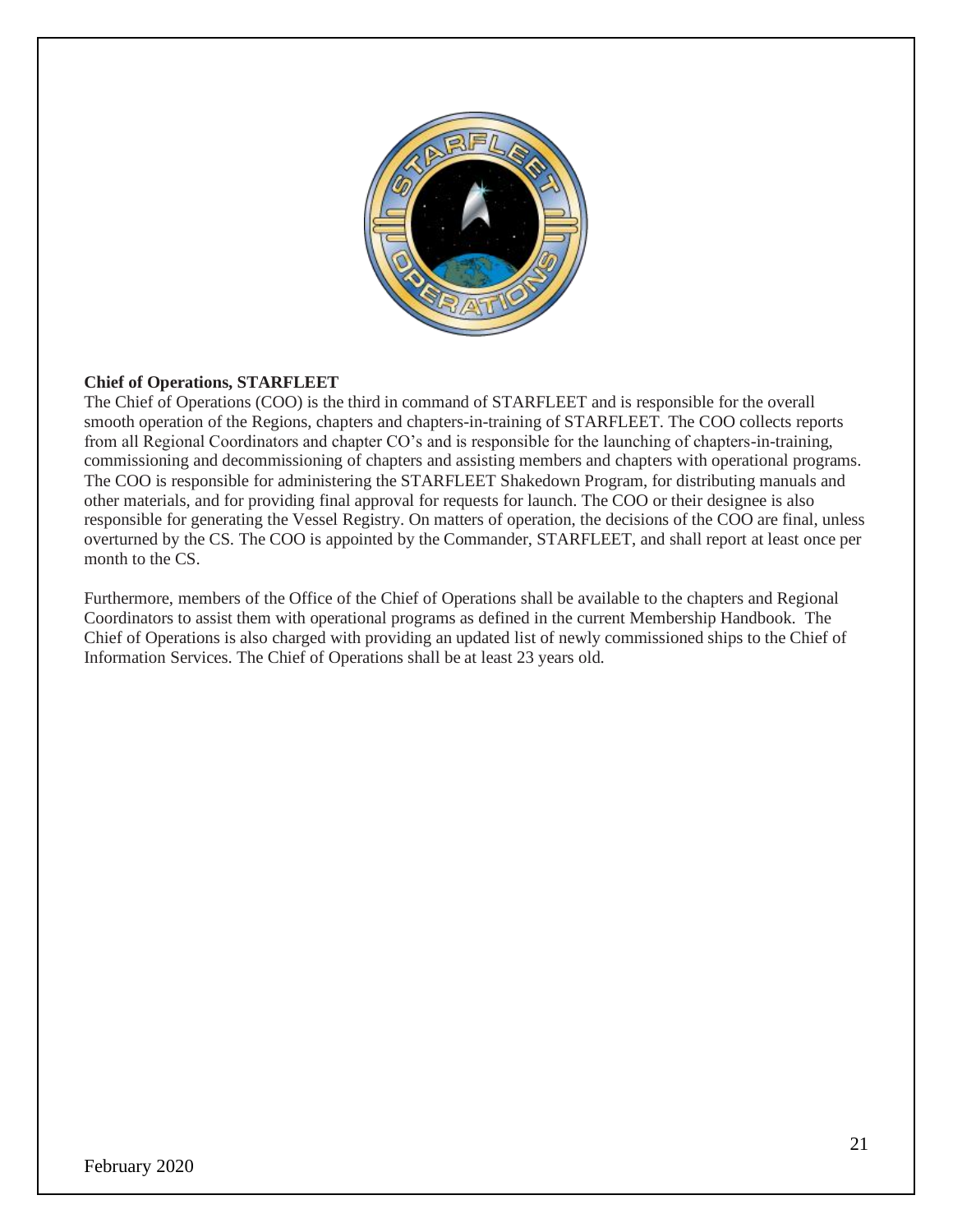

## **Chief of Communications, STARFLEET**

The Chief of Communications (COC) is the fourth in command of STARFLEET and is responsible for the timely publication and distribution of official Fleet communications materials. The COC is also responsible for overseeing the triennial STARFLEET election process for Commander and Vice-Commander of STARFLEET, and usually serves as Election Coordinator. At the discretion of the Commander, STARFLEET, the COC may be responsible for the publication of other Fleet documents or publications. The COC is appointed by the Commander, STARFLEET, and shall report at least once per month to the CS. The Chief of Communications shall be at least 23 years old.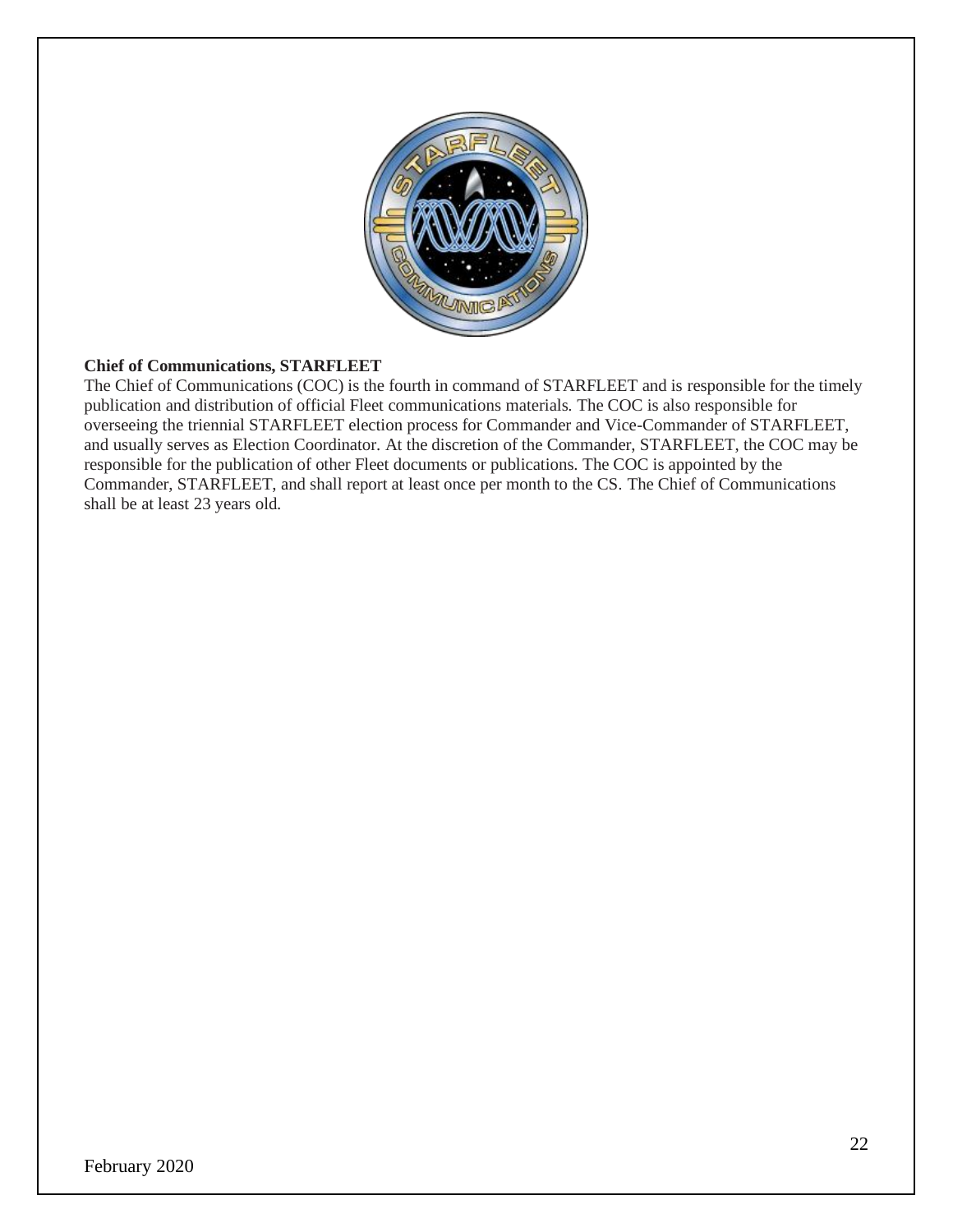

## **Chief of Educational Services, STARFLEET**

The Chief of Educational Services is the fifth in command of STARFLEET and is responsible for the overall administration of STARFLEET Academy, a correspondence educational program of STARFLEET. In this role, the Chief of Educational Services is responsible for maintaining an education policy for the entire organization. The Chief of Educational Services shall see to it that all education services, throughout all branches and departments of the organization, provide their courses via the current employed learning management systems/elearning solution. Presently STARFLEET has adopted Moodle as said learning management system. The Chief of Educational Services is responsible for collecting monthly reports from all Academy director; for Academy appointments, openings and closures; for maintaining a listing of all OTS and OCC graduates, and for maintaining a current Academy application form for distribution to the members of STARFLEET upon request. He/she is also responsible for overseeing, maintain and distributing the STARFLEET Scholarship program educational scholarships. The Chief of Educational Services is appointed by the Commander, STARFLEET and shall report at least once per month to the CS, The Chief of Educational Services shall be at least 23 years old.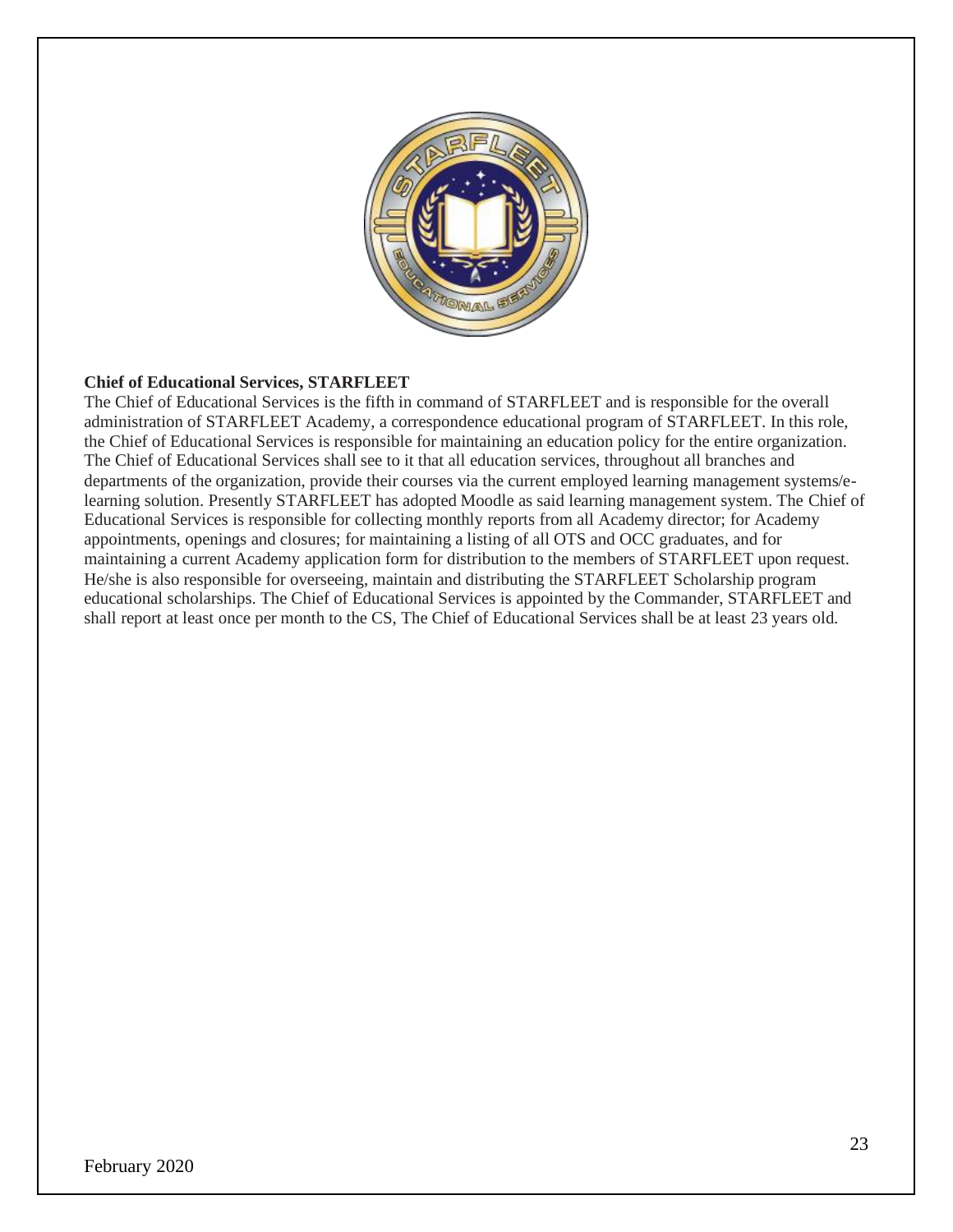

## **Chief of Computer Operations, STARFLEET**

The Chief of Computer Operations is the sixth in command of STARFLEET and is responsible for maintaining and administering all STARFLEET computer records and databases. The CIS is responsible for maintaining accurate and up-to-date records of all STARFLEET members and chapters, and for assisting in the distribution of membership materials and official Fleet communications. The CIS is responsible for generating the mailing labels for official STARFLEET publications and election materials. The CIS is appointed by the Commander, STARFLEET, and shall report at least once per month to the CS. The Chief of Information Services shall be at least 23 years old.



## **Chief Financial Officer, STARFLEET**

The Chief Financial Officer (CFO) is the seventh in command of STARFLEET and is responsible for reporting STARFLEET finances. The CFO is responsible for maintaining accurate and up-to-date records of all STARFLEET accounts as well as preparing the annual budget and Form 990 for signing by the CS. The CFO is appointed by the Commander, STARFLEET, and shall report at least once per month to the CS. The Chief Financial Officer shall be at least 23 years old.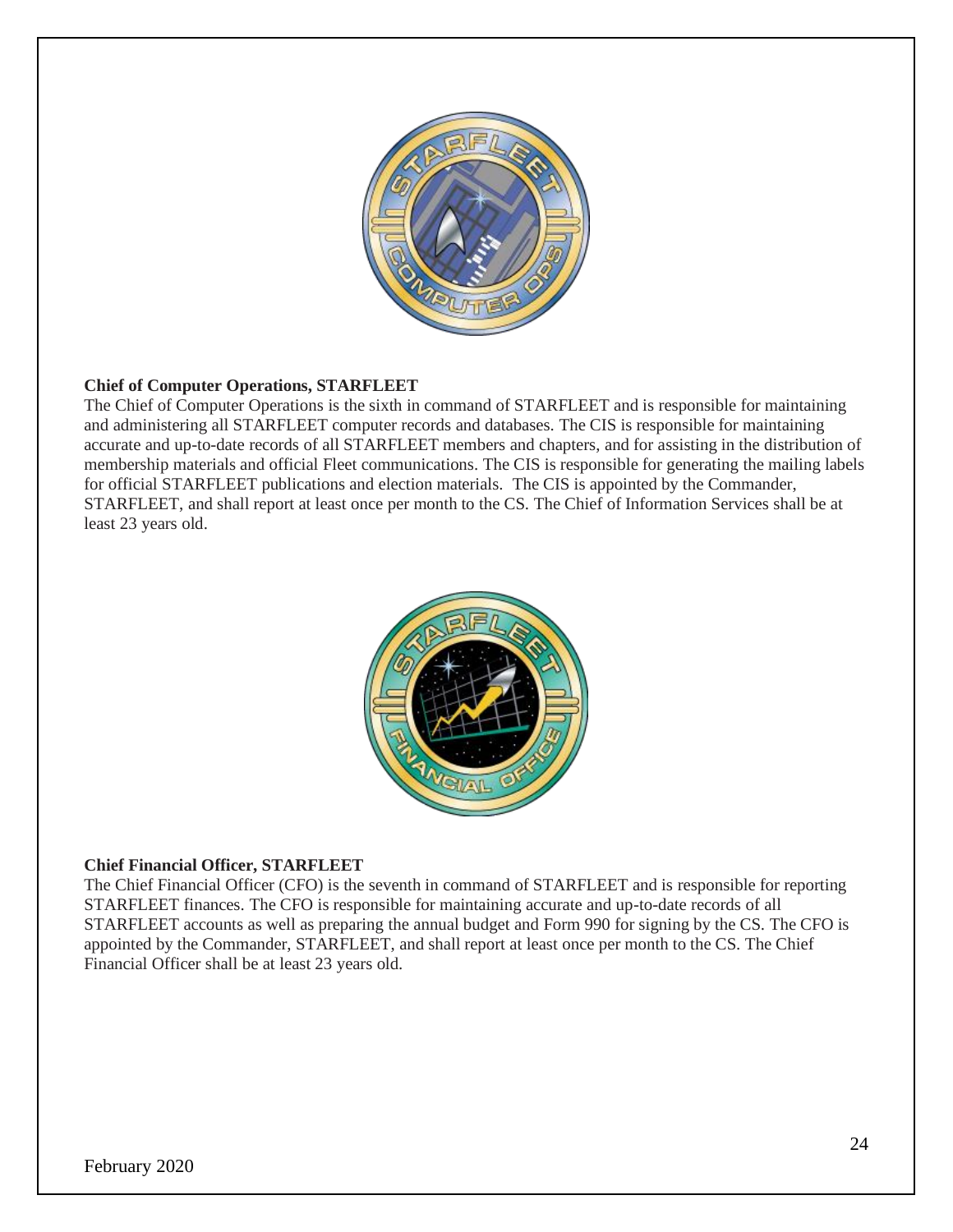#### **Section 03:03 – ORDER OF SUCCESSION**

As stated above, should the Commander, STARFLEET, become unable or unwilling to perform the duties of his Office, the Vice-Commander, STARFLEET, may replace him. Upon assuming the Office, the new Commander, STARFLEET, shall appoint a replacement Vice-Commander, STARFLEET. These officers will then carry out the remaining term of office.

Should both the Commander, STARFLEET, and Vice-Commander, STARFLEET, be unable or unwilling to perform the duties of their respective Offices, the Chief of Operations, STARFLEET, shall assume the duties of the Commander, STARFLEET, until such time as either the Commander and/or Vice-Commander return to duty. If neither do so, the Chief of Operations, STARFLEET, by a simple majority vote of the Admiralty Board, shall assume the office and title of Commander, STARFLEET, for the remainder of the original term of office. The new Commander, STARFLEET, shall then appoint a Vice-Commander, STARFLEET, and Chief of Operations, STARFLEET.

This process shall continue downward, as necessary, within the Executive Committee. Should the entire Executive Committee be unable or unwilling to perform their duties, the AB shall be empowered, by a simple majority vote, to appoint an interim Commander, STARFLEET, from their own body to perform those duties for the remainder of the original term of office.

## **Section 03:04 – THE ADMIRALTY BOARD**

The Admiralty Board (AB) is the final authority on matters of STARFLEET policy. It acts as the ultimate STARFLEET policy decision-making authority, as well as an advisory council to the Commander, STARFLEET. The AB is composed of all the currently serving Regional Coordinators. While the AB oversees policy determination, the Executive Committee determines the procedure to implement all such policy. The Chairman of the Admiralty Board is the Commander, STARFLEET. In the event of his/her absence, the Vice-Commander, STARFLEET shall act as Chairman. In the event of the Vice-Commander's absence, the AB shall choose a Chairman pro tempore from its membership. Matters may be brought to the attention of the Board by any of its members or by a signed petition from ten or more current STARFLEET members.

Due to the nature of the Admiralty Board, all official AB business is to be performed through a form of communication that produces a record of all discussions or proceedings, which can then be archived for future examination.

## **Section 03:05 – OFFICERS OF THE ADMIRALTY BOARD**

#### Chairman of the Board

As President of the corporation, the Commander, STARFLEET is the chairman of the board. Should the CS be unavailable, the VCS will assume the duties as chairman. Should neither the CS or VCS be available, the Admiralty Board will select a member of the board to serve as Chairman pro tem.

#### Voting Coordinator

The Vice-Commander, STARFLEET, or a suitable delegate of their choosing, shall perform the conducting and tallying of votes on all relevant issues voted upon by the AB.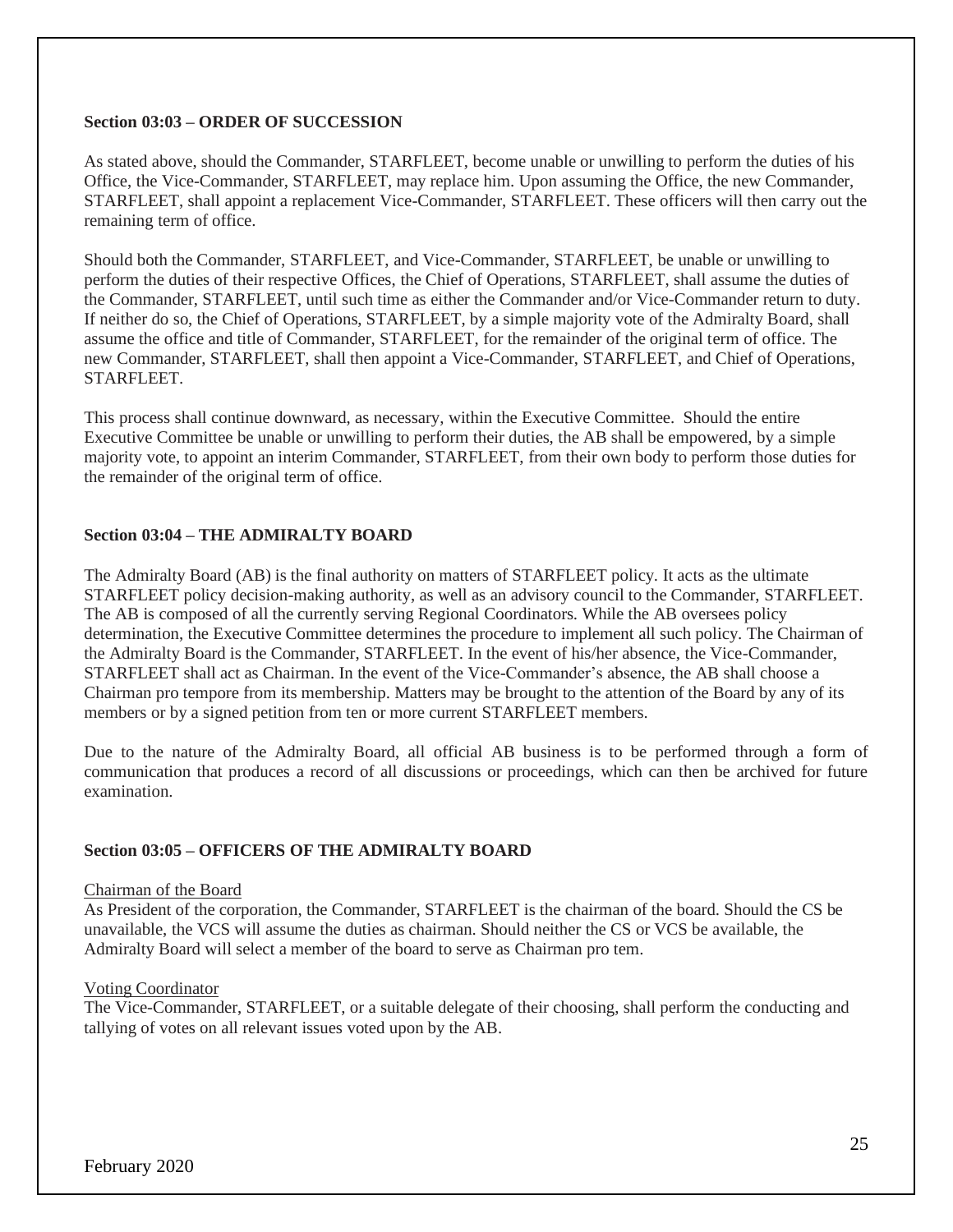#### Archivist

The Vice-Commander, STARFLEET, or a suitable delegate of their choosing, shall perform the duties of Archivist of the AB. These duties shall include a compiling of all recorded discussion as well as votes by the AB. For the purpose of establishing an official record of all proceedings.

## **Section 03:06 – THE REGIONAL COORDINATOR**

The Regional Coordinator (RC's) are the representatives of STARFLEET to the members of the region they represent and are responsible for representing the membership of their region to STARFLEET. RC's are responsible for all Fleet policies in the region they represent and for all regional finances. RC's are required to comply with all policies and handbooks which are approved by the Admiralty Board.

RC's are effectively the chairpersons of the region that they represent. Though they may not hold the highest rank, they hold ultimately authority and all members of the Region are answerable to them for STARFLEET business. RC's have the authority to launch and disband chapter-in-training within their own region. RC's are required to make a monthly regional operations report to the Chief of Operations, STARFLEET and to the Commander, STARFLEET, detailing all operational chapters and chapters-in-training and their activities. RC's who fail to report, or who file two late reports within a twelve-month period, or who fail to cast votes in at least 75% of the matters put forth for vote within any one calendar year, the Admiralty Board may, by a two-thirds vote of the assembled AB, excluding the RC who is the subject of the removal petition, remove any RC, as specified by Article 5, Section 5.16 of the STARFLEET Bylaws. RC's are responsible for developing their own programs and activities within their region (as consistent with Fleet policy), and for the appointment of at least one Vice-Regional Coordinator (VRC) to serve as the RC's assistant within their Region. RC's may serve as a chapter CO but are not required to do so. The chapter the RC is a member of, if they so choose and whether as CO or not, is considered the flagship of that region.

Regional Coordinators are voted on by the Commanding Officers of the chapters of the region, through a democratic balloting process of suitable candidates, using balloting guidelines set forth by the EC and administered by the IG. RC's serve at the pleasure of their region and the RC must undergo either a biennial election or "vote of confidence" from their electorate, in order to assure that the needs of their region and members are being met. RC candidates are required to have completed Officer Training School (OTS) and Officer Command College (OCC) before running for office.

## **Section 03:07 – CHAPTER COMMANDING OFFICER**

The Chapter Commanding Officer must meet all the qualifications for office as set forth in the current STARFLEET Membership Handbook and be at least 18 years of age. A CO serves at the pleasure of the members of their chapter and can be removed by such if so desired. After the individual chapter decides upon the CO, the appointment will either be affirmed or denied by the Chief of Operations, STARFLEET based on a review of the potential CO meeting the above criteria as well as being a member in good standing. Without compelling reasons to the contrary, denial is based solely on the inability to meet the above criteria. In such cases, the Chief of Operations, STARFLEET is expected to inform the potential CO of these shortcomings and give him/her not less than 60 days to correct them. The potential CO can continue to serve as Interim CO during this period.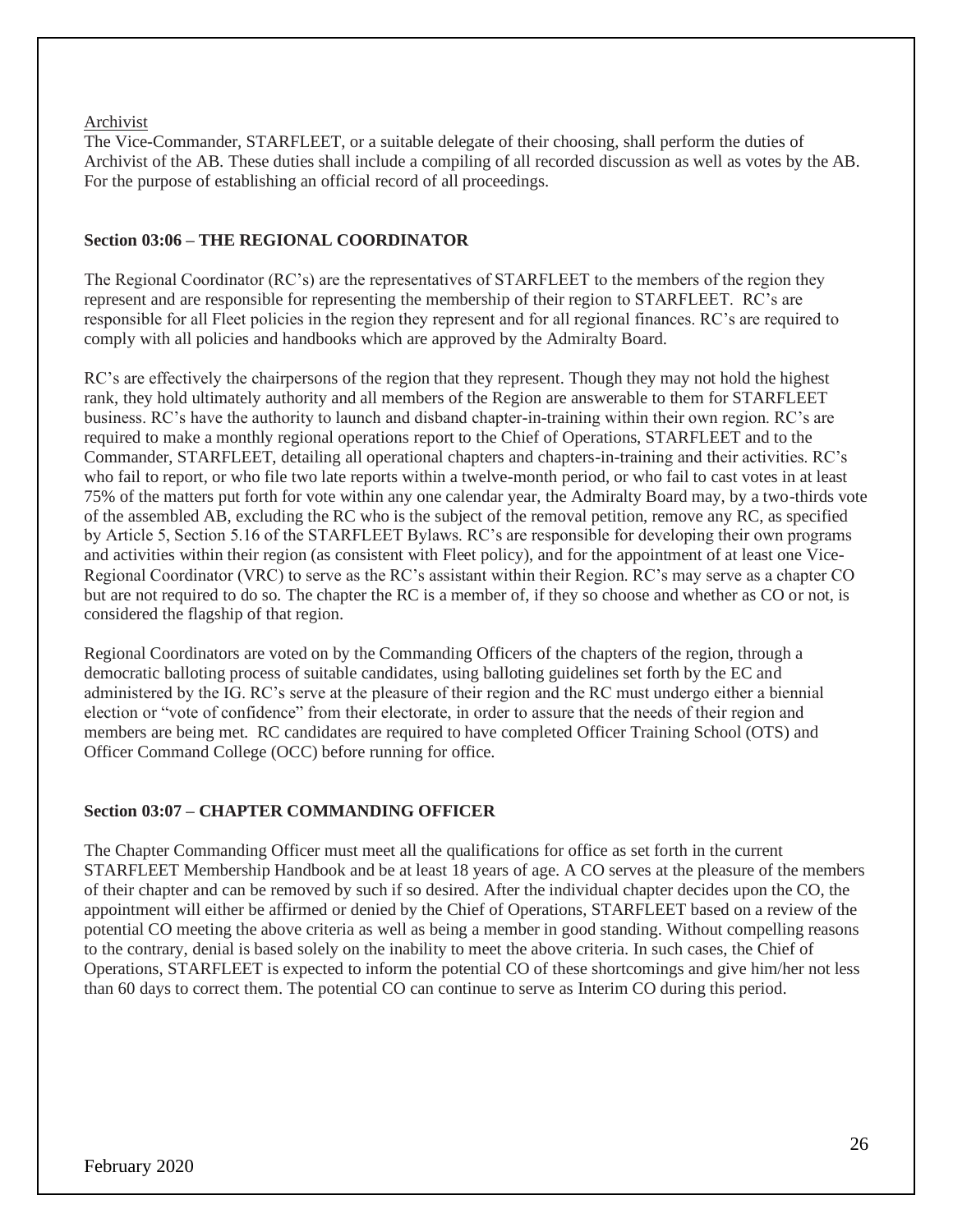All CO's shall be responsible for sending a monthly chapter status report to their Regional Coordinator as well as the Chief of Operations, STARFLEET or the Chief, Shakedown Operations Command, as they may be required to do so in the manner set forth in the current Membership Handbook or Shakedown Operations Command Manual. In addition to all duties imposed by law, all CO's are responsible for the general welfare and administration of their chapters or chapters-in-training, as well as the administration and disbursement of their chapter's or chapter-in-training's funds and the maintenance of the chapter's financial records.

CO's in general are expected to set an example for their fellow crew members while also promoting the ideals of STARFLEET and Star Trek in general. They are also expected to aid in fostering growth and harmony within their chapters while trying to keep discord at a minimum.

Each STARFLEET chapter and chapter-in-training is required to have an Executive Officer who, in addition to meeting the specific requirements laid out in the STARFLEET Membership Handbook, must also meet the above qualifications so that they may assume the position of Commanding Officer if necessary.

## **Section 03:08 – INSPECTOR GENERAL, STARFLEET**

The Inspector General, STARFLEET is nominated to the Office by the Commander, STARFLEET. This nomination is then submitted to the Admiralty Board for confirmation by a simple majority vote. Upon confirmation, the Inspector General, STARFLEET shall serve a term of no more than three (3) years, to commence on the first day of the year after the Commander, STARFLEET taking office and ending on the last day of the year following the election of a Commander, STARFLEET. At the conclusion of such a term, and if the CS so desires, the IG may be resubmitted to the AB for re-confirmation to serve another term.

The Inspector General, STARFLEET acts as STARFLEET's chief investigator in matters where their expertise is called upon. The IG is invested with broad investigative powers in accordance with the guidelines established in the Inspector General Handbook. The IG can also draw upon any fleet personnel to aid in any matter relevant to the operation of STARFLEET. It is also at the discretion of the IG to assemble a staff to carry out their duties within selected Regions and areas. These staff officers shall report directly to the IG who shall be held liable for the results brought about by their staff. The IG is expected to perform its duties in total impartially, and shall not allow personal opinion to color, or perceive to color, either the investigation or its findings. The Inspector General, STARFLEET may choose to recuse themselves from an investigation if they believe that a perceived or actual conflict of interest exist. In such cases, they shall choose the Deputy Inspector General or one of the Assistant Inspectors General to perform the investigation and make the report.

The Inspector General, STARFLEET is also charged with overseeing electoral processes to elect or confirm the Regional Coordinators within the various STARFLEET Regions. Additionally, the IG cooperates with the Chief of Communications, STARFLEET to coordinate the procedure of electing a new Commander, STARFLEET and, in consultation with the Chief of Communications, is responsible for hiring an independent CPA who is in no way associated or affiliated with any chapter or member of STARFLEET to oversee the tallying of the returned ballots.

The Inspector General, STARFLEET reports to the Commander, STARFLEET, shall be at least 23 years old, and must meet all other qualifications for office as set forth in the current Membership Handbook.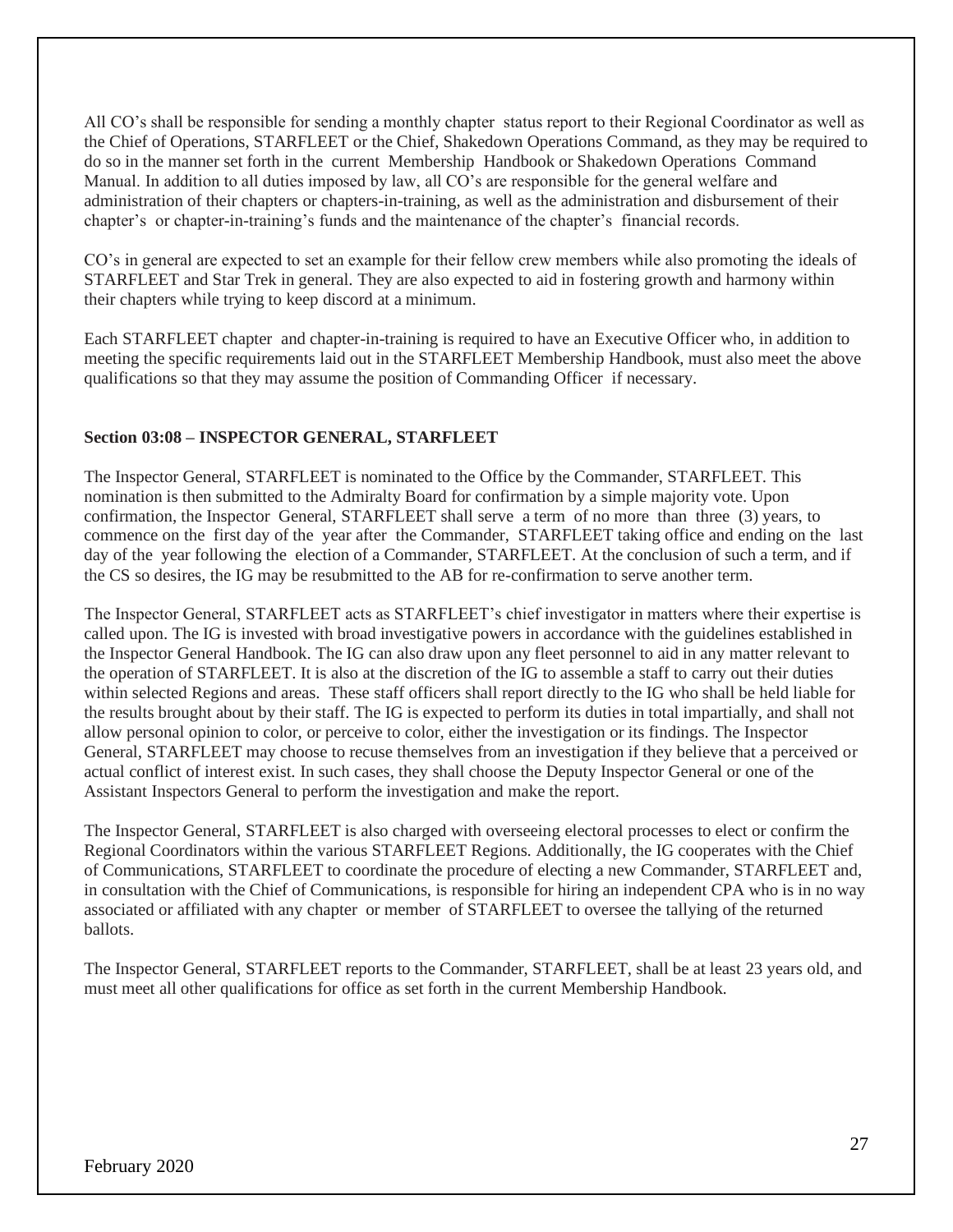### **Section 03:09 – JUDGE ADVOCATE GENERAL, STARFLEET**

The Judge Advocate General, STARFLEET shall be nominated by any sitting member of the Admiralty Board. The nominee shall then be confirmed to the position by a simple majority vote of the Admiralty Board. In the event more than two nominees are submitted, and one nominee does not gain a clear majority, the top two in voting shall face a run-off election, with the one gaining the majority winning. The JAG shall serve a term of no more than three (3) years, to commence on the first day of the year after the Commander, STARFLEET taking office and ending on the last day of the year preceding the election of a Commander, STARFLEET.

Every three (3) years the AB may reconfirm the existing JAG, or vote to allow additional candidates to apply, with the confirmation process as outlined above used to determine the candidate.

If for whatever reason, a current member in good standing of STARFLEET finds himself/herself subject to an investigation or punitive ruling on the Regional and/or International Level, then they may call upon the Office of the Judge Advocate General, STARFLEET to aid him/her for the duration of the investigation or an appeal against a ruling taken. This assistance is given strictly upon request by the subject of the investigation or the ruling.

Any policy aimed at setting Operational and Administrative Guidelines for the Office of the Judge Advocate General, STARFLEET are at the discretion of the Admiralty board, who may adopt such guidelines via a simple majority vote.

The Judge Advocate General reports to the Admiralty Board, shall be at least 23 years old, and must meet all other qualifications for office as set forth in the current Membership Handbook.

If at any time a member of the Admiralty Board becomes dissatisfied with the performance of the Judge Advocate General, that Admiralty Board member may submit a motion to the entire Admiralty Board to have the JAG removed from office. The Admiralty Board shall have thirty days from the date of the motion to investigate the matter but may vote to extend this period an additional thirty days by a simple majority. At the end of this period, the Admiralty Board shall submit the motion to a vote. By a simple majority, the AB shall then vote whether to remove the JAG or not.

## **Section 03:10 – THE REGIONS OF STARFLEET**

To assist the Executive Committee in meeting individual and chapter needs, STARFLEET divides the world into a series of geographical Regions, each independently governed by a Regional Coordinator. Currently, STARFLEET is composed of twenty regions. Every active Region of the Fleet — i.e., ones containing active chapters — has a Regional Coordinator, and therefore, has representation on the Admiralty Board.

#### **Section 03:11 – THE CHAPTERS OF STARFLEET**

The broad base of support for the continued growth and stability of STARFLEET lies in its individual chapters. Some chapters enjoy gathering for pizza and soft drinks while watching the latest Trek episode or movie, others prefer to work in community service, while others enjoy role playing, costuming, and starship/installation design, and still others enjoy various combinations of activities and events. Diverse in background, membership, and purpose, the chapters of STARFLEET share a common bond of interest in the Star Trek universe, as well as a commitment to "Gene's Dream"—that of working toward a better future as envisioned by Gene Roddenberry. Further information concerning the chapters of STARFLEET is presented in Section 04.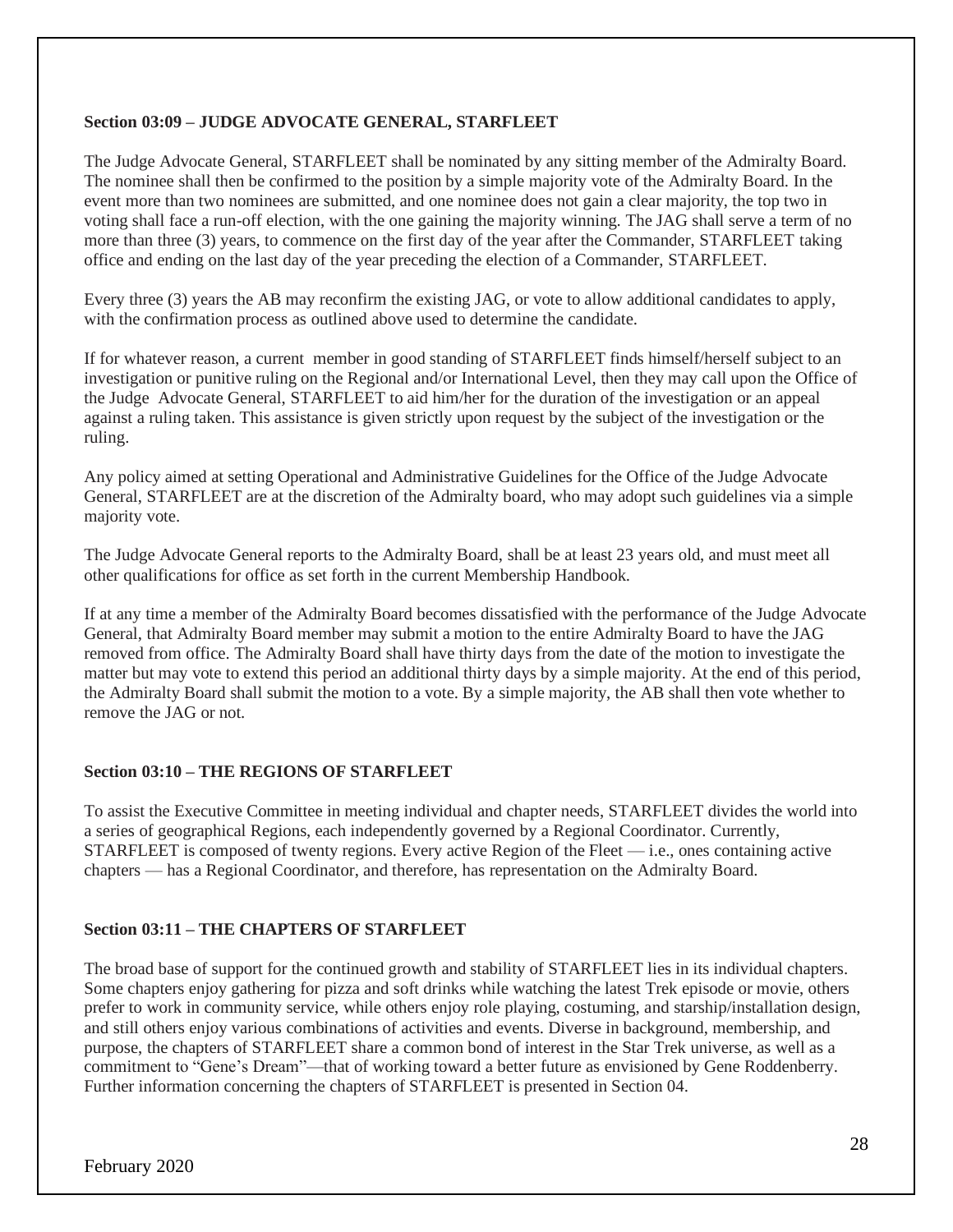## **Section 03:12 – STARFLEET ELECTIONS**

Every three years, Fleet-wide elections are held for the positions of Commander, STARFLEET and Vice-Commander, STARFLEET. Section 04 of the Membership Handbook fully describes this process, including the election time frame, nomination of candidates, and the counting and verification of ballots.

## **Section 03:13 – REMOVAL OF A SENIOR OFFICER**

The leadership of STARFLEET has the right to remove or refuse to recognize any officers described within Section 03:02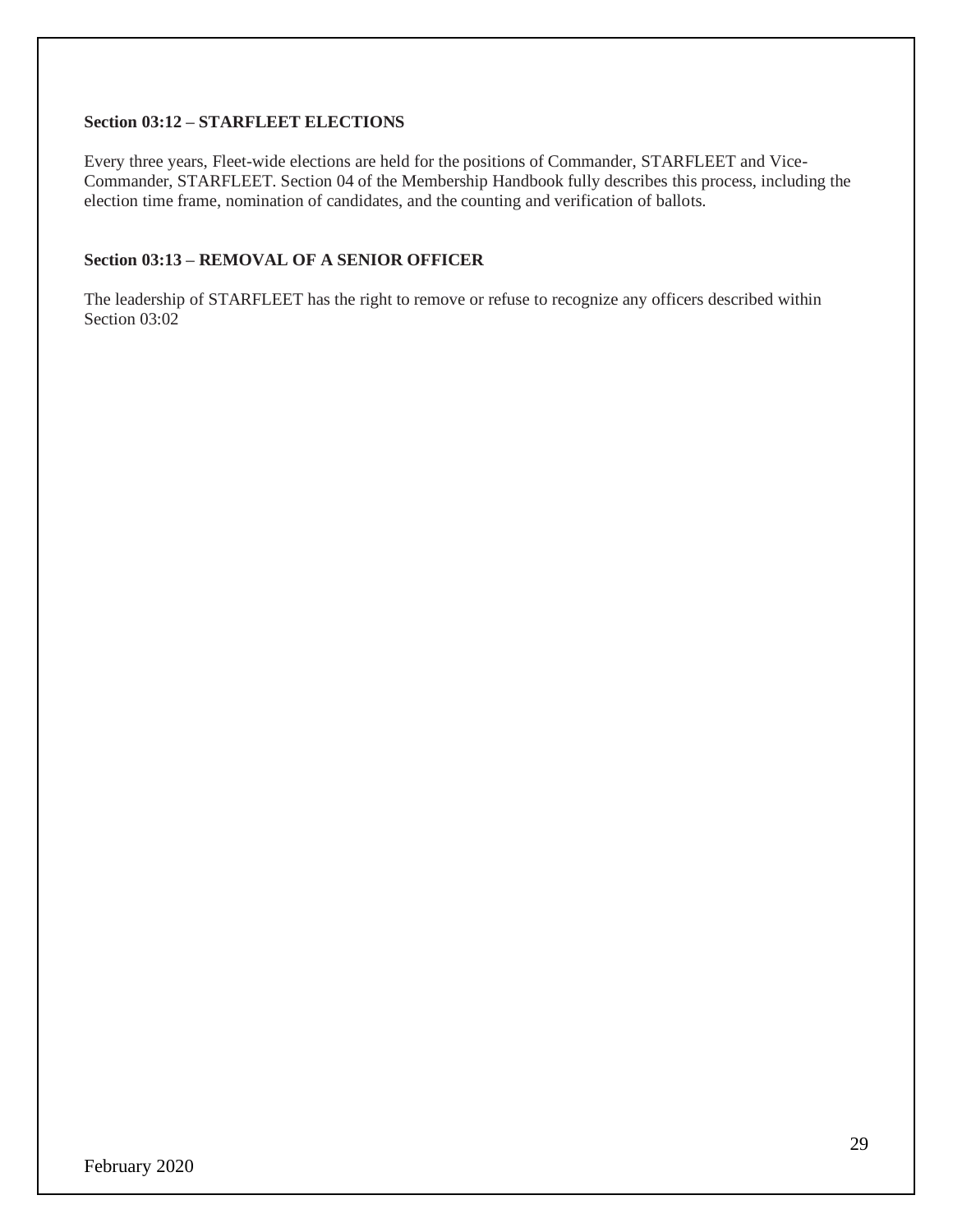## **SECTION 04 – VOTING AND ELECTIONS**

### **Section 04:01 – TERM OF OFFICE AND ELECTORATE BODY**

The Commander, STARFLEET (President) and the Vice-Commander, STARFLEET (Vice President-Secretary) of the organization shall take office on January 1st of each year following the general elections, which shall be held every three years. The Offices of President and Vice President-Secretary shall be filled as a slate. The electorate body in these elections shall be all Voting Members in good standing (as of August 1st of the year of the election) of the organization.

## **Section 04:02 – METHOD OF VOTING**

In the event that there are only two slates, the slate that receives the plurality of votes cast by the voting body will take office at the date set forth above.

If there are three or more slates, Instant Runoff Voting will be conducted to determine the winner of the election. Instant runoff voting (IRV) is the American English term for a voting system in which voters rank candidates in order of preference. If no candidate is the first preference of a majority of voters who cast a vote, the candidate with the fewest number of first preference rankings is eliminated and that candidate's ballots are redistributed at full value to the remaining candidates according to the next ranking on each ballot. This process is repeated until one candidate obtains a majority of votes among candidates not eliminated. The term "instant runoff" is used because the method is said to simulate a series of runoff elections tallied in rounds, as in an exhaustive ballot election. In the contingent vote form of IRV, all but the top vote-getters are eliminated before the instant runoff.

Once a candidate has been eliminated, all the ballots assigned to that candidate are recounted and the second preference of each voter is used to reassign their vote to one of the remaining candidates. The total counts for the remaining candidates are updated and the candidates are reordered. Again, if the top candidate attains a majority, that candidate is declared the winner, otherwise the bottom candidate is again eliminated, and those votes reassigned; each ballot paper is reassigned to whichever remaining candidate is the most preferred by that voter. If a ballot has all its ranked candidates eliminated, it is 'exhausted' and it can no longer be counted towards any candidate. Eventually, one candidate must attain a majority of votes cast for continuing candidates and is declared the winner.

If the total of all the combined votes of any grouping of the candidates with the fewest votes is fewer than the votes cast for the next weakest candidate, then all those bottom tier candidates can be eliminated simultaneously. This rule can be used in any elimination round, ties or not. If there is a tie for last place in the elimination process, the slate with the fewest votes in the previous round is eliminated. If there is still a tie those counting votes then look back to the next most recent round and then, if necessary, to further progressively earlier rounds until one slate can be eliminated.

## **Section 04:03 – RESTRICTIONS**

In the event an election for CS and VCS cannot take place, the incumbent Commander, STARFLEET must step down immediately at the close of his or her current term of office. The Admiralty Board shall then elect from its membership an Acting Commander, STARFLEET, who shall discharge the duties of President until such time as a STARFLEET general election can be called, with a timetable to be determined by the Admiralty Board and otherwise conforming to the general rules and regulations as a regular Commander, STARFLEET election. The Admiralty Board may choose to appoint the sitting CS as Acting CS instead of seeking someone from its membership, as long as this does not exceed the term limits listed below.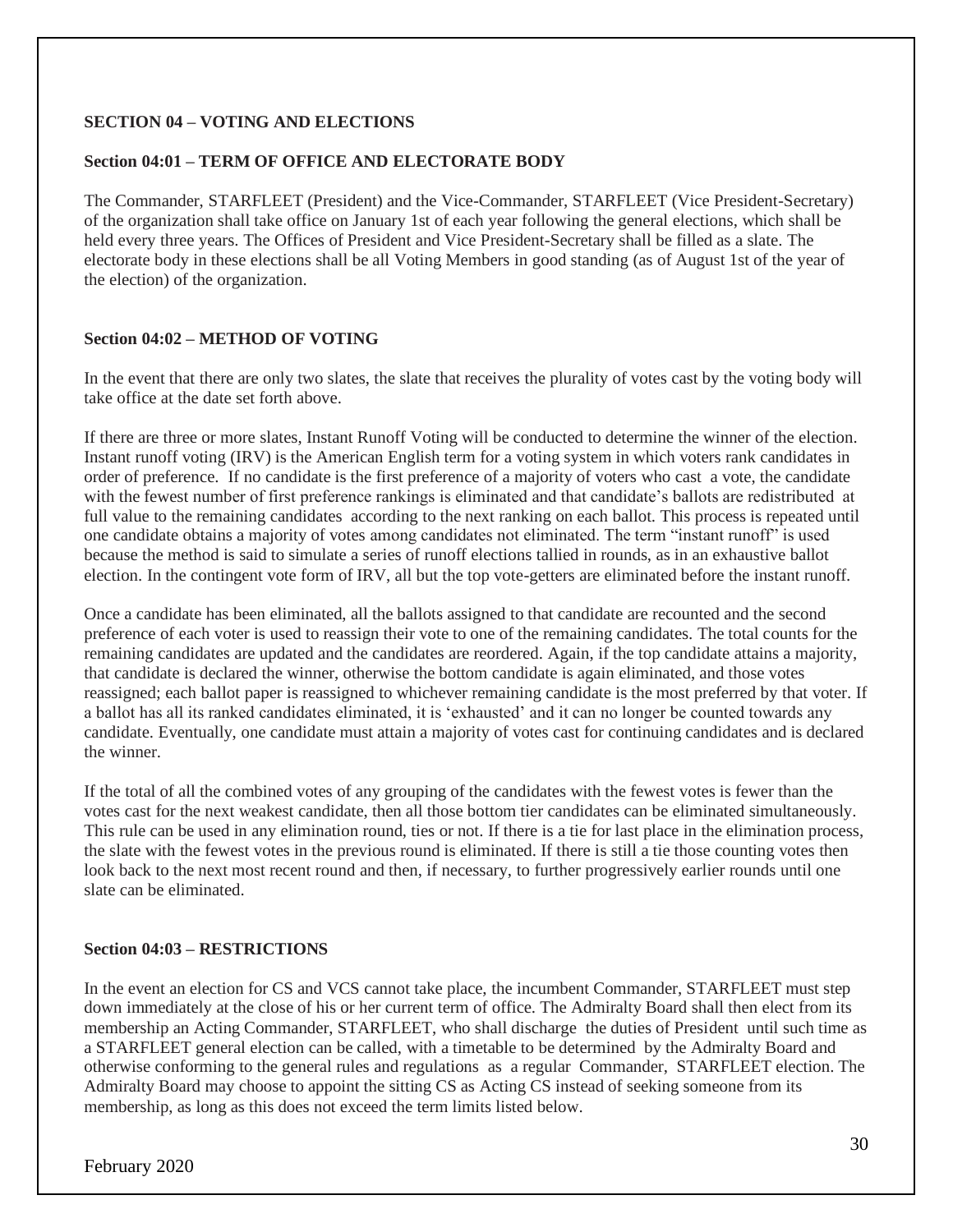No person may be elected to the office of President who has not been a member for at least three uninterrupted years prior to the election. No person may be elected the office of President for four consecutive years, or for more than six years total. No person who has been elected to the office of President for three consecutive years, or acted as President for more than half the duration of a term to which another person was elected, shall be eligible to take the office of President again until a minimum of three years have passed from their last day in the office of President.

#### **Section 04:04 – ELECTION COORDINATOR**

Unless the Chief of Communications is an announced candidate for President or Vice President-Secretary, or has been named to serve on the EC slate of an announced candidate for President, he/she shall be responsible for coordinating all election activity for the duration of the STARFLEET electoral process, except as noted below, including but not limited to the receipt and verification of nominations. If the Election Coordinator should receive enough nominations to be himself or herself considered a candidate, he or she must, within no more than five (5) days, announce this fact. At this time the Election Coordinator must either declare irrevocably that he or she will not stand for election in this election cycle or relinquish the election process to the next eligible member of the EC in order of succession as defined in Section 03:01 of the Membership Handbook. Should the succeeding members of the EC be ineligible to serve as Election Coordinator, the AB shall choose a member in good standing of the organization to act as the Election Coordinator instead.

## **Section 04:05 – SUPERVISION OF ELECTION PROCESS**

The Inspector General, STARFLEET shall ensure that all election guidelines set forth by the Admiralty Board, and the STARFLEET Bylaws, are adhered to, and that no improprieties take place. For the triennial general election the Inspector General will, by August 1st, hire an independent accountant, CPA, attorney or another professional service, to be paid for by STARFLEET, who has no direct affiliation to STARFLEET, or any of its members, to receive and tabulate all ballots cast. If a special election is required, the Inspector General will perform these duties in accordance with dates specified by the Admiralty Board.

## **Section 04:06 – NOMINATION OF CANDIDATES**

Nominations of candidates for President may be submitted to the Election Coordinator by Chapter (but not Chapter-in- Training) CO's or Regional Coordinators. All hard copy nominations must be signed and dated. Electronically transmitted nominations (including, but not limited to fax and any use of the Internet) are subject to a verification process outlined in the current Membership Handbook. If a person currently serves as both a Commanding Officer and a Regional Coordinator, they can only nominate in one capacity or the other, but not both. No person shall be eligible to submit more than one nomination.

Disclosure of the Nomination results, in detail or otherwise, to any aspect of the STARFLEET Membership, shall be handled in accordance with the current Membership Handbook. A minimum of five (5) nominations is required to qualify as a candidate for President. Once the Election Coordinator has announced a member as an eligible candidate for President, that candidate must publicly announce within ten (10) days of notification of eligibility his/her choice for Vice President- Secretary, or publicly announce a decision to not run. Candidates must also ensure that announcement is received by the Election Coordinator. Candidates for President and Vice President-Secretary shall run together as a slate. In this fashion, the office of Vice President-Secretary is subject to the general election of the Fleet membership.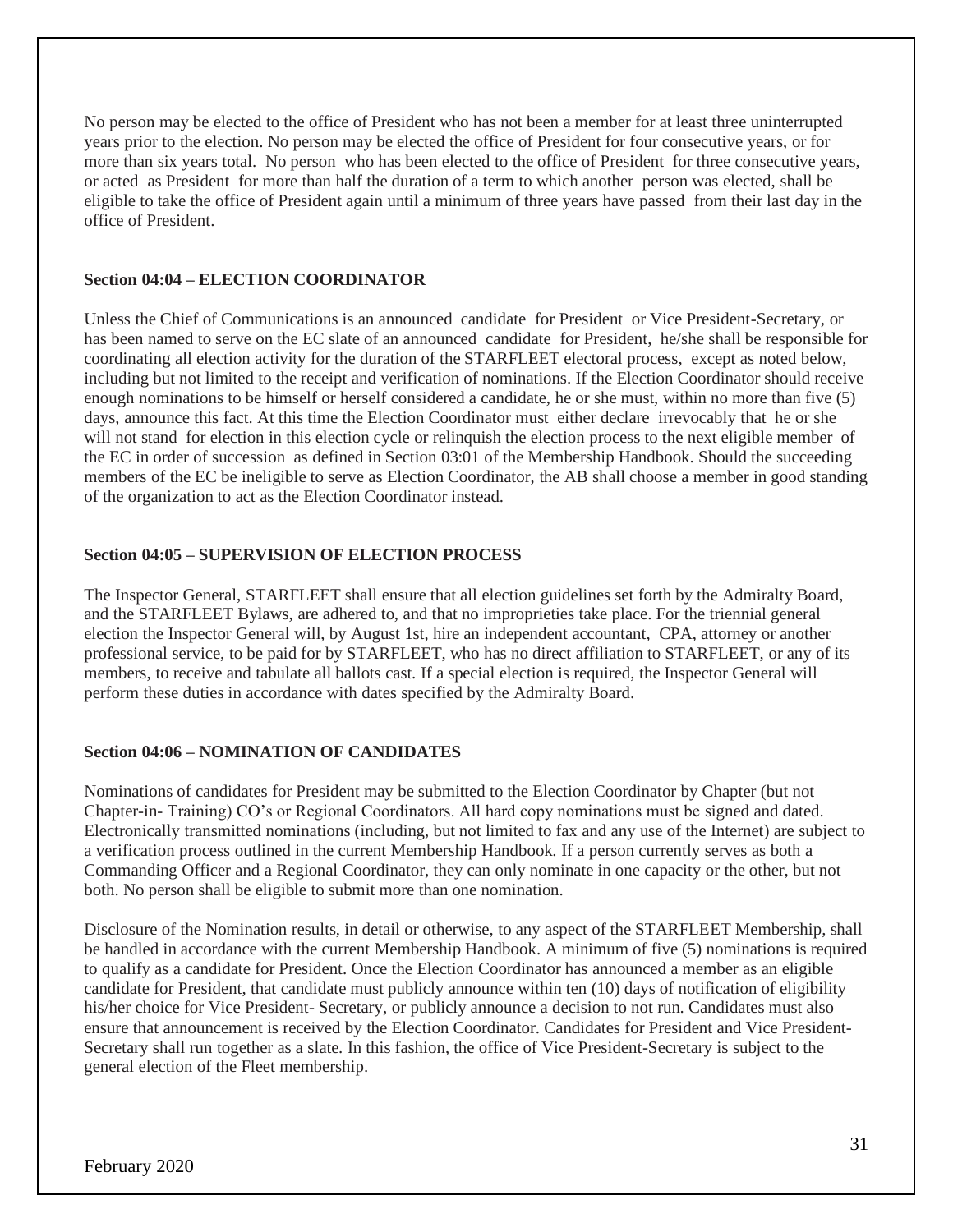### **Section 04:07 – ELECTION PUBLICATIONS**

The official election publication is defined as the information resource containing the platforms and proposals of the various eligible candidates for Commander, STARFLEET. This publication may be distributed either as part of an issue of the Communiqué or as a standalone mailing. If sent as a standalone mailing, the election publication must be sent using the United States Postal Services 1st class mail specifications or the international equivalent thereof. If permissible under the guidelines of the election, the election publication may also include the ballots necessary to cast one's vote. Size and parameters of the Election Publication are at the discretion of the Election Coordinator, who must publish these requirements prior to the commencement of election activities on June 1st (see section 6) within the Communiqué and any other medium he/she deem necessary.

## **Section 04:08 – ELECTION TIMETABLE**

The timetable for the election of the position of Commander, STARFLEET shall be as follows:

Before June 1st: No campaigning of any kind may take place by or on behalf of any prospective candidate until the date whereupon campaigning commences below. The Election Coordinator may authorize specific exceptions as he/ she sees fit or necessary. Campaigning is defined as announcements of platform, announcements of candidacy, or announcement of intent to seek candidacy. Announcements are defined as a statement or request for consideration made in person or by mail or another communications medium, to a group or substantial portion of a group, or in a public forum. Prospective candidates are encouraged to solicit advice from the Election Coordinator as to which proposed activity may or may not adhere to the guidelines set forth above. Any actual or perceived violations of campaigning before this date shall be addressed to the Election Coordinator, who shall forward this information to the STARFLEET Admiralty Board. The Admiralty Board will be the final arbiter of whether a transgression has occurred and, if so, shall determine whatever punishment they deem fit.

| June $1^{\text{st}}$ to July $15^{\text{th}}$ :                                                                                                                                      | Nominations for the position of Commander, STARFLEET are accepted.                                                                                                                               |  |  |
|--------------------------------------------------------------------------------------------------------------------------------------------------------------------------------------|--------------------------------------------------------------------------------------------------------------------------------------------------------------------------------------------------|--|--|
| June $1st$ :                                                                                                                                                                         | Campaigning may commence for the purpose of soliciting nominations.                                                                                                                              |  |  |
| July $15^{\text{th}}$ :<br>The Election Coordinator must receive all nominations by this date. Any nomination<br>received after this date will not count towards the official tally. |                                                                                                                                                                                                  |  |  |
| July $16^{\text{th}}$ :                                                                                                                                                              | Qualified candidates are announced via the most expedient means possible. Qualified<br>candidates must accept the nomination and announce their VCS candidate within 10 days or be disqualified. |  |  |
| August $1st$ :<br>in the official Election Publication.                                                                                                                              | Campaign literature must have been submitted to the Election Coordinator for inclusion                                                                                                           |  |  |
| September $1st$ :                                                                                                                                                                    | All ballots and Election Publications must be in the mail by this date.                                                                                                                          |  |  |
| November $15th$ :                                                                                                                                                                    | The professional hired to conduct the election must receive all ballots by this date.                                                                                                            |  |  |
| November $20th$ :                                                                                                                                                                    | The winning candidate is notified and incumbent Commander, STARFLEET begins a<br>transition period, as defined below, if necessary.                                                              |  |  |
| December/January:<br>office.                                                                                                                                                         | Results are announced in the Communiqué. January 1st: The newly elected officials take                                                                                                           |  |  |
|                                                                                                                                                                                      |                                                                                                                                                                                                  |  |  |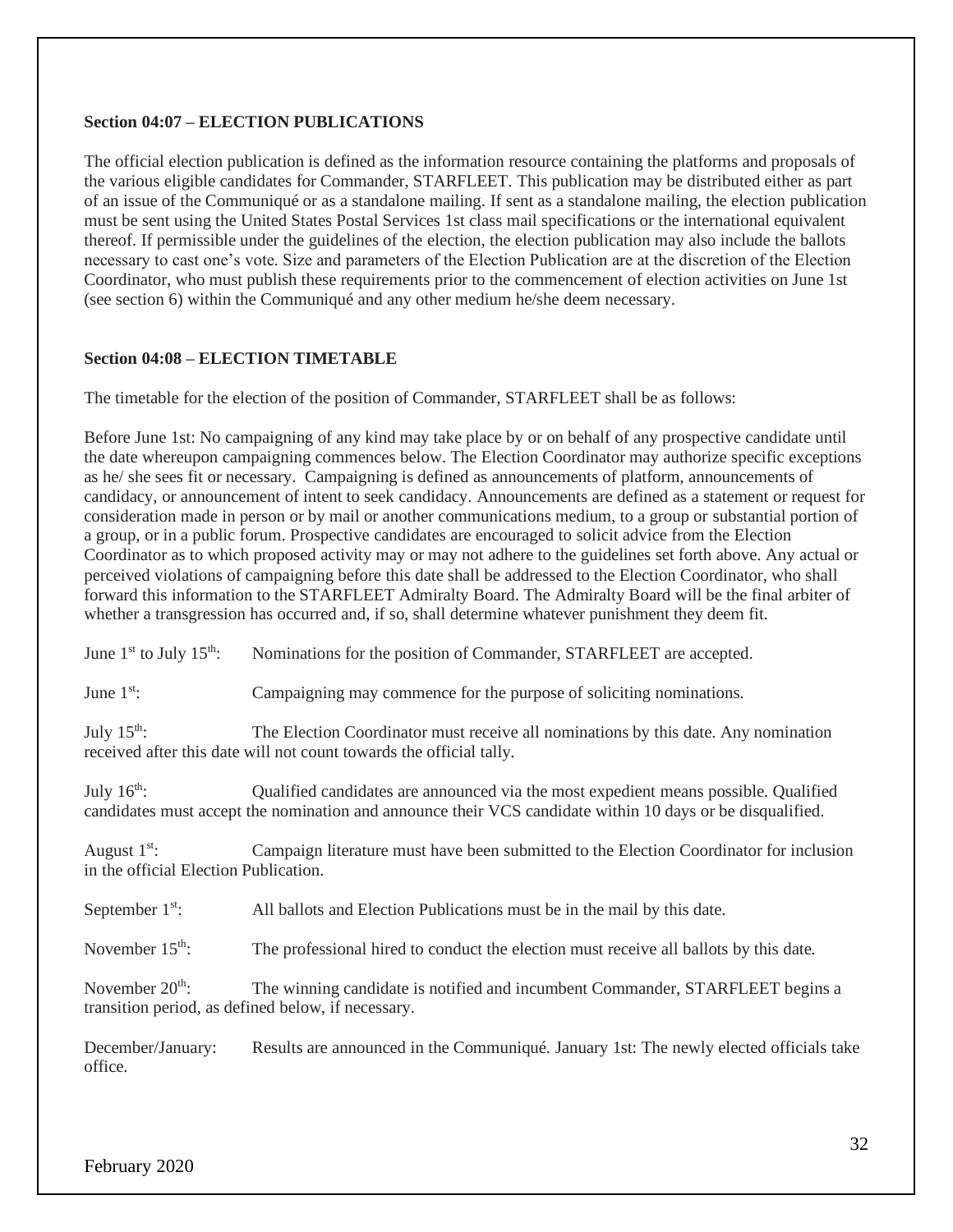#### **Section 04:09 – ONE ELIGIBLE CANDIDATE**

If only one person shall qualify as an eligible candidate for President, a vote of confidence for that candidate shall be held by the Voting Membership. Ballots shall be distributed according to the election schedule as defined above. Should the sole candidate fail to obtain a majority of the votes cast in the election, the candidate shall not assume office. The Admiralty Board shall then elect from its membership an Acting Commander, STARFLEET, who shall discharge the duties of President until the next regularly scheduled STARFLEET general election or until a special general election may be called, at the discretion of the Admiralty Board with the advisement of the Election Coordinator.

## **Section 04:10 – WITHDRAWAL FROM CANDIDACY**

Should any nominee for Commander, STARFLEET accept the candidacy and then withdraw from the election, that person shall not re-enter the same election. The candidate must notify the Election Coordinator, by electronic or certified mail, of his/her withdrawal from the election, subject to verification by the Election Coordinator.

## **Section 04:11 – OFFICE TURNOVER**

An out-going President must make provisions to turn over all materials connected with the office of President to the incoming President on or before December 31st of the election year. If the out-going President fails or refuses to promptly turn over all such materials, the incoming President or his designee is authorized to take all appropriate actions, including but not limited to the filing of legal proceedings and the filing of a criminal complaint, which may be needed to ensure compliance with this Section.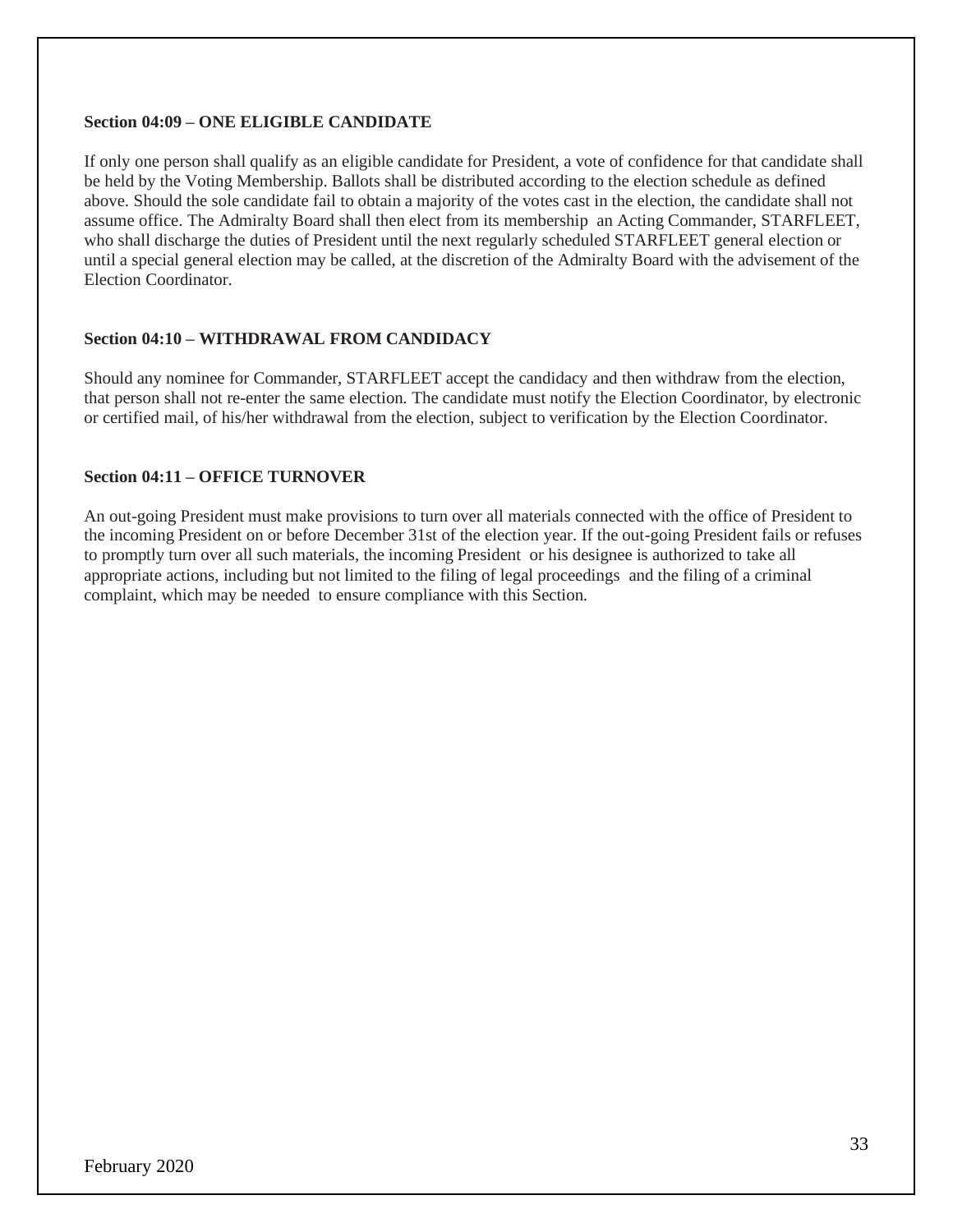## **SECTION 05 – CHAPTER DESIGNATION AND CHAPTERS-IN-TRAINING**

### **Section 05:01 – CHAPTER FICTIONAL DESIGNATIONS**

Since the beginning of Star Trek, there have been vessels and fleet installations of various types such as ships, star bases, and space stations. All STARFLEET chapters assume one of these physical entities from the Star Trek universe so they can be part of the Fleet. Chapters can choose almost any fictional structure as their designation with the Fleet, with only minor exceptions:

Fleet Vessels - The traditional starship makes up the largest part of the Fleet. These vessels may be the familiar designs from the Star Trek TV series and movies, or unique designs created by the chapter itself. Contact the Department of Technical Services for assistance in selecting and submitting vessel designs.

Fleet Installations - With the debut of Star Trek: Deep Space Nine and Star Trek: Voyager, installations such as space stations have become more popular in fan circles. Fleet installations include, but are not limited to, the following: STARFLEET Headquarters, starbases, space stations, shipyards, and specialty facilities, such as communication stations, research facilities, embassies and consulates. Contact the Department of Technical Services for assistance in developing and submitting installation designs.

At the discretion of the Chief of Operations, certain vessel classifications may be specified that are not normally available to individual chapters. These include, but are not limited to, the following:

STARFLEET Headquarters - Assigned for Corporate Headquarters Personnel.

STARFLEET Flagship - Assigned to the chapter which the Commander, STARFLEET serves on as their personal flagship.

Regional Flagships - Assigned to the chapter that the Regional Coordinator serves on as their personal flagship.

Starbases - Only one starbase is allowed per region of STARFLEET and reflects the Regional Coordinator's headquarters and a home for their staff. No commissioned chapter may choose to become a starbase. Starbases are sequentially numbered, corresponding directly to the region in which they are located (i.e., Region One's starbase is Starbase 1, Region Seventeen's is Starbase 17, etc.). You may not choose a Starbase for your primary membership.

A STARFLEET chapter will be in one of four operation states: deployed, stand-by, dry-docked, and restricted. The following sections further discuss each of these operational states in greater detail.

*Deployed* - A Deployed chapter is one that meets all criteria for continued operations. Reports are on time, the crew is at minimum required strength or better, and the command crew has met and passed all requirements required by STARFLEET. A Deployed chapter enjoys all the rights and privileges granted to it by the STARFLEET Bylaws and Membership Handbook.

*Stand-By* - Should a chapter fall below required crew strengths, have a Commanding Officer or Executive Officer who does not have OTS and/or OCC, or has failed to follow proper reporting procedures, the Chief of Operations shall place them on Stand-By. Chapters in Stand-By shall have sixty days to correct the problem or they shall be moved to Dry-Docked status. Any chapter placed in Stand-By status due to crew strength shall remain in Stand-By for 180 days (6 months), provided the chapter shows a continued and documentable effort to recruit members with a review by the Chief of Operations every sixty days.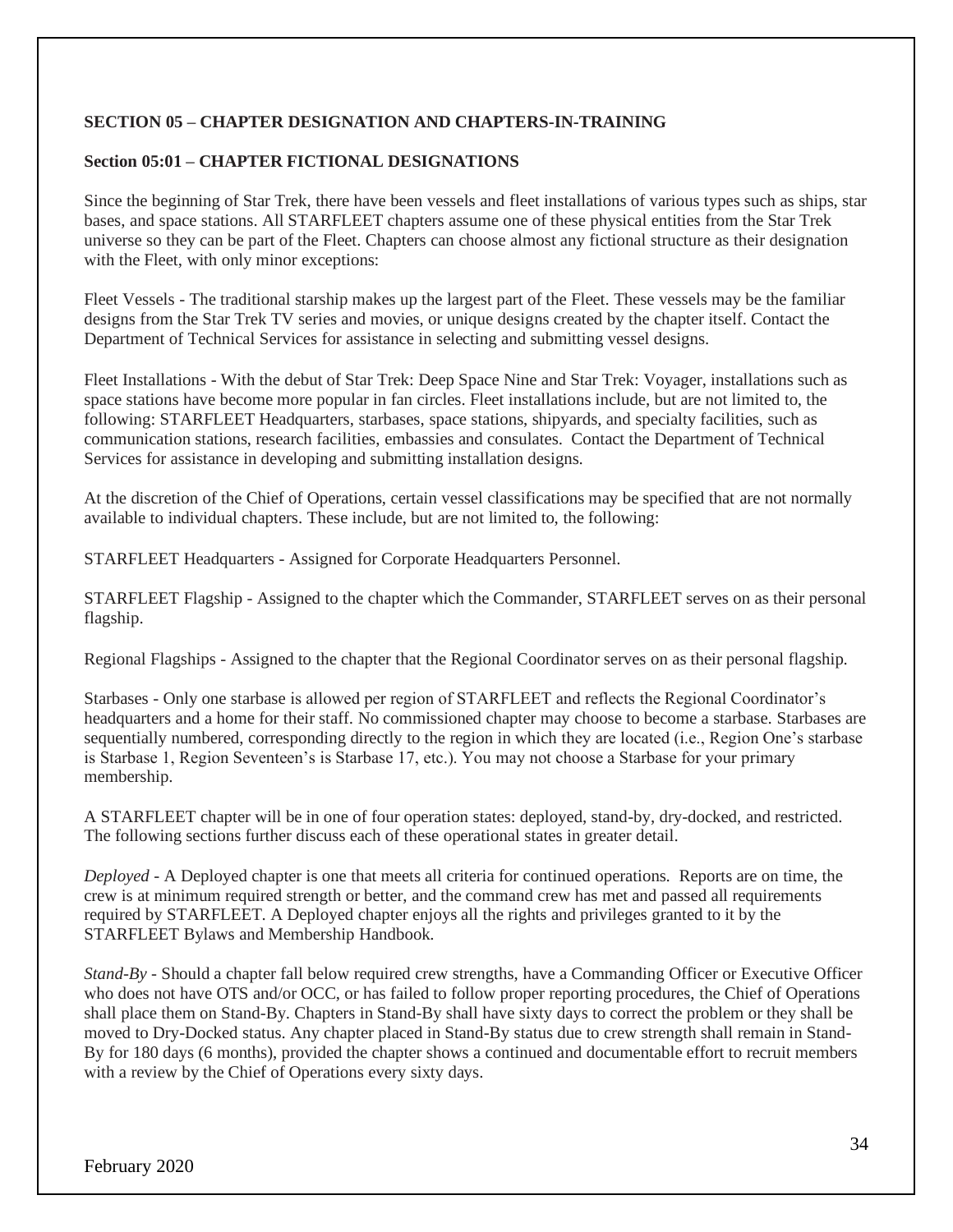*Dry-Docked* - A Dry-Docked chapter is one that has been on Stand-By status for more than sixty days without correcting the problems that placed it there. A Dry-Docked chapter has sixty additional days to correct these problems or they shall be Decommissioned. If a chapter is in Dry-Dock status due to being below required crew strength, the chapter shall remain in Dry-Dock status for a period of 180 days, provided the chapter shows a continued and documentable effort to recruit members. This status shall be renewable for a one-year period with a review by the Chief of Operations every sixty days.

If, at the end of that year the chapter is still below required crew strength it shall be Decommissioned. If, at any time a chapter corrects their chapter status problems that chapter will be returned to Deployed status. A chapter that is in Dry-Docked status has its rights and privileges suspended until it returns to Deployed status. These include, but are not limited to, nominating for RC or CS, and voting in an RC Election or Vote of Confidence.

*Restricted* – A Restricted Chapter is a chapter whose CO is a Non-Voting member. A restricted chapter is not permitted to nominate for RC or CS elections, or to vote in an RC election or vote of confidence. A restricted chapter is a non-voting chapter within their region.

*Decommissioned* - When a chapter is decommissioned, either voluntarily or involuntarily, it is removed from the Fleet roster and its crew may be reassigned to other chapters. A decommissioned chapter may only re-enter STARFLEET via the Shakedown Program.

## **Section 05:02 – CHAPTER CHAIRPERSON**

The Chapter Chairperson, also known as the chapter Commanding Officer (CO), plays an extremely important role in the day-to-day operations of STARFLEET. The CO represents STARFLEET to the members of their chapter, and likewise, through regular reports, represents the opinions and needs of their members to STARFLEET. A CO of a chapter-in-training is required to be a graduate of the Officer Training School (OTS), while the CO of a chapter must be a graduate of both OTS and the Officer Command College (OCC).

CO's serve as the leaders and administrators of the local chapters, and may be involved with organizing chapter activities, administering policy, and developing chapter projects and operations. Chapter members should expect their CO to be familiar with STARFLEET policy, operations, and current events, and should recognize the CO as a resource for information and issue resolution. CO's have the authority to grant promotions to their chapter members up to and including the grade of O-5 and may demote members within those same grades.

Chapters are encouraged to develop and ratify their own operational procedures for election and retention of CO's, so long as those procedures do not contradict STARFLEET's Bylaws or policies. The CO is responsible for naming all chapter appointments, including Executive Officer (XO), department heads, etc. (Like the CO, the XO of a chapter-in-training is required to be an OTS graduate, and the XO of a chapter is required to be both an OTS and OCC graduate.) The CO is ultimately responsible for chapter finances.

## **Section 05:03 – CREW ORGANIZATION**

While STARFLEET regulations place exclusive responsibility for the correct and proper operation of a STARFLEET chapter on the Commanding Officer, it is common sense to have some duties assigned to other members. This allows them to share in the workload and gain experience in the running of a chapter. It is recommended that at least one "real-world" function be assigned to each Department Head (i.e. – Communications would publish the Chapter Newsletter, while Operations might set up and run facilities at the monthly meetings).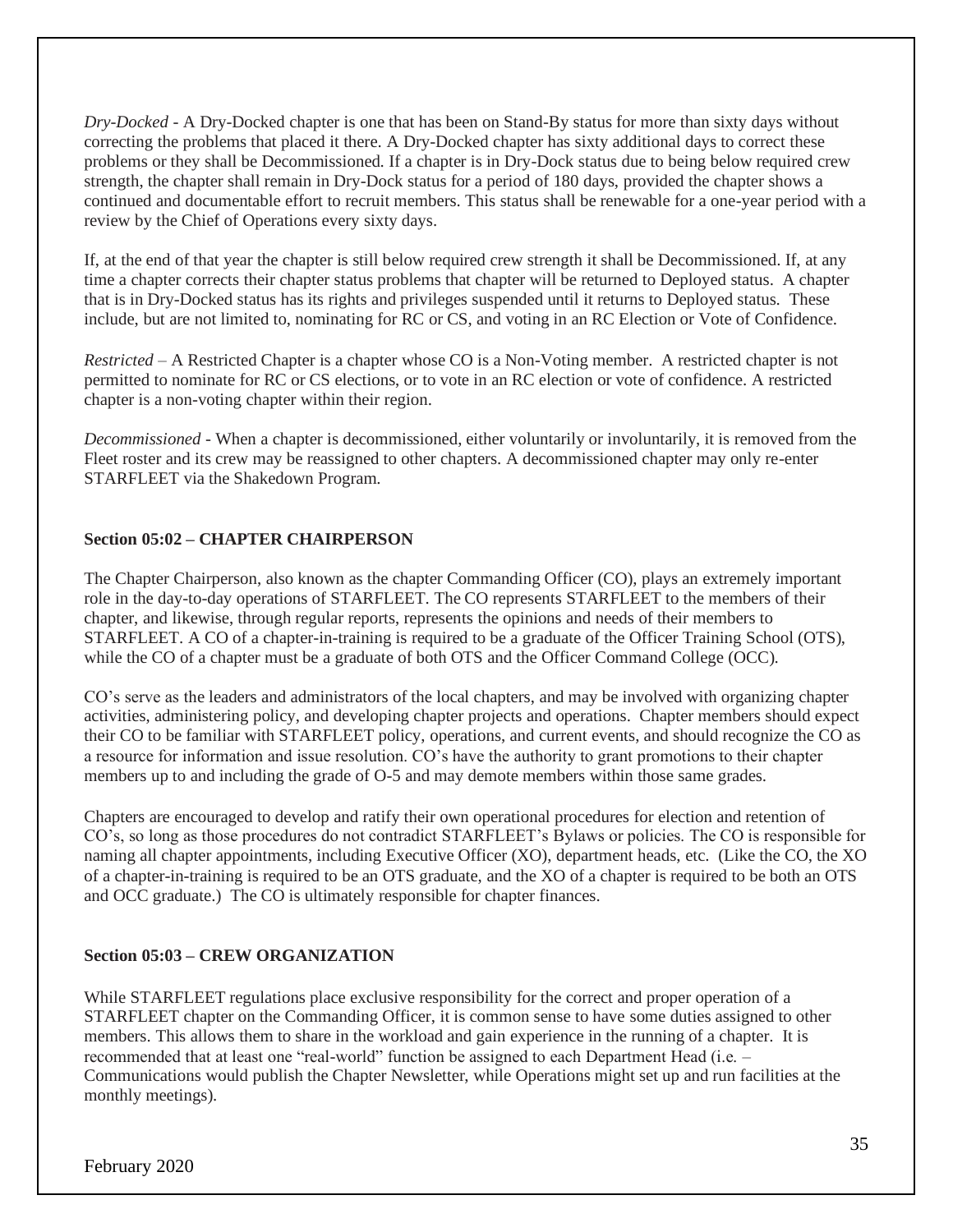### **Section 05:04 – NON-STARFLEET CREWMEMBERS**

While STARFLEET allows people, who are not members of STARFLEET to serve on STARFLEET chapters, benefits offered to STARFLEET members will not apply. They will not receive a Communiqué, nor will they be allowed to attend courses at STARFLEET Academy. Obviously, non-STARFLEET members may not be counted towards the ten-member minimum to maintain Deployed Status. Also, with the exception of restricted members as listed in Section 02:01 and 02:04, you must be a STARFLEET member to hold the positions of chapter Commanding Officer and Executive Officer.

### **Section 05:05 – CHAPTER FINANCES**

It is strongly recommended that a chapter, as well as any member of STARFLEET overseeing or involved in the collection and/or distribution of funds of any kind, keep accurate and timely financial records of all transactions. It is also strongly recommended that a separate chapter account be opened and maintained, and that there be more than one authorized signature on chapter checks.

#### **Section 05:06 – THE STARFLEET SHAKEDOWN PROGRAM**

The STARFLEET Shakedown Program was developed as a training course for individuals and chapters that aspire to become official chapters of STARFLEET and receive a chapter charter. Typically, new chapters of STARFLEET form for a variety of reasons: distance from a currently active chapter, specific needs of a group of members, cultural or philosophical differences, etc. When a group of members comes together and decides to form a chapter, the STARFLEET Shakedown Program is designed to help those members become an active, growing, and prosperous chapter of STARFLEET.

Chapters in the Shakedown Program function as chapters-in-training under the tutelage of already-established chapters, referred to as Support Ships. The following conditions must be met before a new chapter-in-training can be formed:

• The crew must consist of at least five active STARFLEET members, including the CO and XO. Only individual memberships or up to two (2) members per family membership count toward this minimum.

• The CO and XO must have taken and passed the STARFLEET Officer Training School (OTS) exam.

• Authorization must have been received from the Department of Technical Services for

the vessel name, NCC/SFR number, and starship/station class and type. (Note that during the Shakedown Program, chapters-in-training will use NX/SFX prefixes.)

• Both the Commanding Officer and Executive Officer must be at least 18 years of age.

Since there may be some Shakedown chapters that are not on the Internet and some that are, there are two ways to submit a VRR package: 1) via the Postal Service and 2) electronically.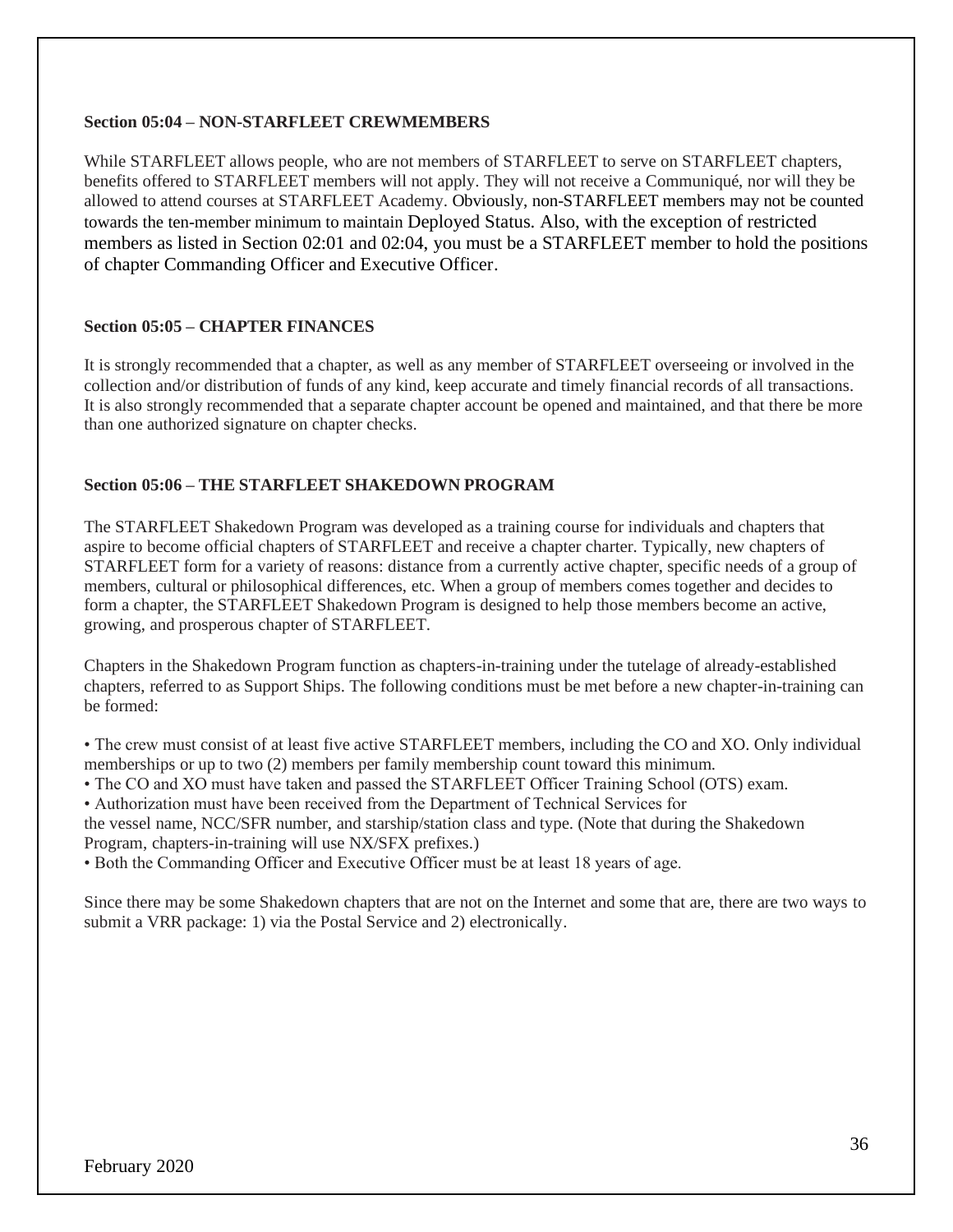1) Postal Service:

Once the above requirements have been met, the Shakedown Chapter CO must place the following in an envelope:

• A completed and signed Vessel Registration Request (VRR) form.

• A copy of the CO's and XO's Officer Training School (OTS) Certificates.

• A copy of the DTS vessel approval letter.

• A check or money order for the current shakedown chapter fee made out to STARFLEET (if applicable). Contact Chief of Shakedown Operations, STARFLEET to verify.

• Two Self-Addressed, Stamped Envelopes - one addressed to the RC and the other to the

Chief of Shakedown Operations.

This package is then sent to the CO of the Support Chapter, who will add his/her signature to the VRR and forward the entire package to the Regional Coordinator, Your region may ask you to send a copy of this VRR to the Regional ShOC officers. Should the vessel reside in a Region outside of the Region of their Support Chapter, the Regional Coordinator of both the vessel's Region and the Support Chapter's region must receive and sign all paperwork during the shakedown period. Once the Regional Coordinator(s) signs the VRR, he/she will forward the package to the Chief of Shakedown Operations, STARFLEET.

2) Electronically:

For an electronic submission of the launch VRR, the following process is followed:

• The prospective Chapter-in-Training gets vessel approval, via email, from DTS.

• The prospective Chapter-in-Training gets the OTS eligibility information via the STARFLEET Database or has a copy of the certificates which can be emailed as an attachment.

• The VRR PDF file is downloaded printed and is filled out by the prospective CO. The filled-out VRR is scanned and then emailed to the official email addresses of the Support Chapter CO, the RC (both RC's if the Support Chapter is in a different Region), any Regional ShOC officers that may request it, and the Chief of Shakedown Operations, STARFLEET.

• After each person has signed the VRR, he/she scans it and sends it via email attachment to the next person on the VRR distribution list. The DTS approval email and the OTS eligibility information or certificates are attached to this email.

• When the final approval is issued by Shakedown Operations Command, the Shakedown Chapter is launched.

Once Shakedown Operations has received and verified the package, they will formally launch the chapter-intraining and promote the CO to the grade of O-5 and the XO to the grade of O-4 (provided they do not already hold those grades or higher).

Chapters-in-training in the Shakedown Program perform activities and operations much like a commissioned chapter of STARFLEET. Reports must be filed on a monthly basis with the Support Ship CO, the RC(s), and the Chief of Shakedown Operations, STARFLEET. During their time in the Shakedown Program, the crew is encouraged to begin developing operational procedures, newsletters, recruiting, and other activities normally performed by STARFLEET chapters.

The Shakedown Program will take new chapters-in-training of STARFLEET a minimum of 9 months to complete but may take longer if appropriate and necessary. The typical period to complete the Shakedown Program is from 9 to 12 months in time.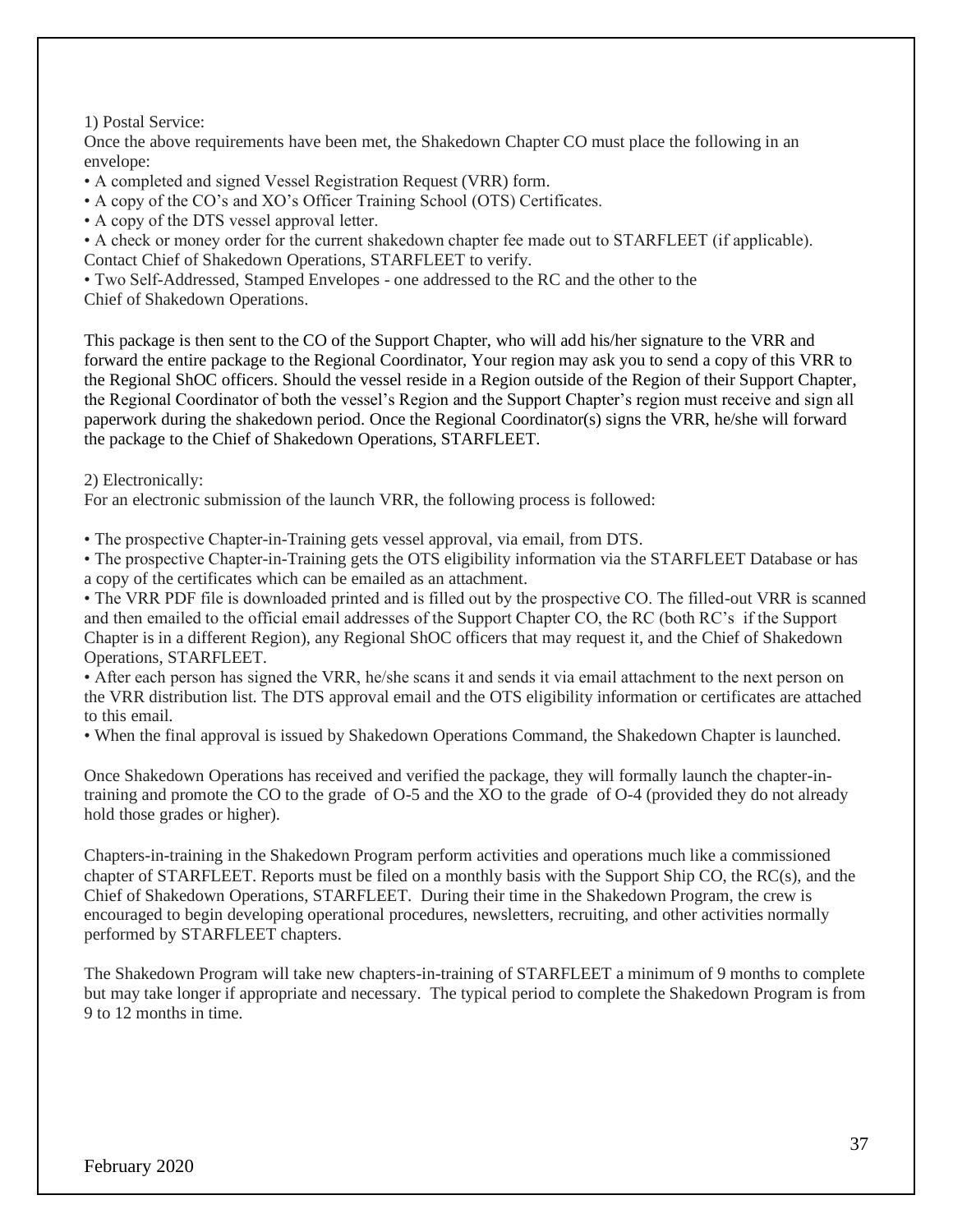### **Section 05:07 – ACCELERATED SHAKEDOWN PROGRAM**

The Accelerated Shakedown Program (ASP) is designed to reflect the fact that some groups seeking to become STARFLEET chapters already possess some of the characteristics which the standard Shakedown Program is designed to help groups to gain.

In simpler terms, some groups, whether they be a new group comprised of long-time members who have "been there and done that", or a group that has been together already for a while (e.g., either an independent club seeking to become a STARFLEET chapter or a former chapter seeking to return to the organization after a period away), would need a shorter period of time to become acclimated to functioning as a current STARFLEET chapter than would a newly-forming group composed of members new to running a club.

In such a situation, it may be reasonable to grant a shorter shakedown cruise. A series of key metrics was established by which Shakedown Operations Command could determine whether a group could qualify for a shortened shakedown period. More details can be found in the START manual, or by contacting Shakedown Operations Command. Even under ASP, however, the minimum shakedown period is 5 months.

## **Section 05:08 – THE STARFLEET CHAPTER PROGRAM**

Within the space of a year (typically between nine and twelve months), the crew of the Shakedown Program chapter may submit another VRR form to request to become a chartered chapter. In order to be commissioned as a chartered chapter, the following conditions must be met immediately prior to commissioning:

• The crew must consist of at least ten active STARFLEET members, including the CO and XO. Only individual memberships or up to three (3) members per family membership count toward this minimum.

• The CO and XO must have taken and passed the Officer Command College (OCC) exam.

• Authorization must have been received from the Department of Technical Services for the ship name, NCC/SFR number, and starship/station class and type. (The original authorization can be used here, if the group has not changed their vessel.)

Since there may be some Shakedown Chapters that are not on the Internet and some that are, there are two ways to submit a VRR package: 1) via the Postal Service and 2) electronically.

1) Postal Service

Once the above requirements have been met, the chapter-in-training CO must place the following in an envelope:

• A new, completed and signed Vessel Registration Request (VRR) form.

- A copy of the CO's and XO's Officer Command College (OCC) Certificates.
- A copy of the DTS vessel approval letter.

• A check or money order for the current chartering fee made out to STARFLEET (if applicable). Contact the Chief of Shakedown Operations, STARFLEET to verify.

• Three Self-Addressed Stamped Envelopes – one addressed to the RC, one to the Chief of Shakedown Operations, STARFLEET and one to the Chief of Operations, STARFLEET.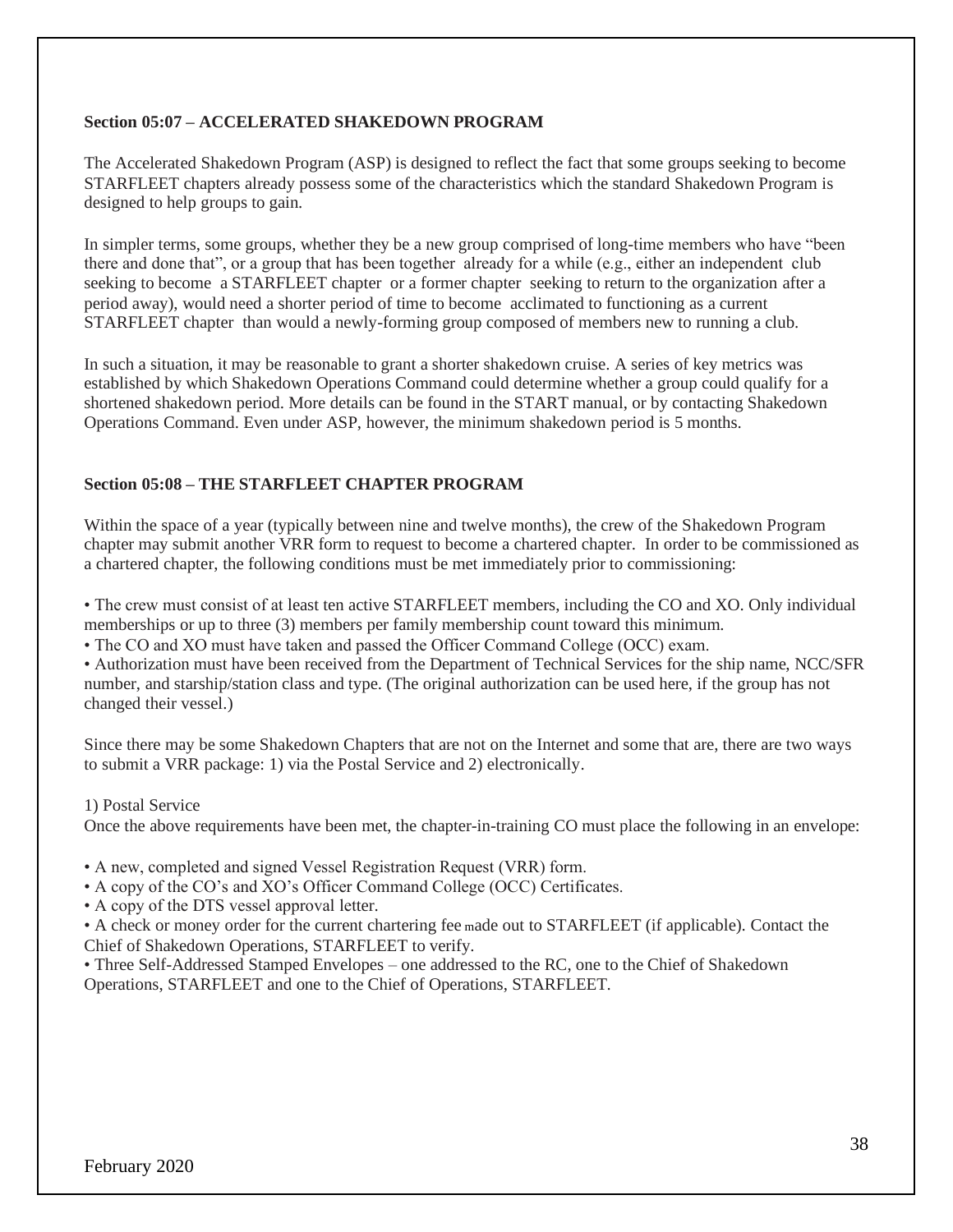This package is then sent to the CO of the Support Chapter, who will add his/her signature to the VRR and forward the entire package to the Regional Coordinator(s). Your region may also ask you to send a copy of this VRR to the Regional ShOC officers. Once the Regional Coordinator(s) signs the VRR, he/she will forward the package to the Chief of Shakedown Operations, STARFLEET. Once Shakedown Operations has received and verified the package, they will forward it to the Chief of Operations, STARFLEET, who will then formally commission the chapter and promote the CO to the grade of O-6 and the XO to the grade of O-5 (provided they do not already hold those grades or higher).

### 2) Electronically:

For an electronic submission of the commissioning VRR, the following process is followed:

• The prospective Chapter gets approval, via email, from DTS. (The previous approval may be used here.)

• The prospective Chapter gets the OTS/OCC eligibility information via the STARFLEET Database or has a copy of the certificates which can be emailed as an attachment.

• The VRR PDF file is downloaded, printed, and filled out by the prospective Commissioning CO. The filled-out VRR is scanned and then emailed to the official email addresses of the Support Chapter CO, the RC (both RC's if the Support Chapter is in a different Region), any Regional ShOC officers that may request it, and the Chief of Shakedown Operations, STARFLEET.

• After each person has signed the VRR, he/she scans it and sends it via email attachment to the next person on the VRR distribution list. The DTS approval email and the OTS/OCC eligibility information or certificates are attached to this email.

Once Shakedown Operations has received and verified the package, they will forward it to the Chief of Operations, STARFLEET, who will then formally commission the chapter and promote the CO to the grade of O-6 and the XO to the grade of O-5 (provided they do not already hold those grades or higher).

For more detailed information concerning the STARFLEET Shakedown program and how to become a chapter of STARFLEET, please contact either the Chief of Shakedown Operations, STARFLEET or the Chief of Operations, STARFLEET (please include an SASE for all postal mail contacts). It is advised that proposed chapters maintain copies of all submitted material, especially the completed VRR.

Equally important, if not more so, to determining the type of chapter is the determination of a chapter name. The Department of Technical Services approves names for chapters. A multitude of possibilities exists for nomenclature; however, all are subject to—and cannot be used without—approval by DTS. Neither a chapter-intraining nor chapter of STARFLEET can be launched or commissioned without an approved DTS chapter name. For further information on chapter naming and restrictions, please contact DTS.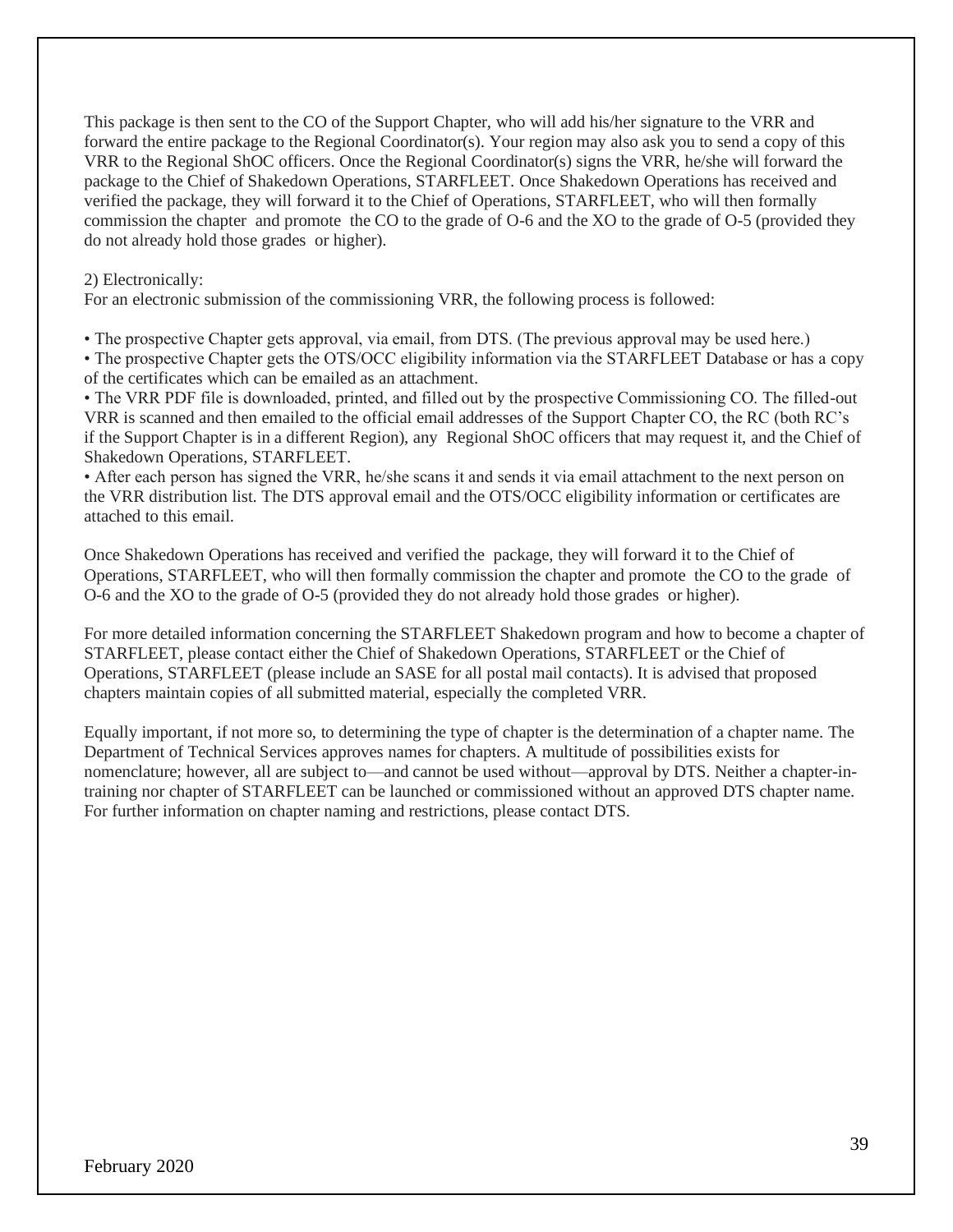### **Section 05:09 – CITY OF CHARTER**

Upon commissioning as a new chapter in STARFLEET, the Commanding Officer will announce their City of Charter to the Operations department, with the prior written (or electronic) approval of the Regional Coordinator for the region which the City of Charter falls into. Once a city of charter is set, it cannot be changed under normal circumstances. If a chapter does wish to change their City of Charter, circumstances detailing why a chapter would like to change its City of Charter shall be submitted to the Executive Committee who will have the authority to either allow or deny the request.

If an established City of Charter is in a different region than the Commanding Officer actually resides in, both Regional Coordinators need to be consulted with and submit their approval (in writing or electronically) before the EC can deliberate to approve or deny the request. Any case in which both Regional Coordinators involved do not authorize a City of Charter, the request is automatically disapproved. Only with a majority vote of the entire Admiralty Board, can this be overridden.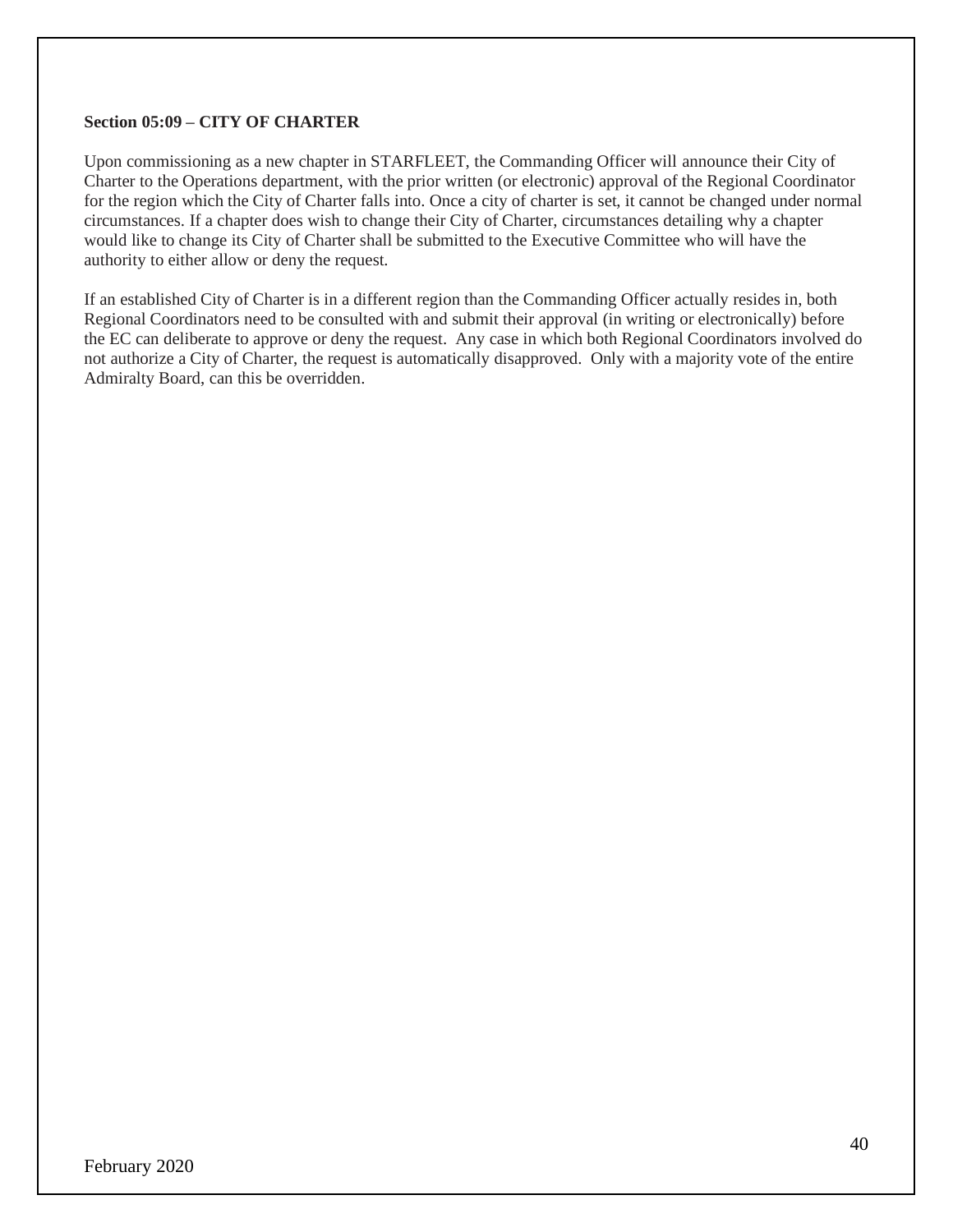## **SECTION 06 – ASSESSMENTS AND DUES**

### **Section 06:01 – MEMBERSHIP DUES**

Every member in STARFLEET shall be required to pay dues as determined and approved by the Admiralty Board, the payment of which is a precondition to continued membership in STARFLEET. Honorary memberships in STARFLEET without assessment of dues may be awarded by the Executive Committee after consultation with and approval by the Admiralty Board

The price of membership dues are detailed in Section 02:01 of this membership handbook.

## **Section 06:02 – HONORARY AND LIFETIME MEMBERSHIPS**

A Lifetime Member is on that exemplifies the principles and ideals that STARFLEET strives to maintain. They are example that other members can look to as a role model. The selection process for a Lifetime Member is not an easy one and there is no guarantee that there will be a sufficient pool of potential nominees each year. Therefore, the award of a Lifetime Membership(s) is not an annual requirement, but rather the pinnacle of recognition of a career's worth of exemplary service to the organization.

The Executive Committee, after consultation with and approval by the Admiralty Board, shall be empowered to grant non-paying lifetime memberships in STARFLEET as per the criteria documented in Section 02:02 of the Membership Handbook. An outgoing Commander, STARFLEET shall be awarded with such a membership unless a motion to deny this privilege is carried by a majority of the combined Admiralty Board and Executive Committee.

Lifetime Membership Criteria:

- 1. Lifetime Member nominees must have achieved the rank of Admiral and held the rank continuously and in good standing for five (5) years OR served as a member of STARFLEET continuously and in good standing for a time-period of no less that fifteen (15) years.
- 2. Lifetime Member nominees must currently, or since their last promotion, have served the international organization by making a "significant contribution."
	- a. A "significant contribution" can be achieved by serving as a member of the governing body (EC or AB) or the international staff, or as otherwise determined by the Executive Committee.
- 3. Lifetime Members nominees that have been suspended and/or had their privileges revoked from any official STARFLEET email or other social media list by the moderator must have the details of their suspension/revocation reviewed by the Executive Committee, The Executive Committee will review these suspensions/revocations and determine if the action warrants disqualification.
- 4. Lifetime Member nominees, in order to be forwarded to the Admiralty Board for consideration, must receive a simple majority vote of support from the full Executive Committee. Any nominee that does not carry a simple majority of the full Executive Committee should be put forward to the Admiralty Board for consideration.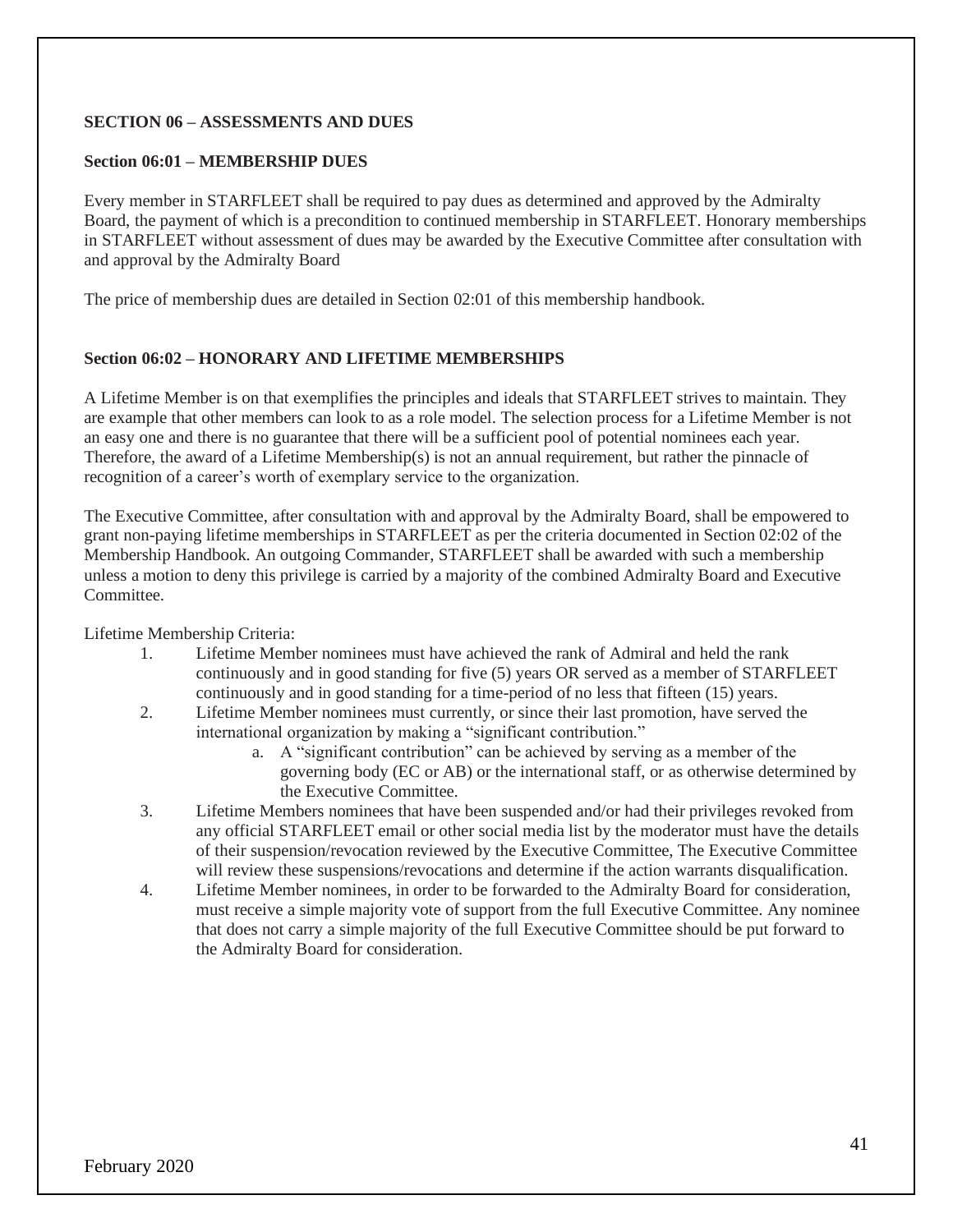#### Nominations

In accordance with Sections 02:02 and 06:02 of the current STARFLEET Membership Handbook, the STARFLEET Executive Committee may award non-paying Lifetime Memberships with the approvals of the STARFLEET Admiralty Board.

Using the criteria in Section 06:02:01, the Executive Committee may recommend to the Admiralty Board up to two (2) members for a Lifetime Membership each fiscal year. Said recommendations should, if all possible be made in enough time to allow for the presentation, if approved by the Admiralty Board, of said Lifetime Memberships at the annual STARFLEET International Conference. If this is not possible, it is at the discretion of the Commander, STARFLEET to select an alternate time and/or venue to make said announcement.

#### Balloting

Any nominations for Lifetime Memberships require a two-thirds majority vote of the STARFLEET Admiralty Board, as currently defined by the current STARFLEET By-Laws, in order to be bestowed upon said nominees. The balloting process shall follow the established guidelines used for passing Admiralty Board Resolutions.

If the nominees fail to achieve a two-thirds majority, then they shall not receive the Lifetime Membership; however, the nominee may be resubmitted later without prejudice.

#### Revocation

If at any time after receiving a Lifetime Membership, a Lifetime Member conducts themselves in such a way that brings harm and/or discredit to their Chapter, Region or STARFLEET itself, then the Admiralty Board my revoke their Lifetime Membership.

The STARFLEET Inspector General will be charged with investigating any such alleged conduct to determine how it relates to the member's Lifetime Membership. If said investigation concludes that there is reason to believe that said member's conduct was less than honorable, the Admiralty Board may revoke the Lifetime Membership by a two-thirds majority vote of the full Admiralty Board.

If, at any time, three successive mailings – electronic or USPS (snail-mail) from the STARFLEET Chief of Computer Operations to the Lifetime Member are returned as "Undeliverable/Address Unknown" then the Lifetime Membership may be suspended until such time as the Lifetime Member asks for it to be reinstated.

## Termination & Re-Activation

Once every two (2) years, the SATRFLEET Chief of Computer Operations may choose to contact a Lifetime Member to determine that they are still interested in receiving their membership materials. If the response is negative, returned with no answer given or no answer is provided after 30-days, then the membership may be suspended until such time as the Lifetime Member asks for it to be reinstated.

A Lifetime Member may also request to have their Lifetime Membership terminated. Said request must be made in writing – either via USPS or email attachment to the STARFLEET Chief of Computer Operations. If said member later chooses to re-associate with STARFLEET, their Lifetime Membership can be reinstated by a simple majority vote of the full Admiralty Board.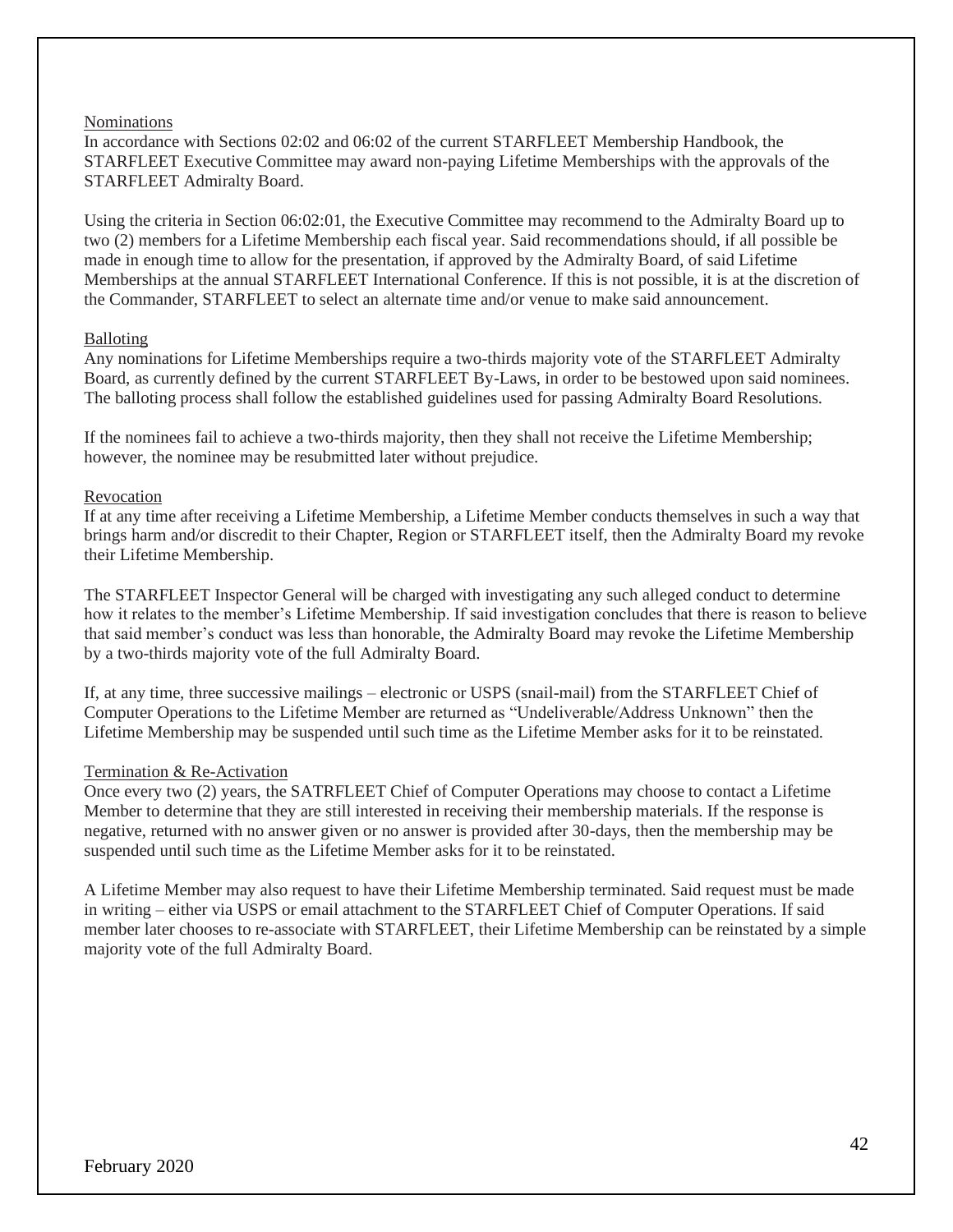## **Section 06:03 HONORARY MEMBERSHIPS**

An Honorary Member is one that has distinguished themselves via their service to STARFLEET or the STAR Trek Community at large. There is no requirement for the annual awarding of an Honorary Membership.

### Honorary Membership Criteria

- 1. Honorary Member nominees must have achieved the rank of Admiral and held that rank continuously and in good standing for five (5) years OR served as a member of STARFLEET, continuously and in good standing, for a period of time of no less than ten (10) years.
- 2. Honorary Member nominees that have been suspended and/or had their privileges revoked from any official STARFLEET email or other social media list by the moderator, must have the details of their suspensions/revocations reviewed by the Executive Committee. The Executive Committee will review these suspensions/revocations and determine if the actions warrant disqualification.
- 3. Honorary Membership nominees, in order to be forwarded to the Admiralty Board for consideration, must receive a simple majority vote of support from the full Executive Committee. Any nominee that does not carry simple majority of the full Executive Committee should not put forward to the Admiralty Board for consideration.

#### Nominations

In accordance with Sections 02:02 and 06:02 of the current STARFLEET Membership Handbook, the STARFLEET Executive Committee may award non-paying Honorary Memberships with the approvals of the STARFLEET Admiralty Board.

Using the criteria in Section 06:02:01, the Executive Committee may recommend to the Admiralty Board up to four (4) members for an Honorary Membership each fiscal year. Said recommendations should, if all possible be made in enough time to allow for the presentation, if approved by the Admiralty Board, of said Honorary Memberships at the annual STARFLEET International Conference. If this is not possible, it is at the discretion of the Commander, STARFLEET to select an alternate time and/or venue to make said announcement.

## Balloting

Any nominations for Honorary Memberships require a two-thirds majority vote of the STARFLEET Admiralty Board, as currently defined by the current STARFLEET By-Laws, in order to be bestowed upon said nominees. The balloting process shall follow the established guidelines used for passing Admiralty Board Resolutions.

If the nominees fail to achieve a two-thirds majority, then they shall not receive the Honorary Membership; however, the nominee may be resubmitted later without prejudice.

## End of Membership Period

At the end of the Honorary Membership period, the member will be returned to the category of dues-paying member. If warranted, a recipient of an Honorary Membership can be nominated an awarded a such membership at the conclusion of the first.

No member may receive more than two (2) back-to-back Honorary Memberships.

In the case of any Cast and/or Crewmembers of the various Star Trek productions (television programs or films) who have been awarded an Honorary membership, the option will be given to the chapters of STARFLEET to 'host' a celebrity who has been so honored. The selected chapter will be allowed to carry said celebrity on their Chapter Roster and are subsequently responsible for the upkeep of the celebrity's membership dues.

No chapter will be allowed to carry more than one (1) such celebrity on their Chapter Roster at a time.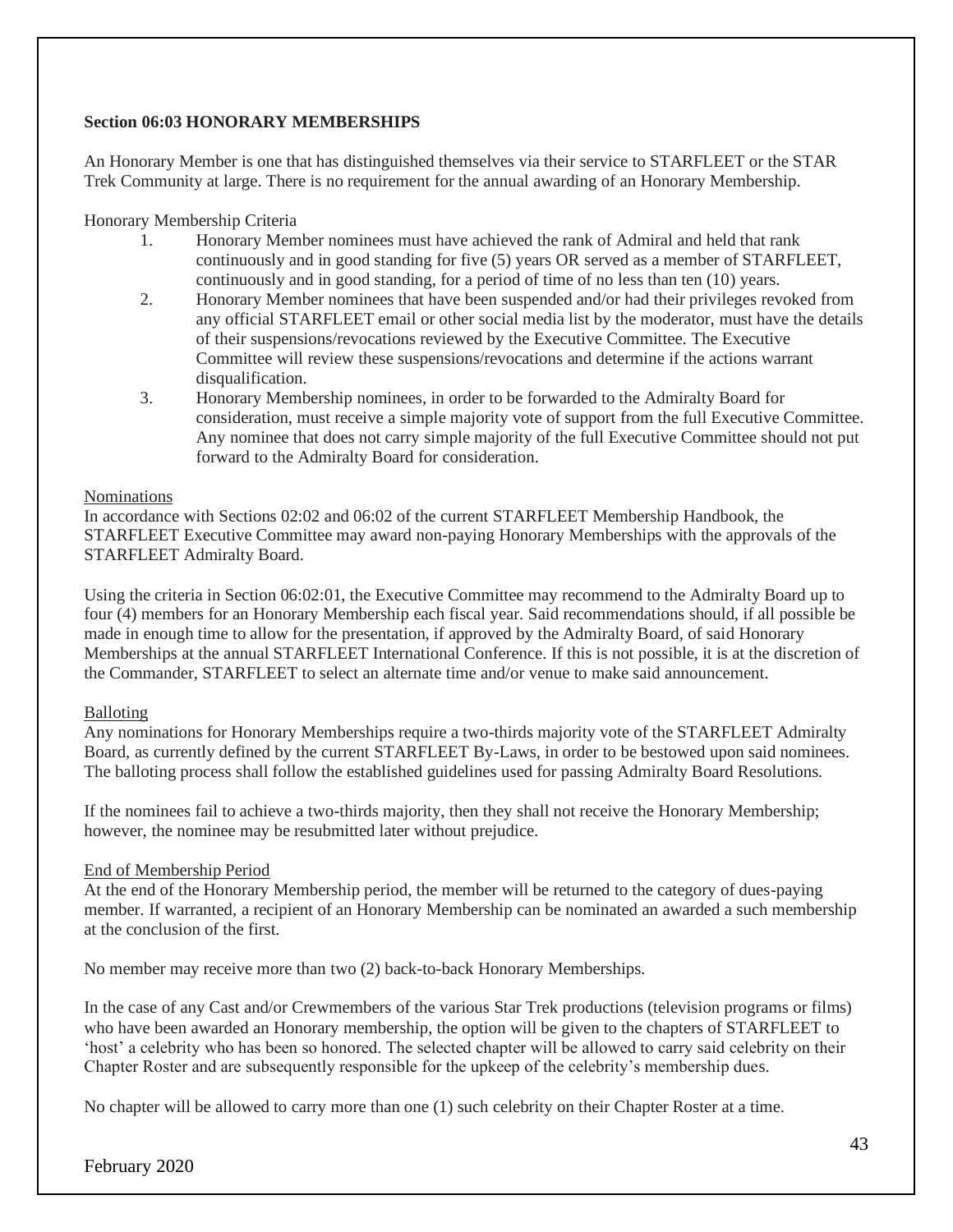If, at any time, three successive mailings – electronic or USPS (snail mail) from the STARFLEET Chief of Computer Operations to the Honorary Member are returned as Undeliverable/Address Unknown, then the Honorary Membership may be suspended until such a time as the Honorary embers asks for it to be reinstated.

#### Termination & Re-Activation

Once every two (2) years, the STARFLEET Chief of Computer Operations may choose to contact an Honorary Member to determine that they are indeed still interested in receiving their membership materials, If the response is negative, returned with no answer given or no answer is provided after 30-days, then the membership may be suspended until such time as the Honorary Member asks for it to be reinstated.

An Honorary Member may also request to have their Honorary Membership terminated. Said request must be made in writing – either via USPS (snail mail) or email attachment – to the STARFLEET Chief of Computer Operations. If said member later chooses to re0associate with STARFLEET, their Honorary Membership will be treated as if it had concluded and said member will have to rejoin as a dues-paying member,

## **Section 06:04 – CHAPTER CHARTER FEE**

The Admiralty Board shall be empowered by simple majority vote to assess an annual Chapter Charter Fee or a Vessel Registration Fee upon the chapters or chapters-in-training of STARFLEET.

The Chapter Charter Fee will be assessed to all chapters beginning in the calendar year following which the chapter has paid its Vessel Registration Fee and completes its first year as a chapter of STARFLEET.

Chapters-in-training and commissioning chapters are subject to a Vessel Registration Fee that shall serve as the equivalent of the Chapter Charter Fee.

Any such annual Chapter Charter Fee shall be reasonable in amount and shall be used only to provide services and benefits to all chapters and chapters-in-training.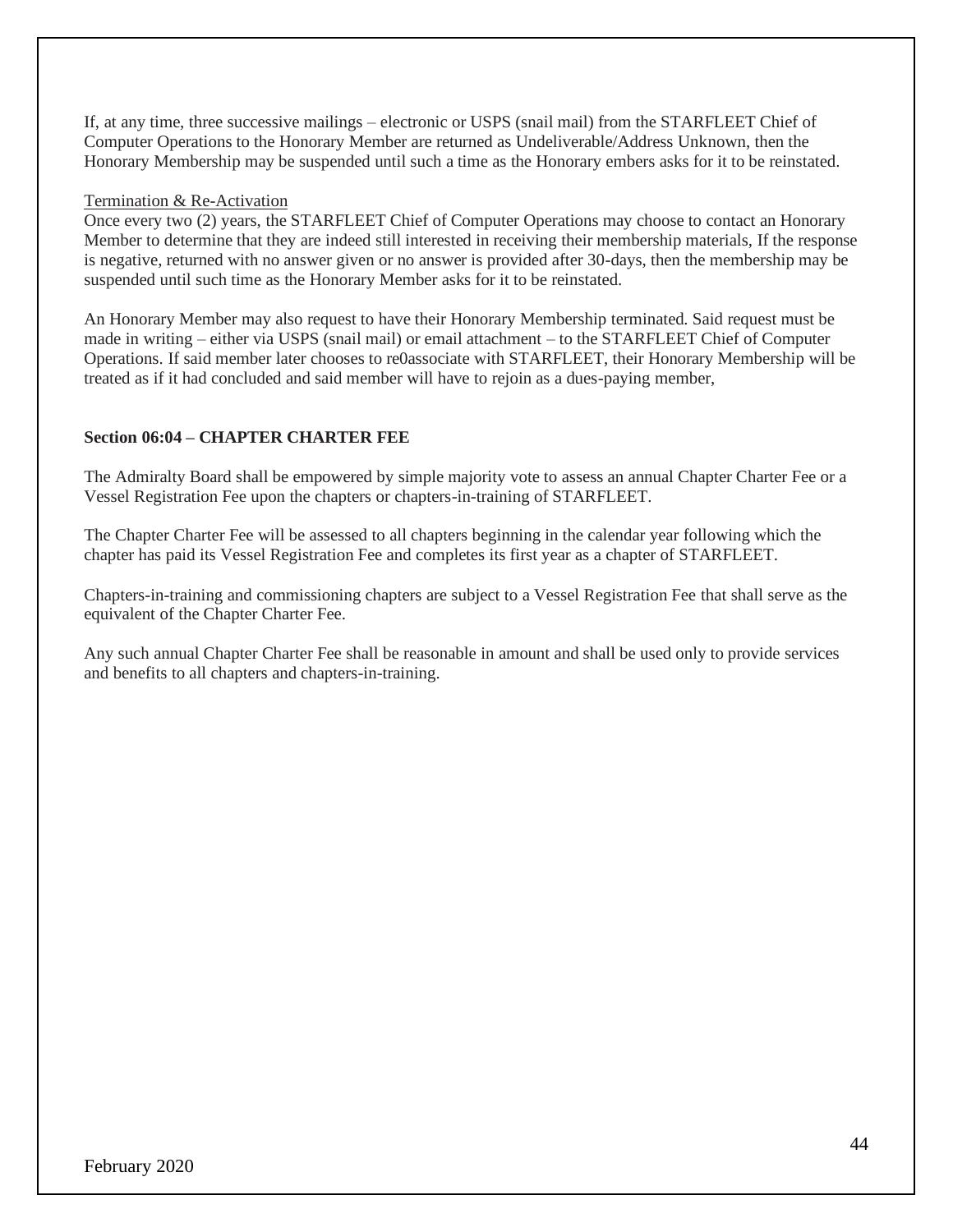## **SECTION 07 – REMOVAL OF OFFICERS FROM A POSITION**

### **Section 07:01 – REGIONAL COORDINATORS**

If any Region's Commanding Officers (CO's) become dissatisfied with the performance of their Regional Coordinator (RC), after first exhausting all avenues to reconcile their differences with said RC, the CO's shall petition the Inspector General, STARFLEET, to initiate a process to remove said RC from office. Upon receiving the petition signed by at least 25% of the Region's CO's, the Inspector General, STARFLEET will orally interview and/or request written statements from any and all parties involved. The Inspector General, STARFLEET may recuse himself and his staff from the matter only if he believes that his/her office's participation in the matter would create a conflict of interest or the appearance of impropriety. In this case, if there is no one on the Inspector General's staff who may assume jurisdiction over the matter, the petition shall be sent to the Commander, STARFLEET for further action.

After giving all positions due consideration, the Inspector General, STARFLEET (or the investigator who assumed authority over the case), in consultation with the Commander, STARFLEET, must decide whether to submit the petition to the Admiralty Board (AB) for further consideration or call for an immediate Vote of Confidence by the Commanding Officers of the Region the RC represents. If the petition is submitted to the AB, the AB shall first deliberate on the matter and then by a majority vote of all Regional Coordinators holding office, excluding the RC who is the subject of the removal petition, vote on whether to request a Regional Vote of Confidence in the affected Region. No voting proxies shall be accepted in this balloting process.

If the petition to remove the RC is accompanied by the signatures of more than 50% of the Region's CO's, the Vote of Confidence process shall be initiated automatically by the Inspector General, STARFLEET. If the Regional Vote of Confidence is in favor of removal, the CS shall promote the senior-most sitting Vice-Regional Coordinator to serve as Interim Regional Coordinator to serve until a called RC election can be held.

If an RC fails to cast votes in at least 75% of the matters put forth for vote within any one calendar year, the Admiralty Board (AB) may, by two-thirds vote of the assembled AB, excluding the RC who is the subject of the removal petition, remove any RC, as specified by Article 5, Section 5.16 of the STARFLEET Bylaws.

#### **Section 07:02 – MEMBER OF THE EXECUTIVE COMMITTEE**

Any member of STARFLEET has the right to petition the Commander, STARFLEET (CS) or the Admiralty Board (AB) for removal of a member of the Executive Committee (EC). Removal petitions may be based only upon the EC member's alleged lack of performance of official duties. No member of STARFLEET may petition for removal of an EC member based upon a personal dispute between the petitioning member and the EC member. Such a petition is subject to summary denial.

Upon investigation by the CS or the IG, if the EC member is unable or unwilling to execute the official duties of his/ her position in a manner that is in the best interest of STARFLEET, then the EC member shall be removed pursuant to Article 6, Section 6.4 of the STARFLEET Bylaws.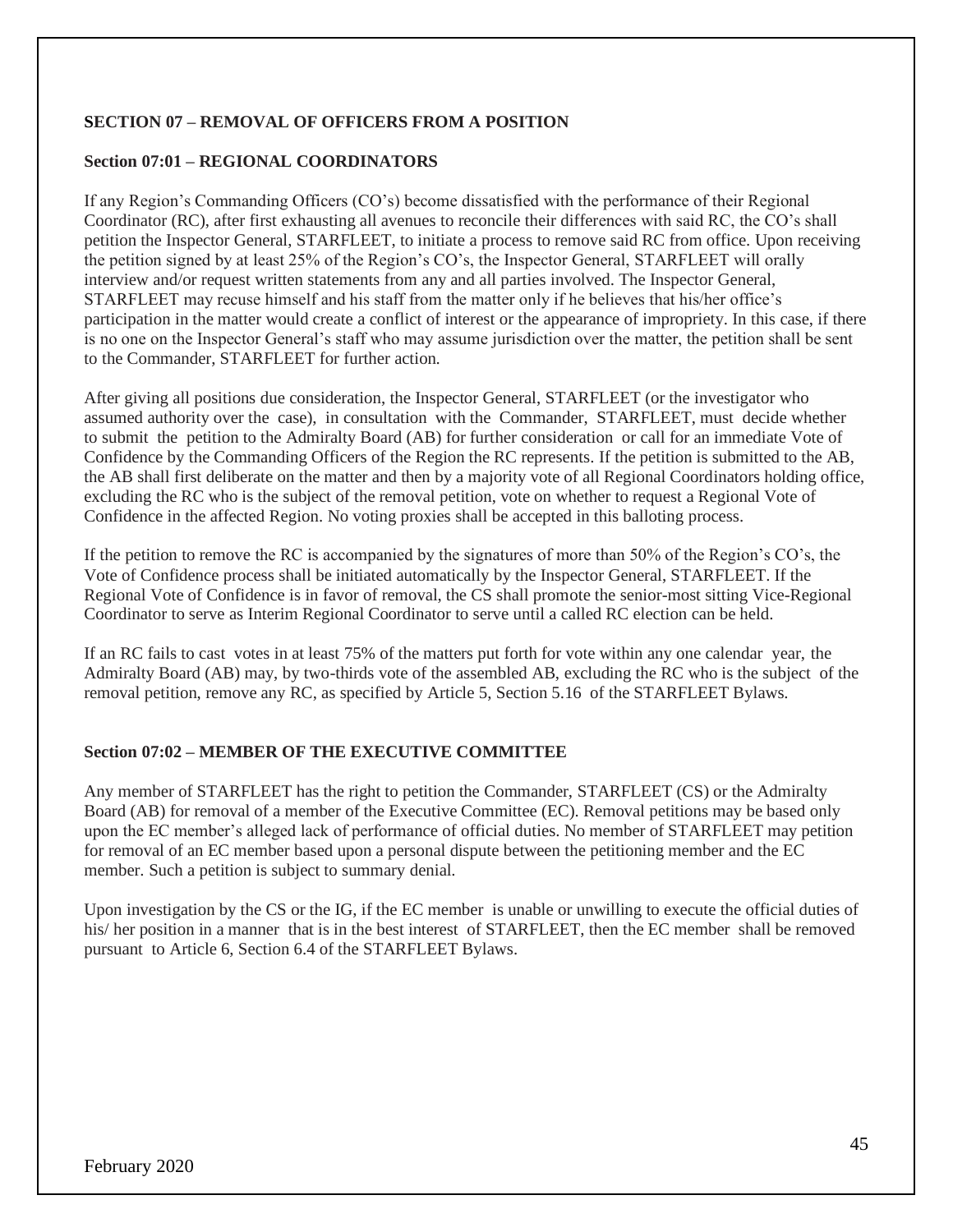#### **Section 07:03 – COMMANDER, STARFLEET**

If at any time the Commander, STARFLEET (CS) neglects his or her duties, as set forth within this Constitution and the Membership Handbook, or if the CS causes harm to come to the reputation and stature of STARFLEET by any of his/her actions, and upon receipt of a petition with the signatures of at least 5% of the current membership from no fewer than 10 chapters from no fewer than 2 separate Regions, the process of impeachment may be initiated by the Admiralty Board (AB). During such procedure, the CS shall be allowed to defend his/her actions to the assembled AB. The CS shall be allowed to select any member of STARFLEET to act as his/her advisor during this procedure. If the CS is unable or unwilling to secure an advisor of his own choosing, the AB may appoint one for the CS.

The AB shall appoint a STARFLEET member, who may be a current Regional Coordinator, to act as the advocate for the AB during this proceeding. All or any portion of the proceeding may be conducted in closed session if necessary, to prevent potentially defamatory material from being released. However, at an appropriate time after the conclusion of the proceeding, a transcript of the proceeding shall be made available for public review, unless both the AB and the CS mutually agree and request in writing that the transcript not be so made available.

After a full and fair review of the charges brought against the CS, if two-thirds (2/3) of the sitting members of the AB vote in favor of removal of the CS, then the CS shall be ordered to resign within thirty (30) days or any lesser time period as set by the AB. If the CS fails to comply with this order in a timely fashion, the AB shall remove him/her from office and shall install the Vice-Commander, STARFLEET (VCS) as the new Commander, STARFLEET. The new CS shall, within ten (10) days after taking office, nominate a candidate for appointment as the new VCS. The AB shall then either confirm or reject the nominee within no more than thirty (30) days by a majority vote.

If the former CS for any reason fails to cooperate with the new CS or the AB in the timely transition of all required STARFLEET files and materials, as may be set forth in the Membership Handbook or other appropriate official STARFLEET resolution, either the new Commander, STARFLEET or the Inspector General, STARFLEET will be charged with and authorized to pursue appropriate legal action in accordance with the laws of the United States of America and the State of Incorporation of STARFLEET.

## **Section 07:04 – COMMANDING AND REGIONAL OFFICERS**

The Commanding Officers of all STARFLEET chapters shall serve at the pleasure of their chapters' crews, and except under the circumstance as set forth in Section 03:01, the removal of such officers by anyone other than the chapters' members shall not be permitted.

Regional Officers, such as Vice-Regional Coordinators, serve at the discretion of the Regional Coordinator, and removal of such officers by any other person other than the Regional Coordinator, shall also not be permitted.

Auxiliary Departments, as defined in Section 10:01, wishing to appoint a Department Officer that share an area of responsibility (AOR) with a given region will have guidance from their respective department and/or the Vice-Commander, STARFLEET, as to the appointment of officers in charge of that shared AOR. These officers are NOT inserted, inherently, to an RC's staff, nor are they under the RCs direct supervision. However, given the inherent need of the role to work with the RC and their staff, the RCs advice and consent is needed for the appointment of the departmental officer. Further, these Departmental Officers will copy the RC on their required reports, as defined by their departmental guidance.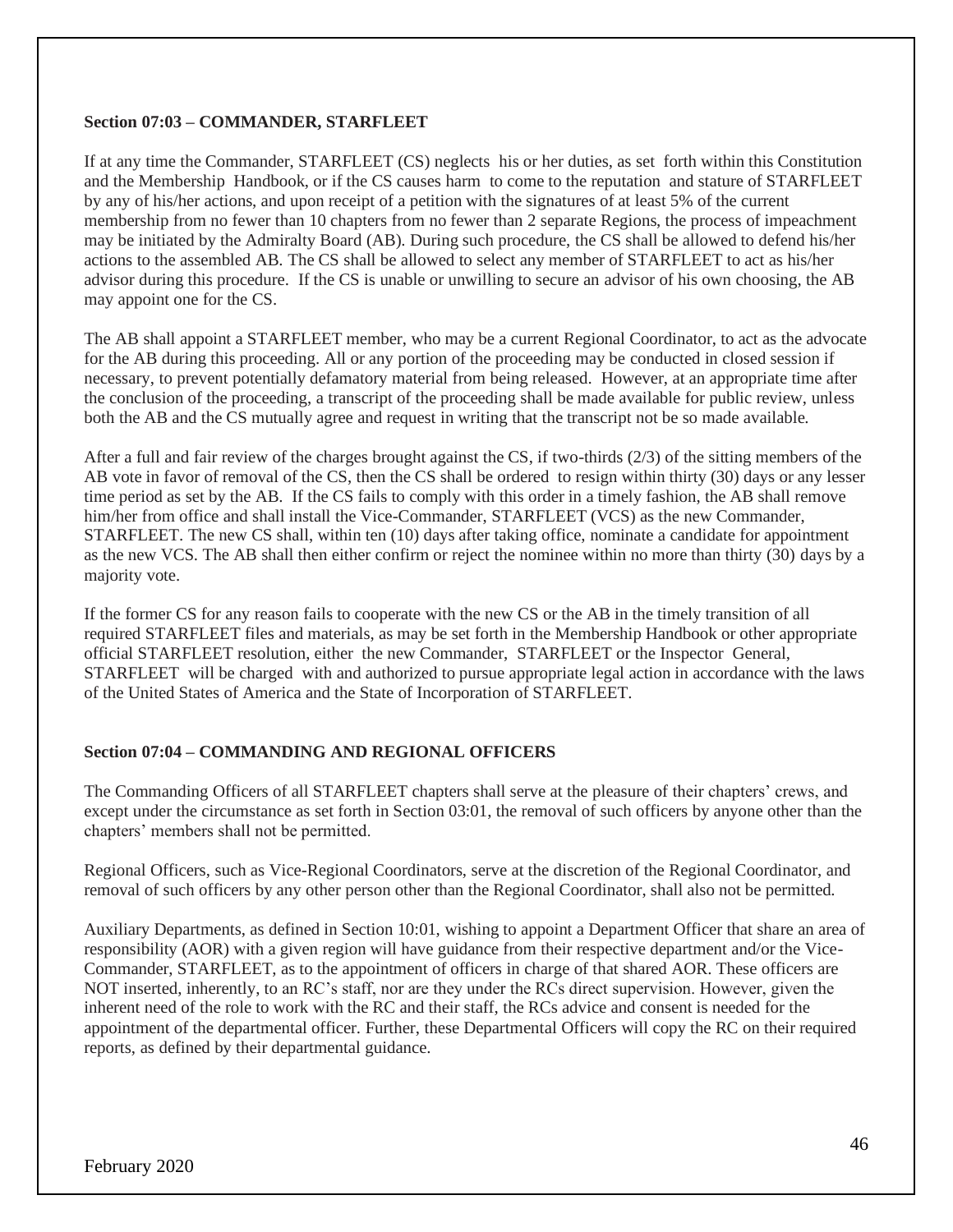#### **Section 07:05 – THE INSPECTOR GENERAL, STARFLEET**

If at any time the Commander, STARFLEET becomes dissatisfied with the performance of the Inspector general, he may submit a motion to the Admiralty Board to have the Inspector General removed from office. The Admiralty Board shall have thirty days from the date of the motion to investigate the matter but may vote to extend this period an additional thirty days by a simple majority. At the end of this period, the Admiralty Board shall submit the motion to a vote. By a two-thirds majority, the AB shall then vote whether to remove the Inspector General or not.

#### **Section 07:06 – THE JUDGE ADVOCATE GENERAL, STARFLEET**

If at any time a member of the Admiralty Board becomes dissatisfied with the performance of the Judge Advocate General, that Admiralty Board member may submit a motion to the entire Admiralty Board to have the Judge Advocate General removed from office. The Admiralty Board shall have thirty days from the date of the motion to investigate the matter but may vote to extend this period an additional thirty days by a simple majority. At the end of this period, the Admiralty Board shall submit the motion to a vote. By a two-thirds majority, the AB shall then vote whether to remove the Judge Advocate General or not.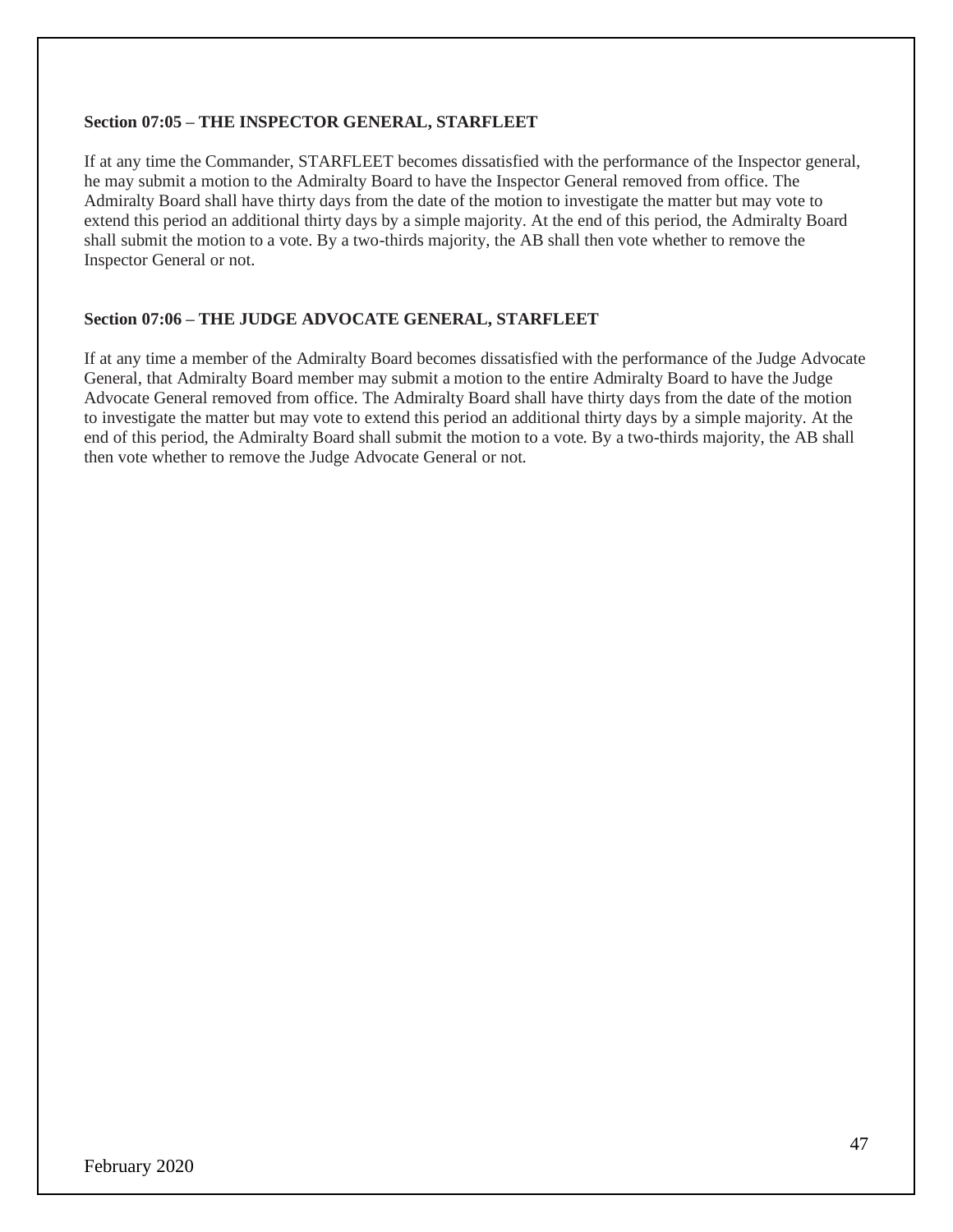## **SECTION 08 – FINANCIAL AFFAIRS/STANDARDS**

### **Section 08:01 – FISCAL YEAR**

The fiscal year of STARFLEET shall commence on July  $1<sup>st</sup>$  and terminate on June  $30<sup>th</sup>$  of the following calendar year. All transactions of STARFLEET shall be conducted in the currency of the United States of America.

### **Section 08:02 – ACCOUNTING SYSTEM**

The Executive Committee shall install and maintain an accounting system for STARFLEET in accordance with generally accepted accounting principles sufficient to maintain STARFLEET's tax-exempt status and which will generate concise and easy-to-understand financial statements no less than three times a year, which shall be published in the Communiqué.

#### **Section 08:03 – FUNDS INVESTED**

Funds belonging to STARFLEET, except as necessary to pay current expenses, must be invested in United States Federally insured bank deposits or instruments guaranteed by the full faith and credit of the United States of America, or in other investments as the Executive Committee may authorize. No funds may be deposited in a safe deposit box. No funds shall be invested or loaned in a manner that results in the personal profit or advantage of any officer or member of the organization. Except for funding the annual International Conference and reasonable and necessary business operations and expenses, no STARFLEET funds may be invested or spent in any business venture or any other manner that results in an actual loss of money. Any person or persons authorizing any such business undertaking will be personally liable to the corporation and its members for all losses so incurred.

#### **Section 08:04 – FIDUCIARY BONDED**

All members or designates of this organization who handle funds received or expended by STARFLEET in excess of \$750 shall be bonded in such amounts as the Executive Committee shall from time to time determine, except for the Commander, STARFLEET, who shall be fiduciary bonded as set forth in Article 4, Section 10.

#### **Section 08:05 – MONEY AND PROPERTY**

All money and property belonging to this organization, any Region thereof, or any individual chapter (including chapters-in- training) shall be held and used solely for the benefit of the organization, region or chapter and its members or the charity or fund for which the money or property is designated. No contracts or expenditures of STARFLEET funds shall be made which will result in the personal profit or advantage of any officer or member of STARFLEET.

#### **Section 08:06 – DISBURSEMENTS**

All disbursements of STARFLEET shall be made by the Chief Financial Officer, who shall keep verifiable records which show the date, payee, the type of service rendered or goods or property purchased, the budget line item into which they should fall and the amount of payment.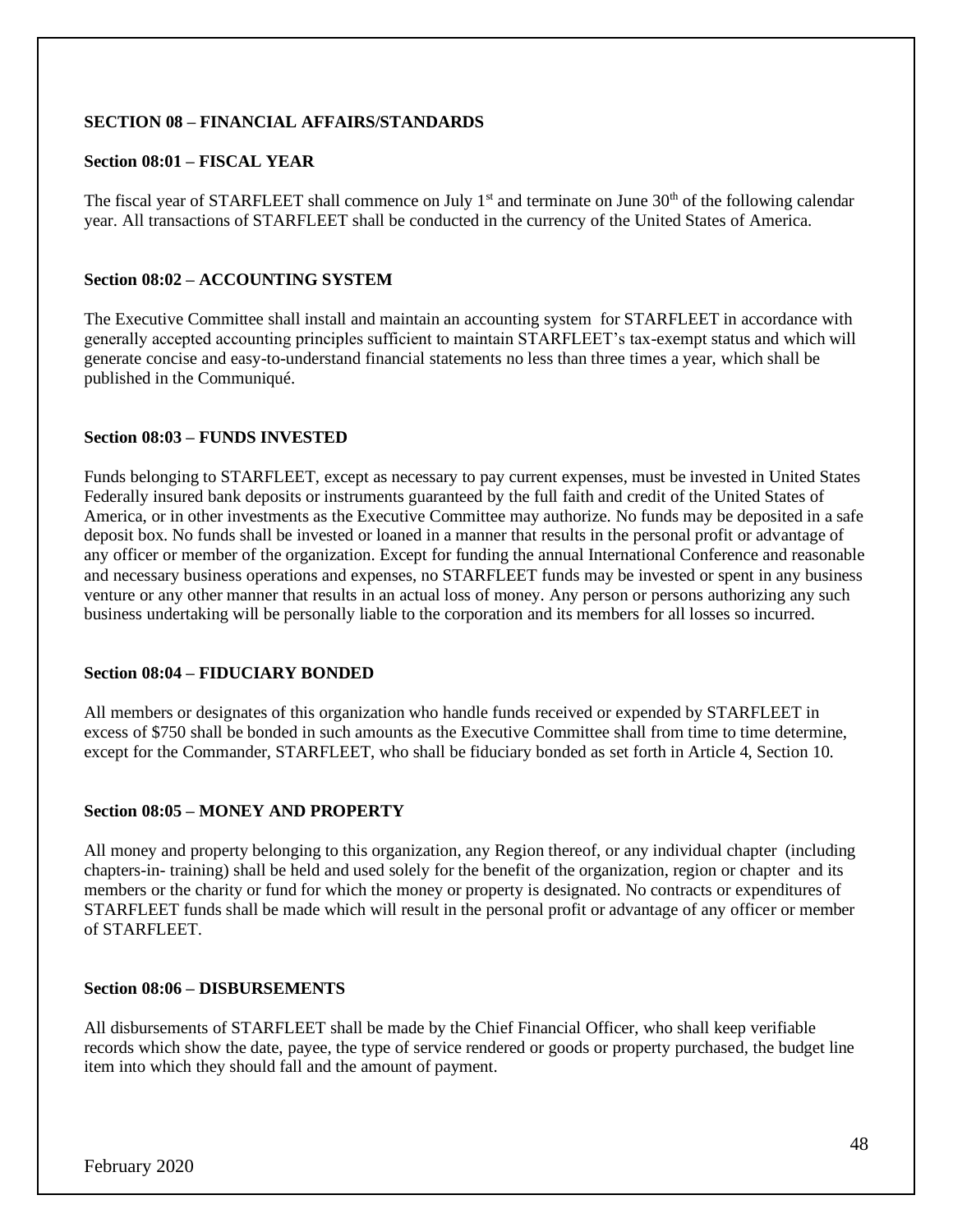#### **Section 08:07 – FINANCIAL REVIEWS**

The Executive Committee shall provide for the annual review of the books of accounts of STARFLEET by an audit committee formed from a subset of the Admiralty Board. The review shall be completed before the annual return to the IRS. All Admiralty Board members shall be granted read-only access to STARFLEET's financial statements and financial records.

## **Section 08:08 – FINANCIAL LIQUIDATION**

As set forth in Article 1, Section 3, in the event that STARFLEET should be dissolved or liquidated, or otherwise cease operation, the property and assets of STARFLEET shall first be used to pay all outstanding debts, with any remaining assets being contributed on behalf of the membership to a charitable corporation that is recognized under Title 26, United States Code, Section 501 (c)(3) or (c) (7), as selected by the Executive Committee.

## **Section 08:09 – STARFLEET INTERNATIONAL CONFERENCE (IC)**

When an International Conference is awarded, it shall be awarded with the understanding that all funds for the event will be under the stewardship of the Chief Financial Officer, who shall make funds available to the conference chair in a manner consistent with guidelines published in the Membership Handbook.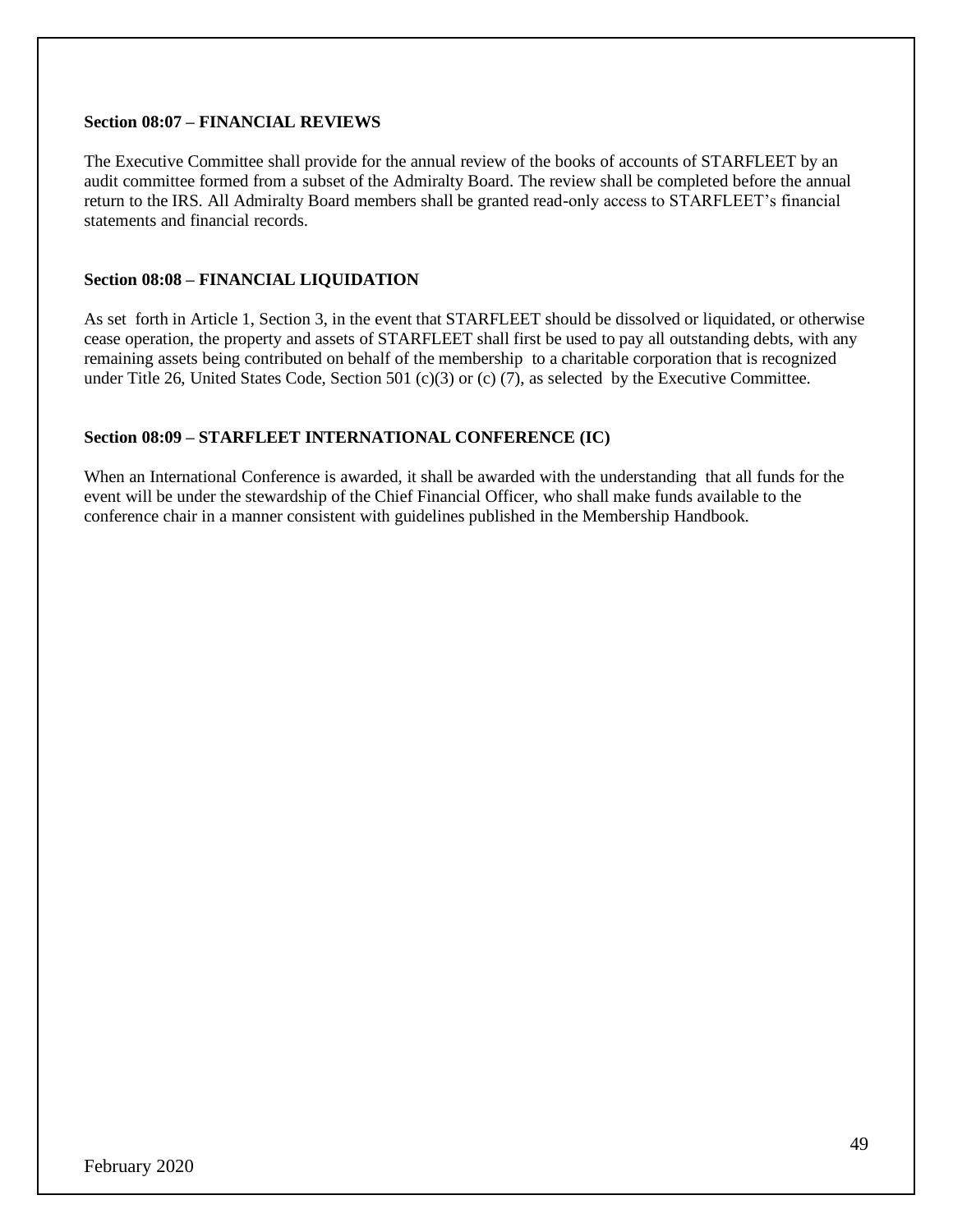## **SECTION 09 – DISCIPLINARY PROCESS AND APPEALS**

### **Section 09:01 – DISCIPLINARY ACTION AND POSSIBLE SANCTIONS**

STARFLEET does not address matters of a criminal nature, unless the criminal act involves STARFLEET functions directly. If a member has a complaint of a criminal act committed by another member, they should notify the appropriate authorities immediately, and then inform their local chain of command.

This section is to address matters that pertain directly to STARFLEET; specifically, violations of the provisions in the STARFLEET by-laws and this member's handbook. A member may make a complaint against another member violations of these documents with the following process.

1. Filing a Complaint: The Complainant Member needs to file their complaint with the Commander, STARFLEET. All supporting documentation and information should be included when filing the complaint. The Commander, STARFLEET will review the complaint and determine if it has merit and should be investigated. For complaints under Section 02:05, if the Commander, STARFLEET finds that there is insufficient information or evidence or doesn't believe an investigation is warranted, he/she will send an email or letter to the Complainant Member advising that no investigation will be performed, but give the member 30 days to send in more information if he/she wishes to make one final request for an investigation.

2. Processing the Complaint: Should the Commander, STARFLEET find the complaint is warranted, the complaint will be sent by the Commander, STARFLEET to the Inspector General to review the matter, record the parties involved, assign a number for tracking, and begin the investigation pursuant to the Inspector General, STARFLEET's Handbook. The investigation should be done as quickly as possible to ensure timeliness.

3. Reporting: After the investigation is complete, the Inspector General will submit a report to the Commander, STARFLEET, AB, and to all Members involved in the complaint. The report will include a list of the grievances raised and sections of the STARFLEET Rules and Regulations that are in violation and will be sent via email or certified mail to the Accused Member who is at the address listed in the membership records. This report may include recommendations by the IG.

4. Accused Response: The Accused Member shall be given thirty (30) days to respond via email or certified mail to the IG. The Accused Member has the right to request one extension of thirty (30) additional days, from the IG, to prepare their response.

5. The Decision: After receipt of the Accused Member's response or expiration of the response term, the Commander, STARFLEET shall call for the creation of a disciplinary board. This board shall be comprised of three Regional Coordinators from regions other than the defendant member or any interested parties. The disciplinary board will be chaired by the senior Regional Coordinator, as determined by the length of time in office.

Once the disciplinary board is formed, the Commander, STARFLEET will submit the Complaint and any evidence immediately to that board for review and decision.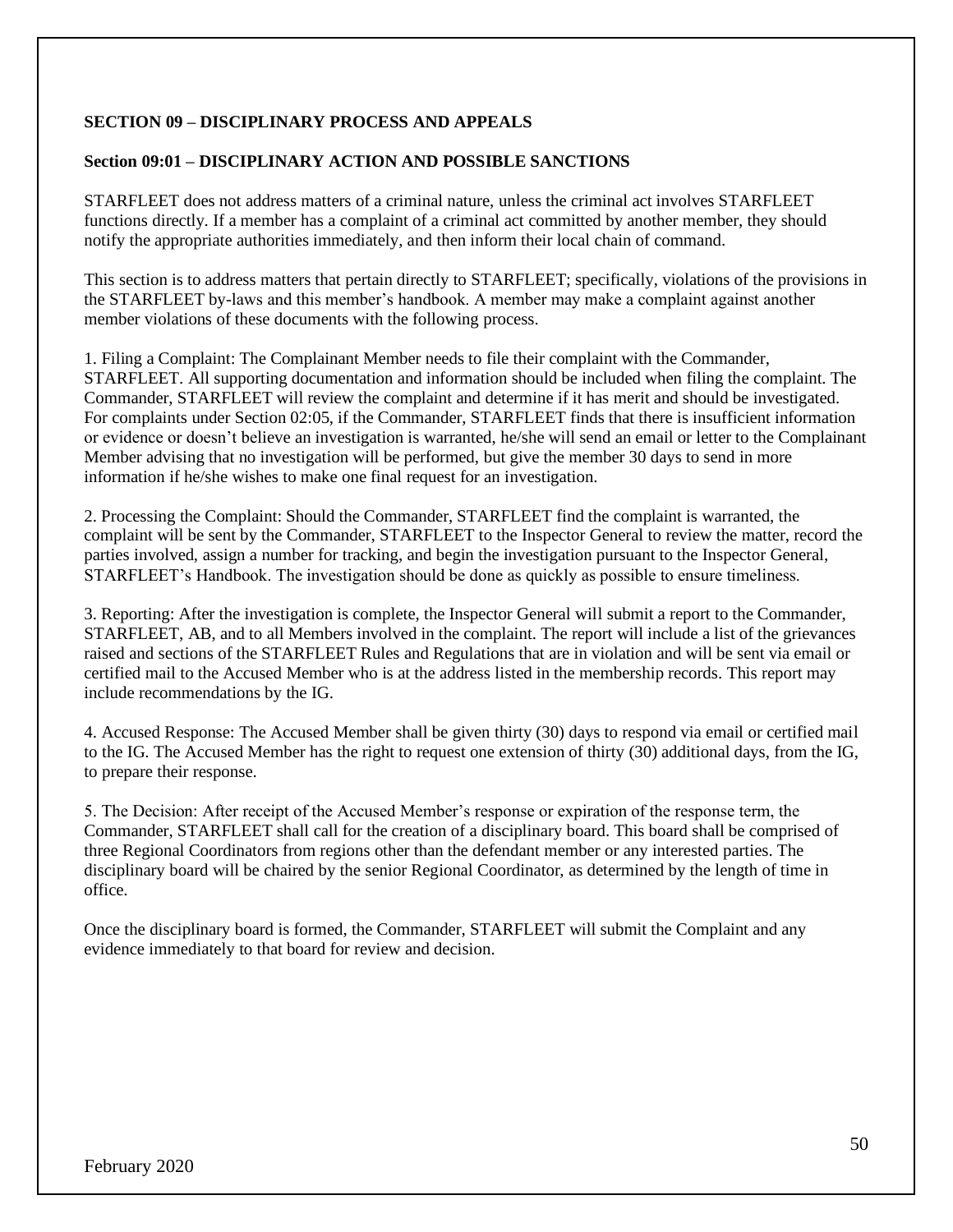6. Sanctions: If the Complaint is found to be valid, the disciplinary board may apply one or more of the following sanctions:

- The Accused Member may be issued a written warning, provided to him/her by their Regional Coordinator, and kept for record by the Member's RC and the IG.
- The Accused Member may be reduced in rank.
- The Accused Member may be recommended to the AB for expulsion from the organization.
- The Accused Member may be sued in a civil proceeding or filed charges against him/her in a criminal court of appropriate jurisdiction.
- Deferred to the entire AB for any other sanction as determined by the AB.

7. Notification: The Accused Member will be notified of the decision and the imposed sanction by email or mail by the Commander, STARFLEET or their duly appointed representative.

8. Appeal: The Accused Member has the right to appeal. The appeal must be lodged with the Inspector General and the Commander, STARFLEET via email or via certified mail within thirty (30) days of the date of the email sent notifying him/ her of the decision and sanctions or of the date of receipt of the decision letter if sent via certified mail.

9. In the event that the complaint is in regard to the Commander, STARFLEET, the Vice-Commander, STARFLEET shall fulfill all of the duties where the Commander, STARFLEET is listed in the process above.

## **Section 09:02 – THE STARFLEET APPEALS PROCESS**

STARFLEET recognizes the right, codified in the STARFLEET Membership Handbook, of a member to appeal any judgmental decisions entered against him/her by STARFLEET or any of its officers. The Admiralty Board shall serve as the formal appellate body of STARFLEET. However, in the interests of not burdening the AB with the weight of all the appeals that could potentially be filed by the membership, a body of three members shall be convened as necessary to review all those appeals that do not fall under Section 09:03 of this article. The member has 30-days from the date the Notice of Findings was delivered to him/her by their RC to file an appeal. The request for appeal must be made to the Inspector General, STARFLEET, and include only the request itself and the matter, and/or Case Number, being appealed.

The process of establishing a STARFLEET Appeal Review Board shall be as follows: once the Inspector General, STARFLEET receives notice from the member that they are appealing the Notice of Findings, the IG shall inform the Commander, STARFLEET that an appeal has been requested. This notice must be given within 48-hours of the appeal having been received by the IG. If the nature of the appeal is one that necessitates the establishment of an Appeal Review Board, the CS shall then instruct the Vice-Commander, STARFLEET to form the Board. The CS has 24-hours to inform the VCS than an Appeals Review Board needs to be formed.

In forming the Board, the VCS shall solicit one volunteer from the Admiralty Board, one volunteer from the Executive Committee (excluding themselves and the CS), and one volunteer member-at-large that has been a member of STARFLEET for at least 3 years. The three members of the Appeal Review Board must be chosen within 15 days of the VCS being charged to form the Board and no member of the Board shall be from the same Region as the member filing the appeal. No member of the appeals Review Board can be members of the disciplinary board that first reviewed the matter up for appeal.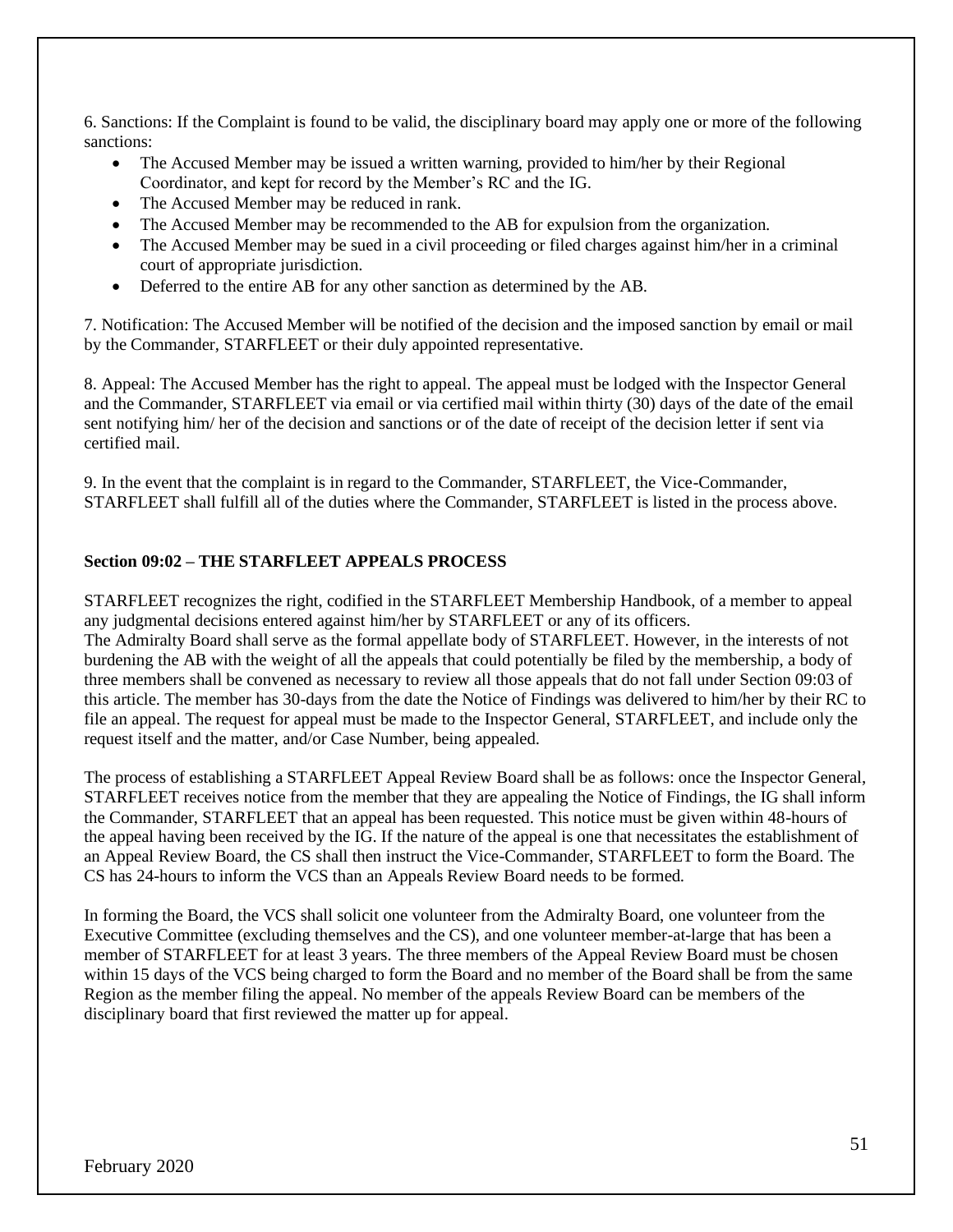The VCS shall solicit volunteers by posting said request to the Official STARFLEET Business Discussion List, for the member-at-large; the Admiralty Board Business Discussion List, for the AB member; and the Official Executive Committee Discussion List, for the EC member. Should multiple volunteers step forward, the first qualified volunteer from each group should be chosen, though the final decision on said volunteer shall be up to the VCS.

Should no volunteers avail themselves from any or all bodies mentioned above, the VCS will draw a random name from the most current roster of the Executive Committee, Admiralty Board, and Commanding Officers. Should the chosen member decline this duty, another name will be drawn until such time as someone agrees to serve on the Board as that body's representative. There is no limit as to how many times a qualified member may serve on the Appeal Review Board.

Once assembled, the Appeal Review Board will contact the appellant and request any and all materials relevant to the appeal. No more than 15 days should be allowed for the delivery of said materials. The Board will also request copies of any relevant Investigation Reports and minutes of the disciplinary board's deliberations regarding the appealed matter. Once it has the aforementioned materials, the Board shall review them and determine whether or not the appeal has merit and warrants reconsideration by the full Admiralty Board. Said merits can include, but are not limited to; violation of procedures and/or due process as defined by the STARFLEET Bylaws and Membership Handbook; violation of the member's rights, as defined by the STARFLEET Membership handbook, in the course of the investigation and/or deliberation by the disciplinary board; new information that was, for whatever reason, not included in the Investigation Report for consideration by the disciplinary board.

At no time is the Appeal Review Board authorized to re-investigate the matter under appeal. The Appeal Review Board has a maximum of 90 days from the date of its formation to conclude its review. Once the review is complete, the Board will inform the appellant and the Commander, STARFLEET of their decision within 48 hours.

Should the Appeal Review Board determine that the appeal has merit, the Commander, STARFLEET, as Chairman of the AB, shall present their determination to the full Admiralty Board for review within 48 hours of his receipt of said determination. The AB will have 60-days to review the appeal and render a decision by a twothirds or greater vote. Said vote shall be to a) allow the prior decision and sanctions to stand; b) allow the prior decision to stand but vacate the prior sanctions and impose new sanctions; c) vacate the prior decision and sanctions completely. No extensions on this review are allowed.

Should the Appeal Review Board determine that the appeal is without grounds for consideration by the full Admiralty Board, then that appeal is formally ended, and the original decision shall stand. In such an instance, the appellant may petition a Regional Coordinator to bring a motion before the full AB to hear the appeal. If a majority of the AB so rules, the AB shall then hear the appeal.

## Exception

Members who fall under Section 09:0X may request a STARFLEET Appeal Review Board be convened in lieu of presenting their appeal directly to the Admiralty Board, via the Commander, STARFLEET. To do so, the member must make such a request in writing to the Inspector General, STARFLEET. This request must be in writing and follow the same guidelines as those described in Section 09:03. Formation of the Appeal Review Board will also follow the guidelines listed in Section 09:03.

This option is not designed to allow a member to continue to extend their appeal process. As such, by utilizing this option the member agrees that the decision of the Appeal Review Board is final. If the Board agrees that the appeal has merit, then it will be forwarded to the AB for review. If the Board determines the appeal is without grounds for further consideration by the AB, then the appeal is formally ended, and the original decision shall stand, and the appellant may not appeal the matter further.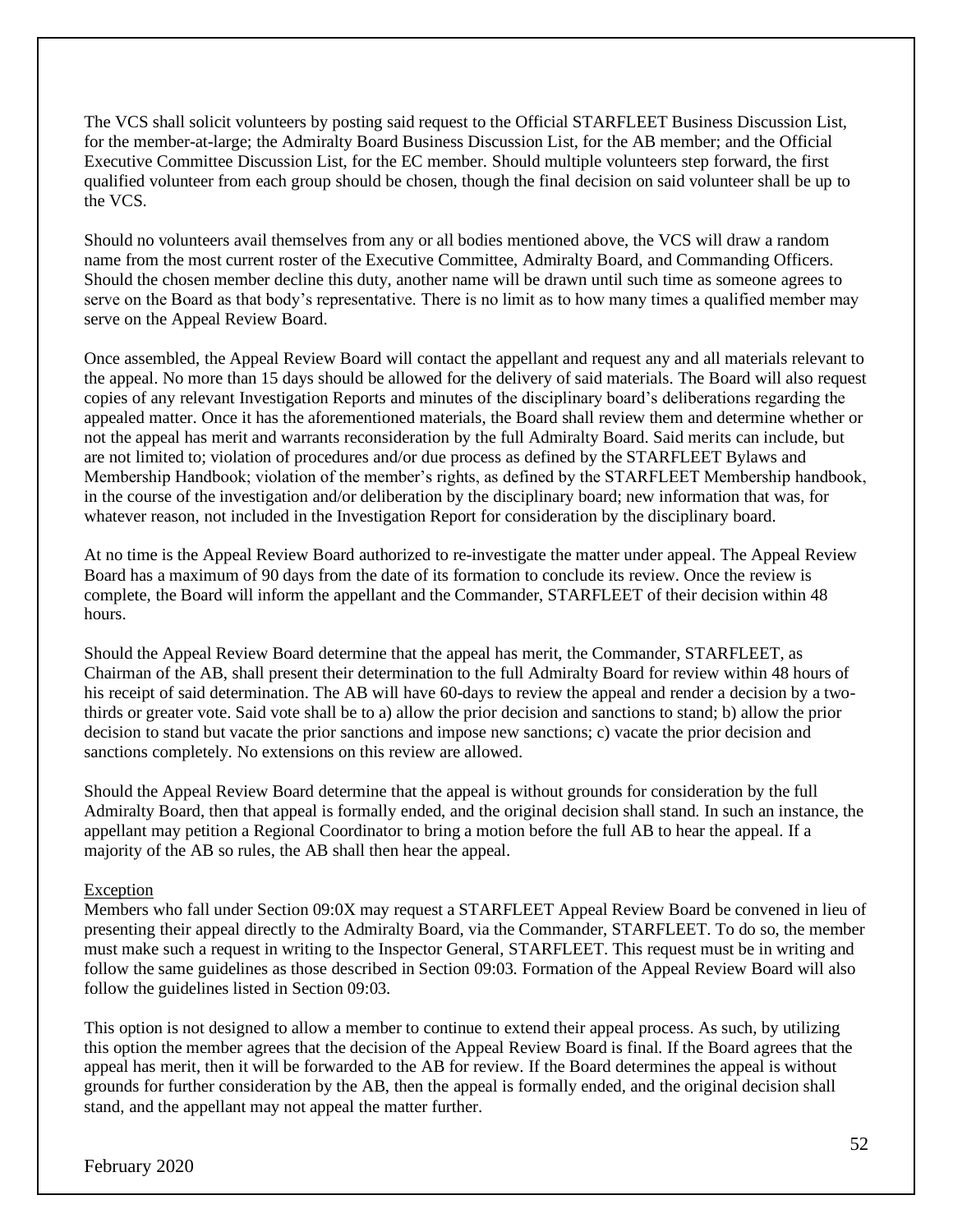### **Section 09:03 – DISCIPLINE OF STARFLEET SENIOR OFFICERS**

The STARFLEET Executive Committee has the right to call upon the Inspector General, STARFLEET, to investigate allegations of misconduct performed by any STARFLEET officer whose position is described in Section 03:02 and Sections 03:05 through 03:09, inclusive. The Commander, STARFLEET has the right to simply dismiss any member of their EC, with or without cause. This section is for matters that require more than a simple removal from the position. The officer in question may call upon a STARFLEET member of their choosing to assist in the preparation and presentation of their defense.

Based on the formal report presented to the EC by the IG, the EC may then recommend formal sanctions be imposed upon said officer.

Should the EC decide to recommend formal sanctions be imposed, the EC shall prepare a formal list of Articles covering the transgressions and the suggested sanctions. As Chairman of the Admiralty Board, the Commander, STARFLEET, shall present the list of Articles to the full AB.

The AB shall have 60 days from the date of said Articles are presented to debate the proposed sanctions and render a decision by majority vote. The AB may choose to a) accept the sanctions as recommended; b) amend the recommended sanctions as they see fit; or c) reject the recommended sanctions in total. Whatever decision is reached, the defendant's Region Coordinator shall report the findings back to the officer in question, at which point the process is completed.

During the review of the Articles, the AB may call upon the Office of the Inspector General to offer clarification on his report, if necessary.

If the AB feels that they cannot complete the review of the Articles due to incomplete information or wish to further review the information provided to them, they may vote a one-time 60-day continuance of the review period. At the end of the additional period, the matter must be brought to a vote.

Due to statutes requiring all votes of the Admiralty Board to be conducted either in person or via conference call, the 60- day window outlined above may be extended until the next scheduled voting meeting of the AB. At said meeting, the vote regarding the Articles under review must be the first order of business – be it voting for the onetime extension or final decision on the Articles.

#### **Section 09:04 – ALL OTHER APPEALS**

Any appeals that do not utilize the STARFLEET Appeal Review Board, as outlined in Section 09:02 must be presented to the Admiralty Board, through the Commander, STARFLEET within 30-days from the date the Notice of Findings was delivered to him/her by their RC. All requests for appeals must be made in writing to the Commander, STARFLEET and Inspector General, STARFLEET.

The Commander, STARFLEET, as Chairman of the AB, shall present the appeal to the full Admiralty Board for review within 48 hours of his receipt of said determination. The AB will have 60-days to review the appeal and render a decision by a two thirds or greater vote. Said vote shall be to a) allow the prior decision and sanctions to stand; b) allow the prior decision to stand but vacate the prior sanctions and impose new sanctions; c) vacate the prior decision and sanctions completely. No extensions on this review are allowed. The decision of the AB is final, and no further appeals are authorized.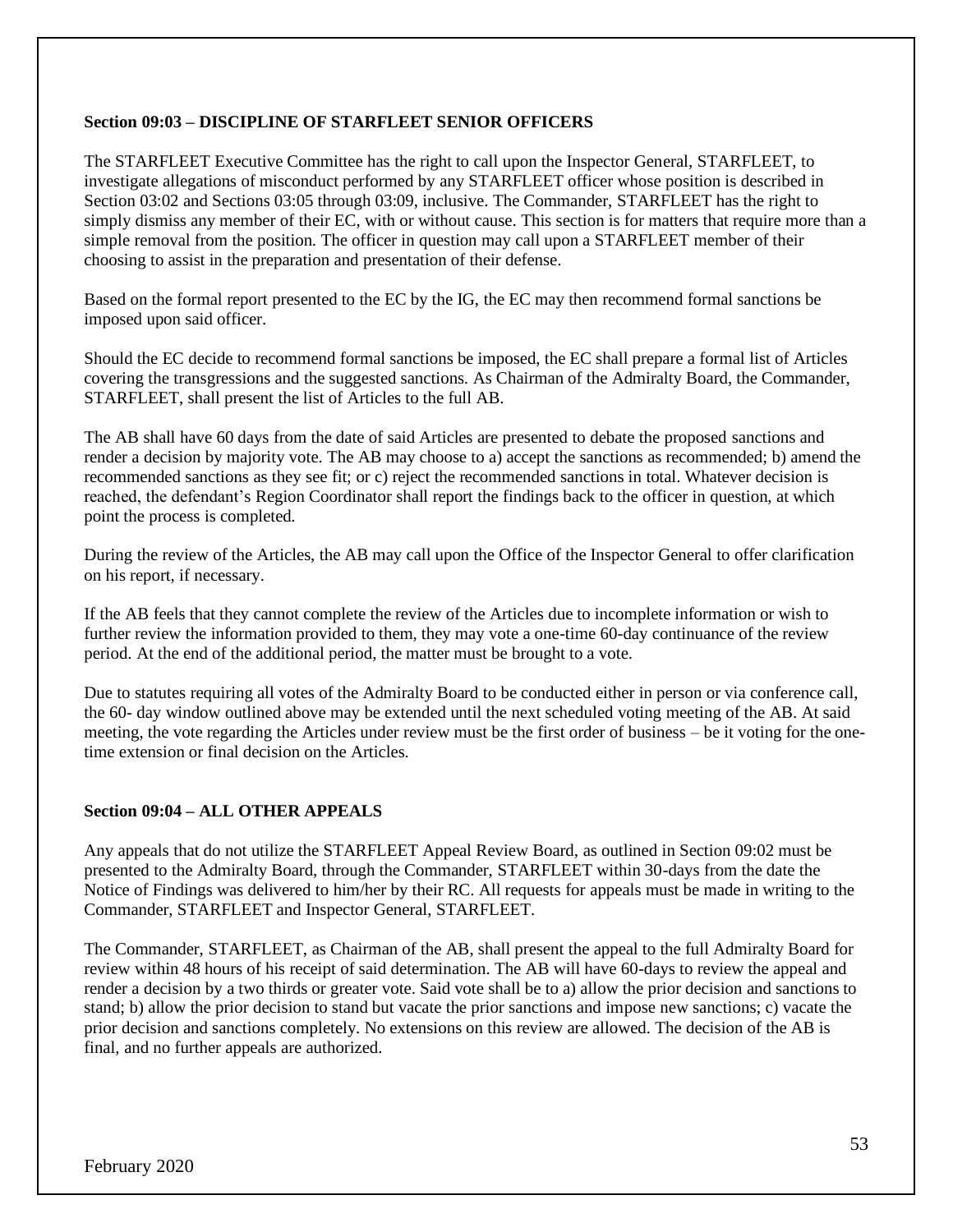### **Section 10:00 – AUXILIARY DEPARTMENTS**

A group of members may find itself wanting to organize along the lines of a common interest shared amongst its members, that grow beyond local chapters, or are otherwise not served by that structure. In order to facilitate such groups, they are given the opportunity to form an Auxiliary Department of STARFLEET. An Auxiliary department is a faction within STARFLEET that offers members a new service or focus area but is still integrated within the Command Hierarchy of STARFLEET itself. This means that while this group has their own unique (if need be) structure, it still is ultimately responsible to the larger SFI organization.

Auxiliary Departments report to the Vice-Commander, STARFLEET (VCS). If you know of a group of likeminded Fleet members who are interested in joining into such an Auxiliary department, the next step would be to contact the VCS. The VCS can start an Auxiliary department and assist in the administration of them as needed. All Auxiliary departments must add to the SFI experience, not serve as a replacement to the parent organization. Should an Auxiliary Department gain significant membership, the VCS can request the specific department be codified in the next revision of this Members Handbook (MHB). As these are codified in the MHB, and thus ratified by the Admiralty Board, they are approved member services, offered directly to the member - thus no director or officer can obstruct the delivery of these services.

Though Auxiliary departments get more exposure through being more tightly integrated with STARFLEET itself, if your sub-group is smaller in scale and you aim to keep it that way, there is no need to become an Auxiliary department — though you are of course able to explore that option with the VCS at any time. There are many "unofficial" groups throughout STARFLEET, and they serve us well as the cradle for future Auxiliary departments.

## **Section 10:01: AUXILIARY DEPARTMENT STATUSES**

As a department is initially defined, and grows (or wanes), they can move through various statuses within the overall program.

Permanent Auxiliary Department - An Official Auxiliary may reach this status if they have proven, over significant time, that they have offered a consistently outstanding service to members, gained widespread adoption through active membership affiliation, and have been approved by the Admiralty Board (as being codified in the MHB). They receive the support of the EC, by way of website establishment, and other services as applicable. Approved Permanent Auxiliaries shall be added to Section 10:02 of the MHB, with detailed description for each.

Official Auxiliary Department - Any Provisional Auxiliaries that meet with the approval of the VCS after a year of provisional status is eligible to be designated as an Official Auxiliary Department. Official status may be revoked at any time by the VCS if the Auxiliary fails to meet standards of service provision.

Provisional Auxiliary Department - Groups who have established a service that members are interested in and has applied for official status. The VCS shall vet said group for approval or rejection. Once granted, the group shall undergo a twelve-month provisional period to provide services to the membership with the support of the Executive Committee as designated by the VCS.

Unofficial group - This is a group that has not gained, or sought VCS approval, and operates without EC support.

**Note: Any groups with any political affiliation or religion as their focus/interest, are prohibited and will not be approved for an Auxiliary Department of STARFLEET.**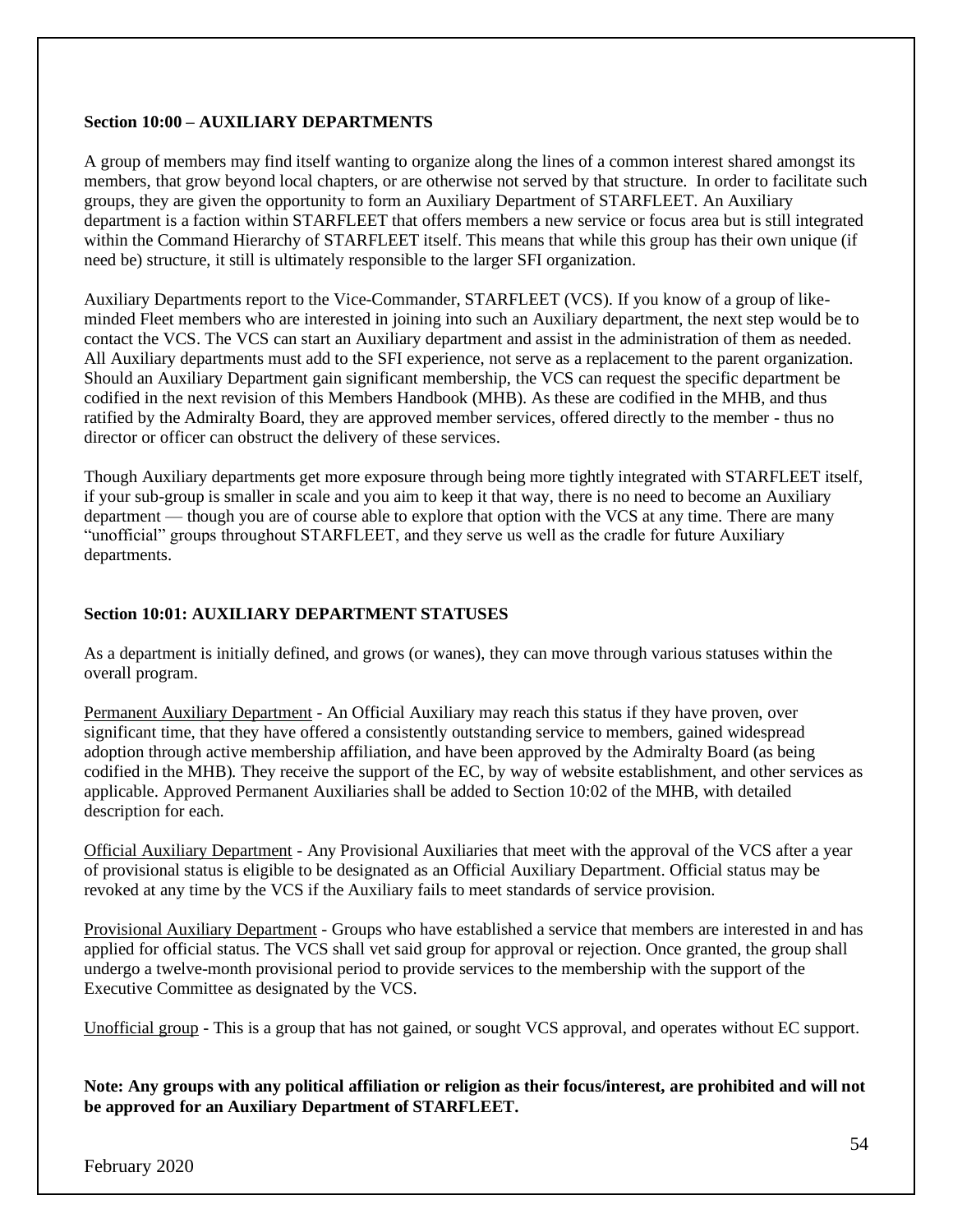### **Section 10:02 – PERMANENT AUXILIARY DEPARTMENTS**

### **Section 10:02:01 – STARFLEET MARINE CORPS**



The STARFLEET MARINE CORPS (SFMC) is a Permanent Auxiliary department under the Vice-Commander, STARFLEET. The Commandant of the STARFLEET Marine Corps is appointed by, and reports to, the Vice-Commander, STARFLEET, with the advice and consent of the Commander, STARFLEET.

The Corps does not have separate requirements for membership, other than to be a member in good standing of STARFLEET. The designation of "STARFLEET Marine" within our organization can be utilized as an Active (primary identification) or Reserve (secondary identification) role as part of a STARFLEET membership. The SFMC membership include many veterans and active duty military, as well as people who just prefer a 'military flavor' to their Star Trek fan activities. It is in no way a military or paramilitary organization, despite its use of common military terminology.

The STARFLEET Marine Corps is organized along traditional military lines, in the same manner as STARFLEET. However, instead of being organized along Navy lines, and using terms such as 'Fleets' and 'Ships', the STARFLEET Marine Corps uses ground force equivalents such as 'Brigades' or 'Strike Groups'. In fact, the STARFLEET Marine Corps uses the same geographical boundaries that define STARFLEET Regions. Each region area of responsibility (AOR) has a corresponding SFMC Brigade. Brigade Officers-in-charge (OICs) are not part of the regional staff but, in accordance with Section 07:04 of the Member Handbook, appointed with the guidance of the local Regional Coordinator. SFMC units can be attached to a chapter (Marine Strike Groups/MSGs) or standalone units (Marine Expeditionary Units/MEUs).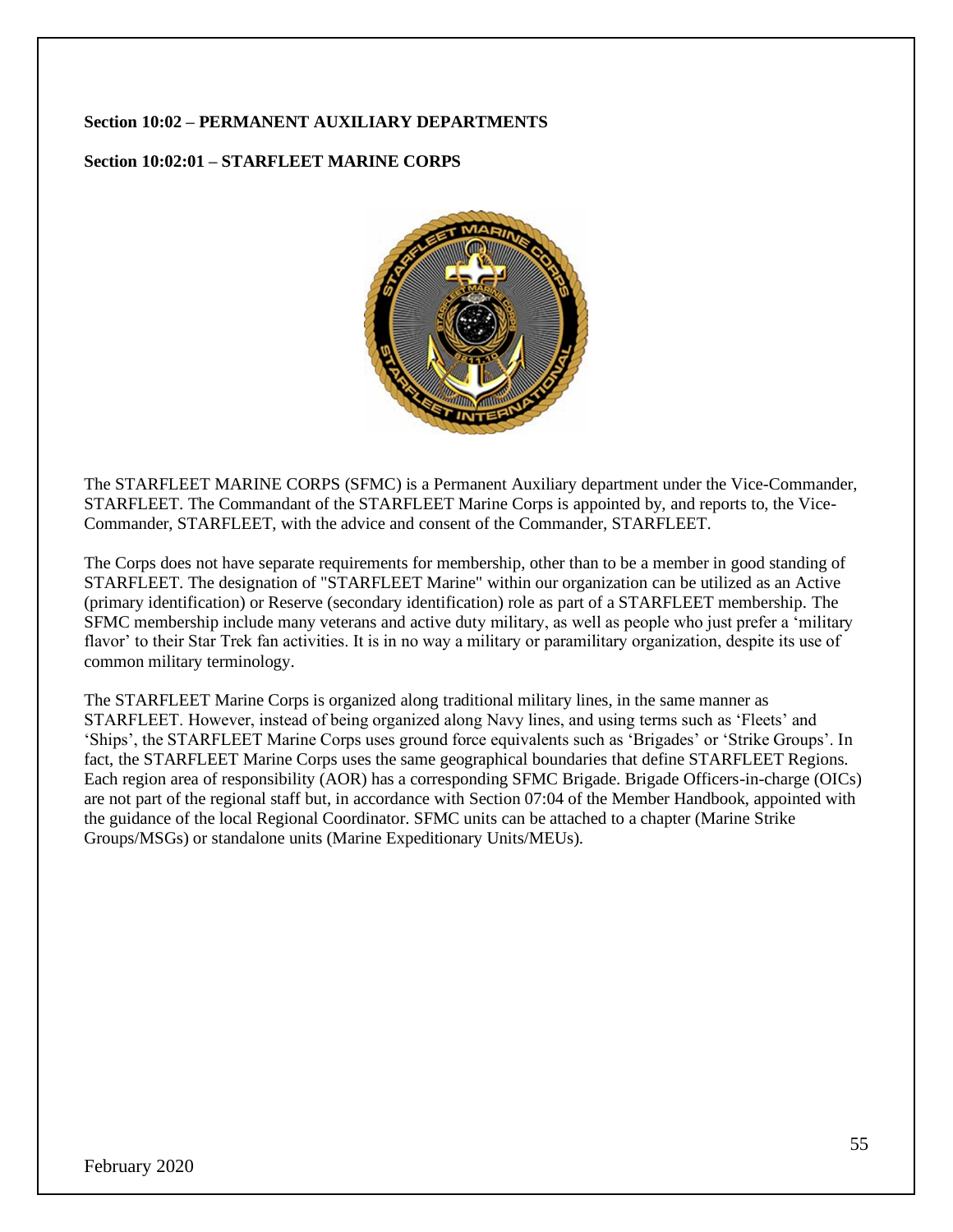

## **Section 10:02:02 - STARFLEET MILITARY ASSAULT COMMAND OPERATIONS**

The STARFLEET Military Assault Command Operations (MACO) is an Official Auxiliary department under the Vice-Commander, STARFLEET. The Director of the Military Assault Command Operations is appointed by, and reports to, the Vice-Commander, STARFLEET, with the advice and consent of the Commander, STARFLEET.

The MACO does not have separate requirements for membership, other than to be a member in good standing of STARFLEET. The designation of "STARFLEET MACO" within our organization can be utilized as an Active (primary identification) or Reserve (secondary identification) role as part of a STARFLEET membership. It is in no way a military or paramilitary organization, despite its use of common military terminology.

The Military Assault Command Operations is organized along traditional military lines, in the same manner as STARFLEET. However, instead of being organized along Navy lines, and using terms such as 'Ships', the Military Assault Command Operations lowest unit is the Special Operations Unit (SOU).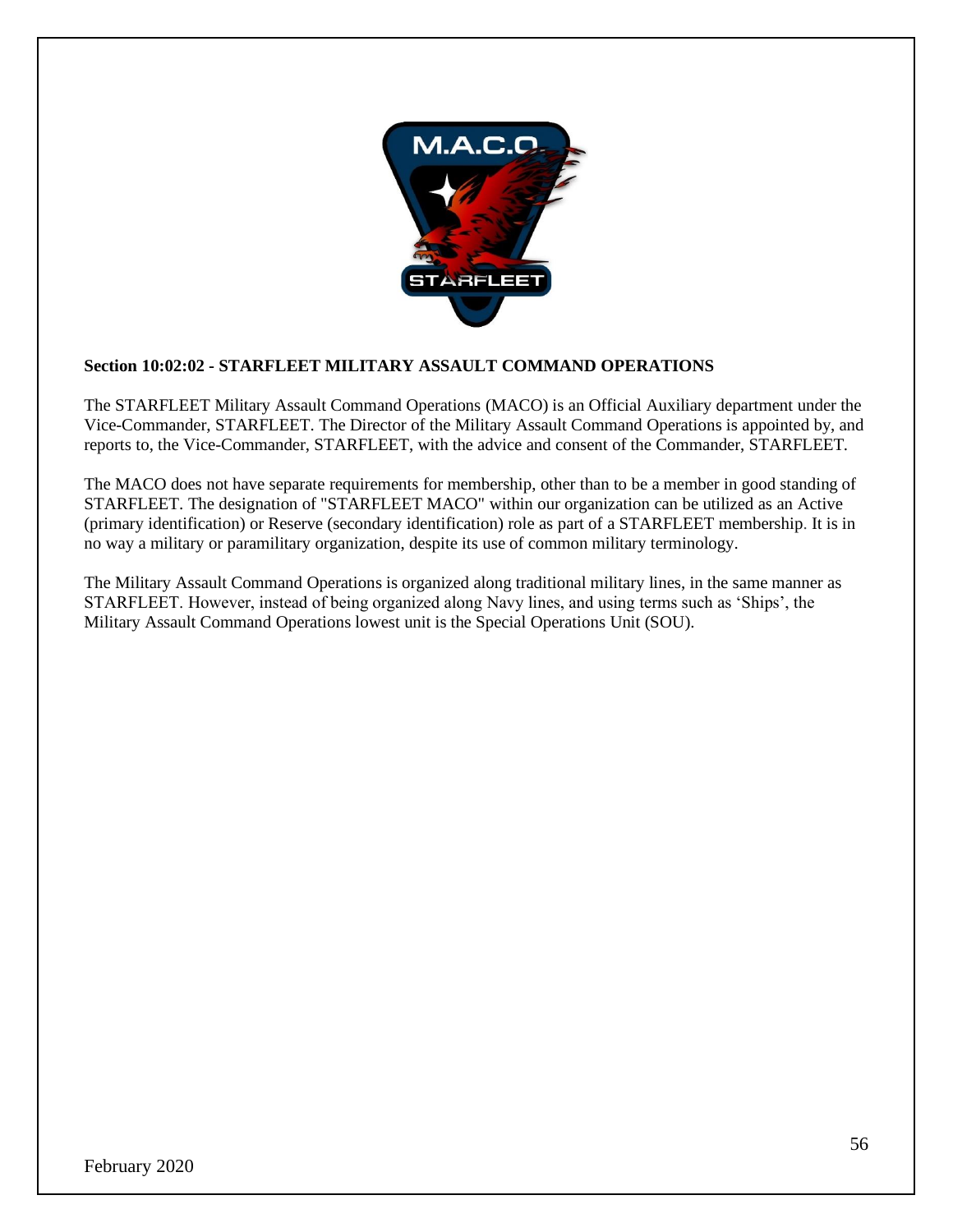

#### **Section 10:02:03 - PETFLEET**

PETFLEET is a service offered to members with pets, allowing them to register their pets as being part of STARFLEET, as we understand that Porthos and Spot are valued family members as well. PETFLEET also offers a dissemination point for pet related information, and sanctioned pet advice from veterinary sources. The Director of PETFLEET is appointed by, and reports to, the Vice-Commander, STARFLEET.

Because PETFLEET is a registry of animal companions to STARFLEET Members in Good Standing, it is not intended to act as or represent STARFLEET Membership for those companions. PETFLEET registered animal companions enjoy no rights as STARFLEET Members as outlined in Section 2 of the Membership Handbook. PETFLEET members may not be utilized as Chapter members.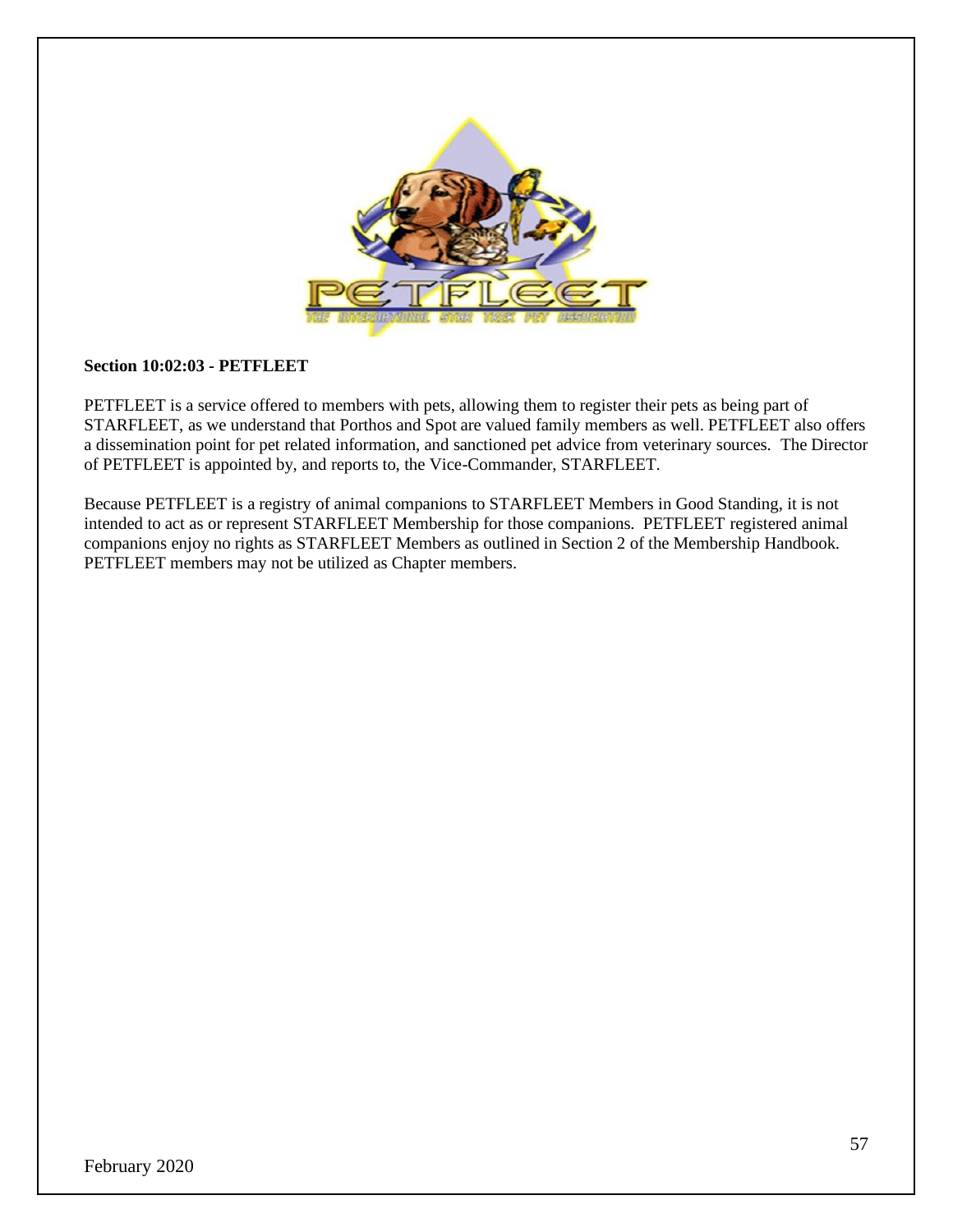## **SECTION 11 – STARFLEET ACADEMY**

## **Section 11:01 – STARFLEET ACADEMY**

The halls of STARFLEET Academy are the training grounds for Fleet's brightest and most productive officers. The Academy is organized into various Colleges, each one organized into an appropriate Institute, overseen by a Dean. The Academy courses are directed by dedicated individuals who are here to answer your questions, provide advice, and oversee your development as a member of a premiere group in fandom.

The Academy has an extensive awards program. This program recognizes the top students for academic achievement. These awards are given yearly: Red Squad recognizes the "Best" students, who have attended SFA. The Blue Squad recognizes the best Cadets who have completed SFA courses. Gold Squad recognizes those families who have completed a school together.

There are also Boothby Awards which are given on the basis of how many courses a member has passed in both STARFLEET Academy and the SFMC Academy throughout his or her career with STARFLEET. These are given monthly based on the total number of courses passed.

We encourage participation in all courses, but especially recommend that students begin with Officer Training School (OTS). Here, newer members learn how Fleet operates and begin to make basic command level decisions. Other courses in Academy provide valuable insight into STARFLEET, Trek trivia or real-life activities.

For a full list of Academy Institutes and Colleges, please contact STARFLEET Academy.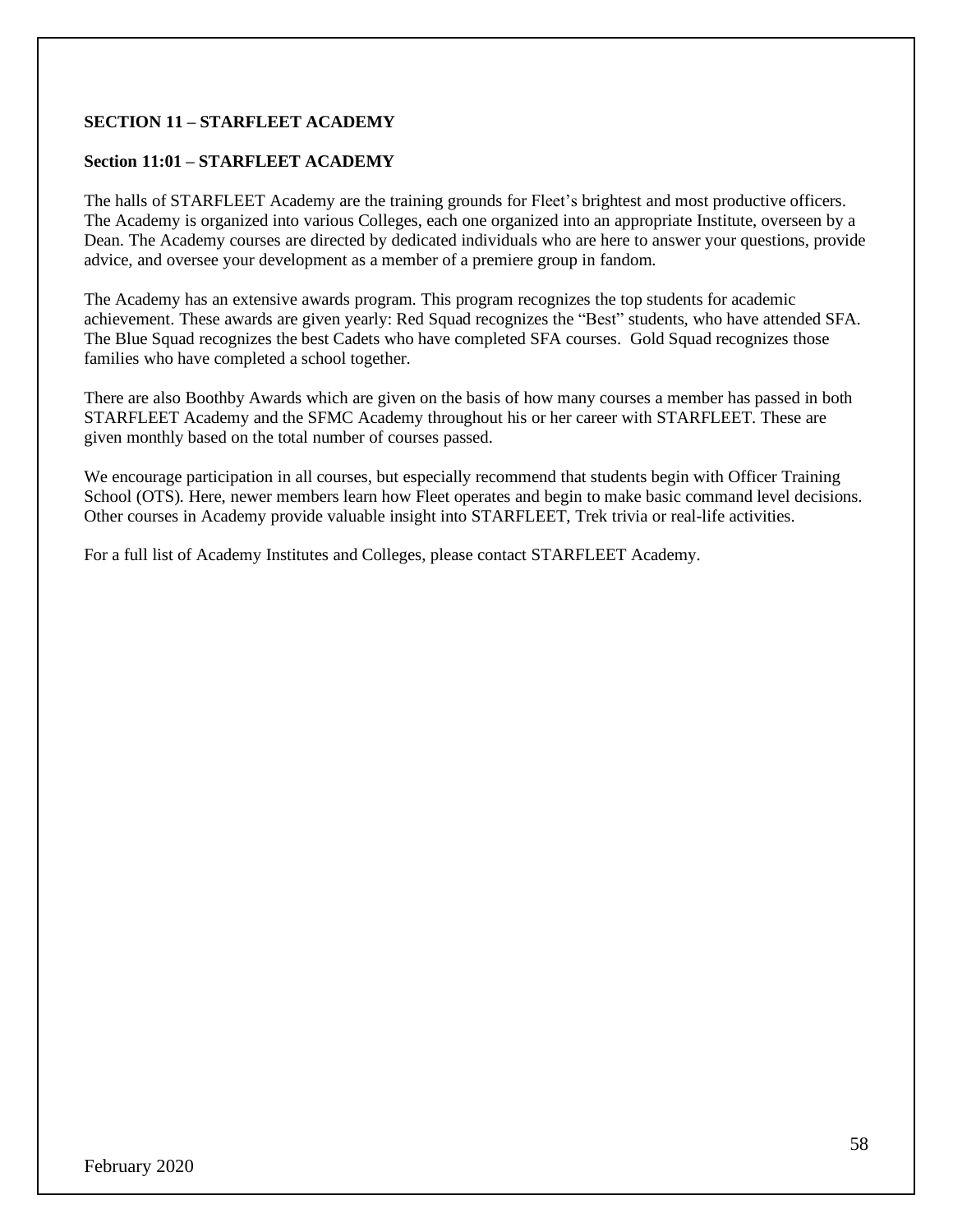## **SECTION 12 – AMENDMENTS**

#### **Section 12:01 – PROCEDURES TO UPDATE THE BYLAWS**

An amendment may be placed before the general membership for their approval after

- Submission to and approval by the Admiralty Board or
- After receipt of a petition for an amendment.

If by petition, the proposed amendment to be submitted must be set forth at the top of each signature page of the petition, which must contain the signatures of 10% of the general membership, calculated as of the time the petition is turned in to the Commander, STARFLEET. The signatures on the petition will be verified by STARFLEET Information Services to ensure that every signatory has a proper SCC number and is a member in good standing at that time.

The Admiralty Board, by two-thirds vote, may authorize cosmetic amendments such as spelling or numbering corrections and grammatical errors, except that no such amendment may have the intent or effect of altering the basic meaning, purpose, or function of any provision in the Bylaws.

## **Section 12:02 – PROCEDURES TO UPDATE THE MEMBERSHIP HANDBOOK**

• Adoption of the Membership Handbook, or any revision thereof, may only occur upon the approval of a majority of the Admiralty Board.

• Significant changes to the Membership Handbook, defined as those required by Bylaw changes voted on and approved by the membership, approved votes of Admiralty Board resolutions and changes as required by law, must occur within 30 days of the adoption or implementation of the listed instances. These changes are then sent to the Admiralty Board for their majority approval.

• Operational changes that may occur due to changes in office or technology or due to human fallibility/cosmetic updates may be performed to the Membership Handbook when necessary. These changes do NOT require approval of the AB and are limited to the following three instances:

• The "Welcome" note from the Commander, STARFLEET - This singular item can be changed at any time by the Commander, STARFLEET. This will ease transitions from CS to CS. No other item may be unilaterally changed without notification and approval by the Admiralty Board.

• Appendices that may change due to updates in URL's and email addresses - When such changes are made by the STARFLEET Executive Committee, this information must be submitted to the Admiralty Board within 30 days of the changes being authorized. However, every effort should be made on behalf of the EC to minimize the need for such changes. Under no circumstances can any of these changes be construed as a substantial alteration of the basic meaning, purpose, or function of the Membership Handbook. If the Admiralty Board feels that any of the alterations performed under this stipulation do not meet this criterion, then the matter is immediately placed before the Admiralty Board for the purpose of discussion and a subsequent vote.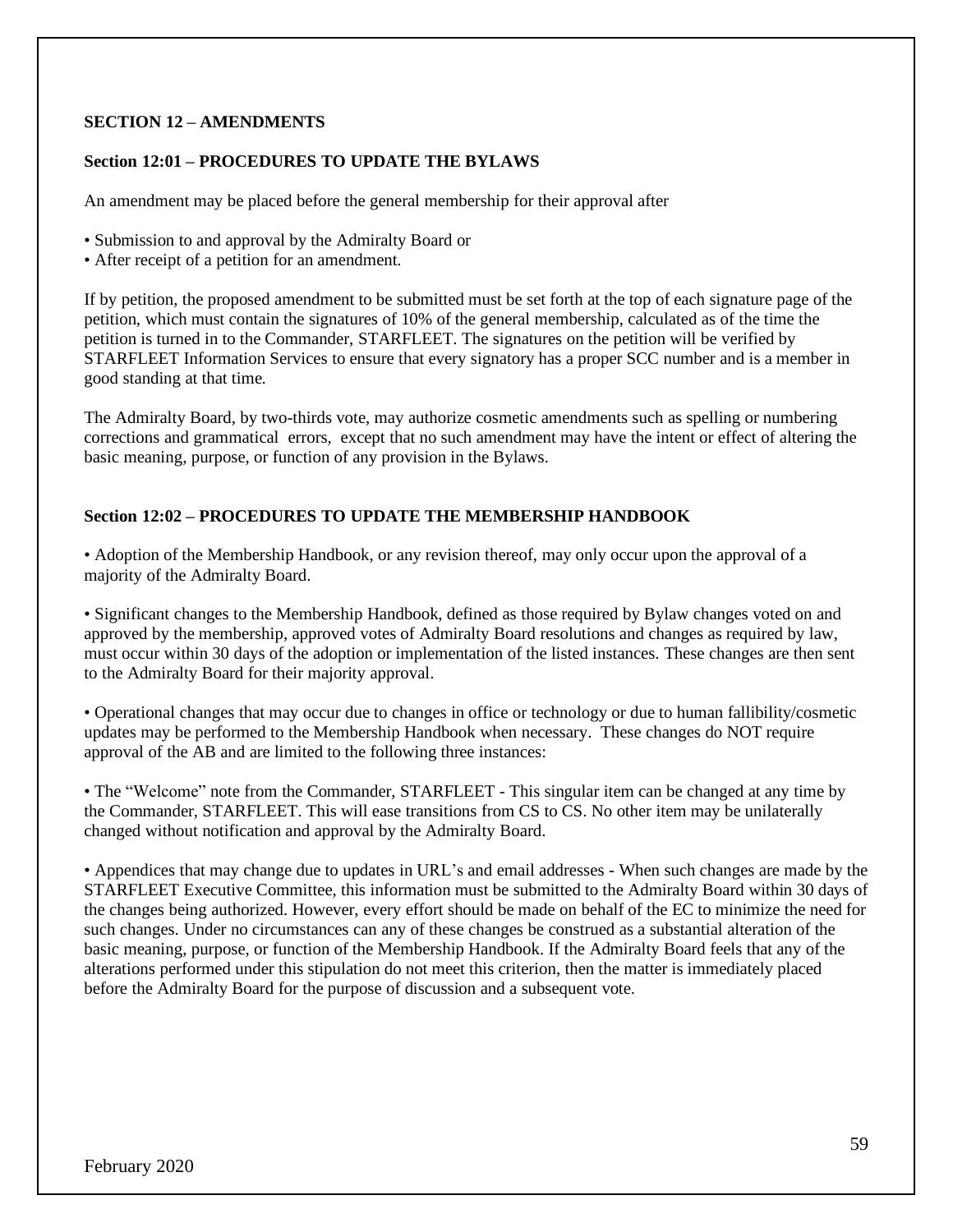• Correcting misspellings, mistakes in numbering, or similar grammatical errors - Should it become necessary to make changes to the Membership Handbook to address such mistakes and doing so can be accomplished without any substantial alteration of the basic meaning, purpose, or function of the Membership Handbook, then the Executive Committee can do so, provided that the information is submitted to the Admiralty Board within 30 days of the changes being authorized. If the Admiralty Board feels that any of the alterations performed under this stipulation do not meet this criterion, then the matter is immediately placed before the Admiralty Board for the purpose of discussion and a subsequent vote.

• The Vice-Commander, STARFLEET will be required to submit an updated Membership Handbook within 30 days of the adoption of any changes to the Commander, STARFLEET. For those changes that require Admiralty Board approval, the Commander, STARFLEET shall submit the updated MHB to them for approval and vote.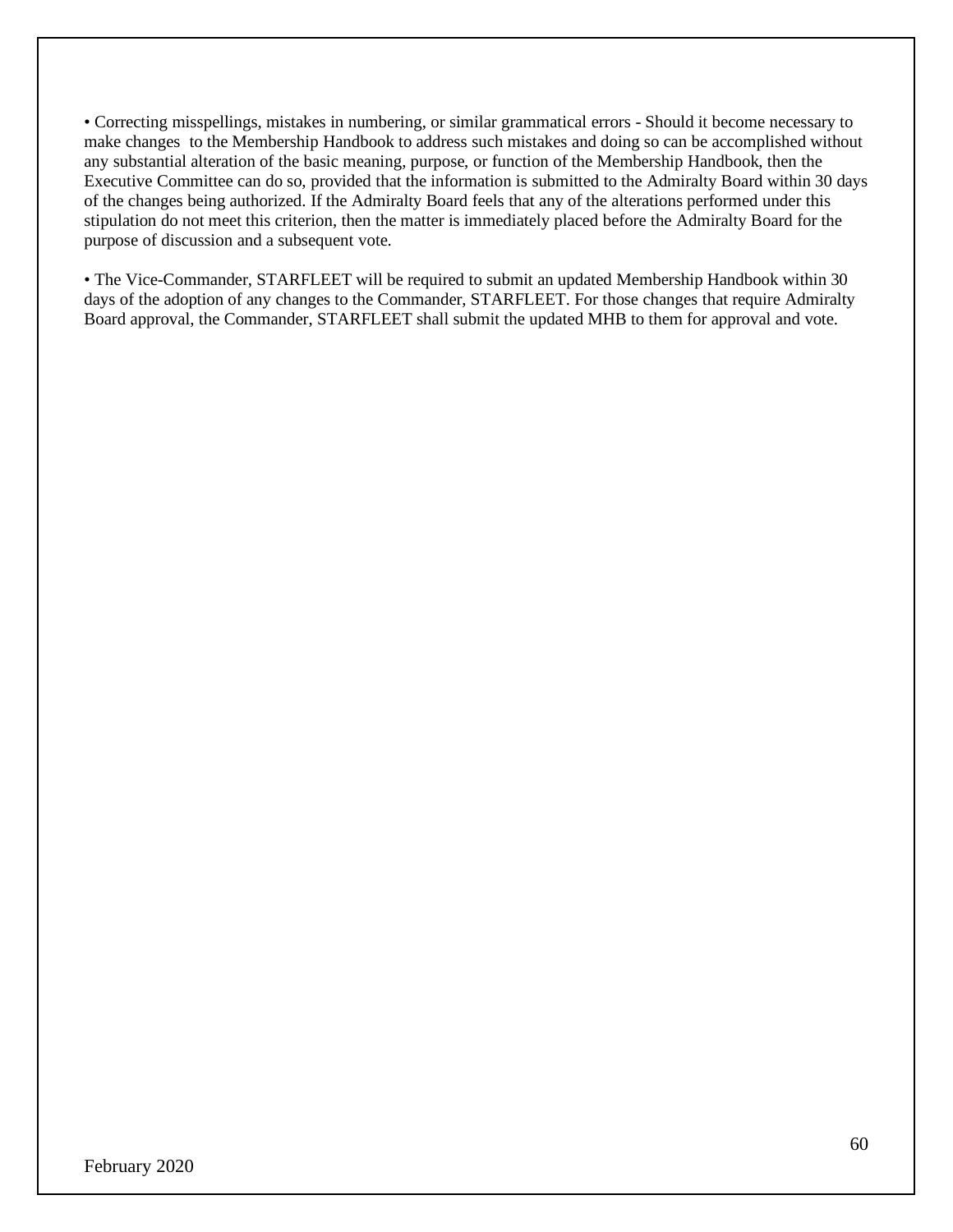## **SECTION 13 – APPENDICES**

### **APPENDIX A – COMMON ABBREVIATIONS**

The following is a listing of abbreviations commonly found throughout this handbook, and in common usage throughout STARFLEET:

| AB             | <b>Admiralty Board</b>                                        |
|----------------|---------------------------------------------------------------|
| <b>ASDB</b>    | <b>Advanced Starship Design Bureau</b>                        |
| <b>CFO</b>     | <b>Chief Financial Officer</b>                                |
| CO             | Commanding Officer                                            |
| COC            | <b>Chief of Communications</b>                                |
| <b>COMPOPS</b> | <b>STARFLEET Computer Operations</b>                          |
| COO            | <b>Chief of Operations</b>                                    |
| COS            | Chief of Staff / Chief of Security                            |
| <b>CQ</b>      | STARFLEET Communiqué (Alternative ComQ)                       |
| CS             | Commander, STARFLEET                                          |
| CSO            | Chief of Shakedown Operations Command / Chief Science Officer |
| <b>CSR</b>     | <b>Command Status Report</b>                                  |
| <b>DTS</b>     | Department of Technical Services                              |
| EC             | <b>Executive Committee</b>                                    |
| <b>FLEET</b>   | STARFLEET, The International Star Trek Fan Association, Inc.  |
| IG             | <b>Inspector General, STARFLEET</b>                           |
| JAG            | Judge Advocate General, STARFLEET                             |
| LASE           | Legal-sized self-Addressed Stamped Envelope                   |
| <b>MSR</b>     | <b>Monthly Status Report</b>                                  |
| <b>NCC</b>     | <b>Naval Construction Contract</b>                            |
| <b>OCC</b>     | <b>Officers Command College</b>                               |
| <b>OPS</b>     | <b>STARFLEET Operations</b>                                   |
| <b>OTI</b>     | Office of Technical Information                               |
| <b>OTS</b>     | <b>Officers Training School</b>                               |
| RC             | <b>Regional Coordinator</b>                                   |
| <b>RDC</b>     | Regional Division (or Department) Chief                       |
| <b>RSR</b>     | <b>Regional Status Report</b>                                 |
| <b>SASE</b>    | Self Addressed Stamped Envelope                               |
| <b>SCC</b>     | <b>Security Clearance Code</b>                                |
| ShOC           | <b>Shakedown Operations Command</b>                           |
| SG             | Surgeon General, STARFLEET                                    |
| <b>SFA</b>     | <b>STARFLEET Academy</b>                                      |
| <b>SFHQ</b>    | <b>STARFLEET Headquarters</b>                                 |
| <b>SFMC</b>    | <b>STARFLEET Marine Corps</b>                                 |
| SFI            | STARFLEET, The International Star Trek Fan Association, Inc.  |
| <b>VCS</b>     | Vice-Commander, STARFLEET                                     |
| <b>VRC</b>     | Vice Regional Coordinator                                     |
| <b>VRR</b>     | <b>Vessel Registration Request Form</b>                       |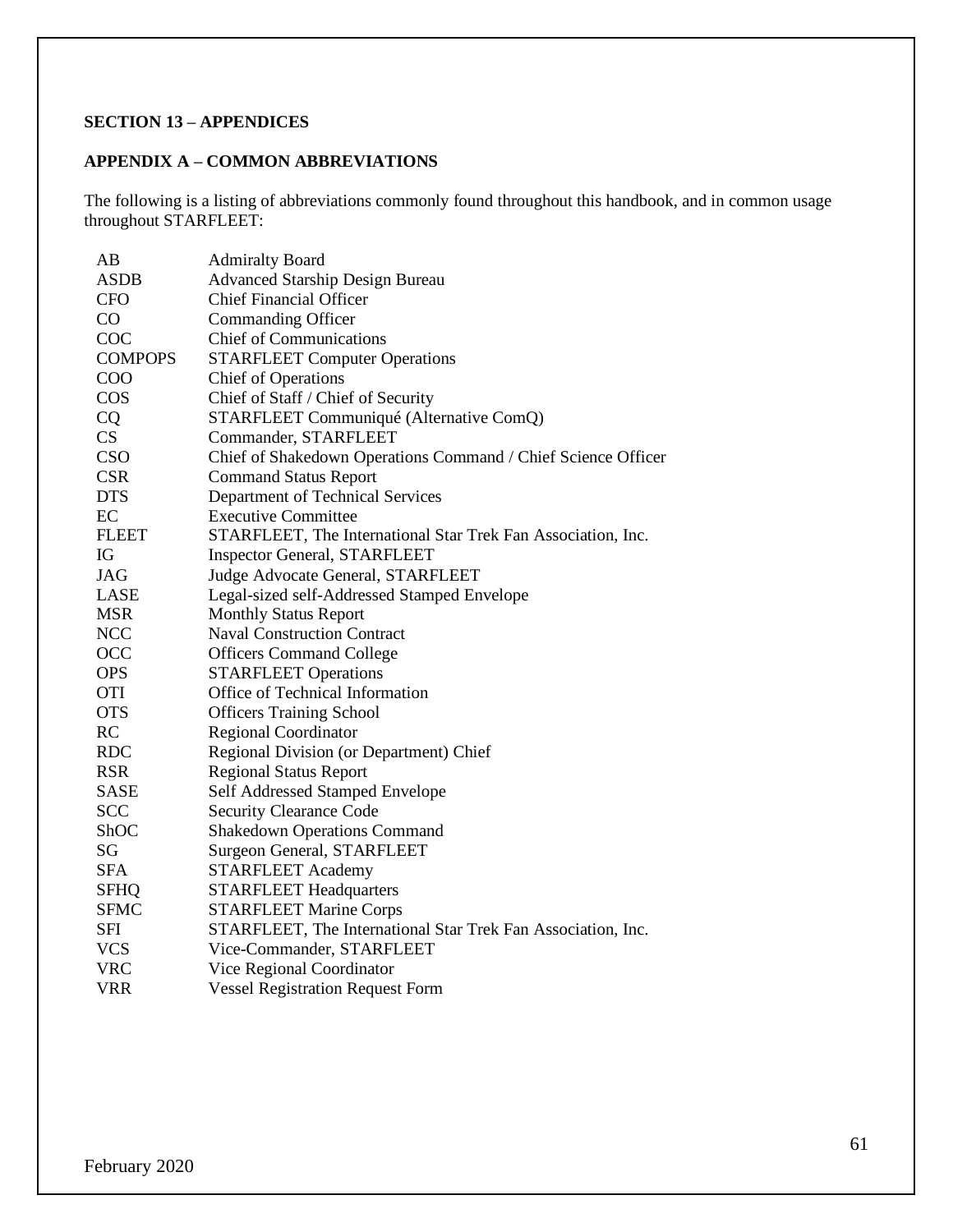# **APPENDIX B – STARFLEET REGIONAL COMPOSITION**

The following is a comprehensive listing of all currently active Regions of STARFLEET:

| Region 1:  | Kentucky, Indiana, North Carolina, Ohio, South Carolina, Tennessee, Virginia, West Virginia.                                                                                                                |
|------------|-------------------------------------------------------------------------------------------------------------------------------------------------------------------------------------------------------------|
| Region 2:  | Alabama, Florida, Georgia, Mississippi, Puerto Rico and the Caribbean lands.                                                                                                                                |
| Region 3:  | Louisiana, Texas.                                                                                                                                                                                           |
| Region 4:  | Arizona, California, Hawaii, Nevada.                                                                                                                                                                        |
| Region 5:  | Idaho, Montana, Oregon, Washington.                                                                                                                                                                         |
| Region 6:  | Iowa, Minnesota, Nebraska, North and South Dakota, Wisconsin.                                                                                                                                               |
| Region 7:  | Delaware, District of Columbia, Maryland, New Jersey, New York, Pennsylvania.                                                                                                                               |
| Region 8:  | Africa and the Middle East, including: Armenia, Azerbaijan, Egypt, Iran, Iraq, Israel, Jordan,<br>Kuwait, Oman, Saudi Arabia, Syria, Turkey, Yemen, United Arab Emirates                                    |
| Region 9:  | Continental Europe, including the old Soviet states.                                                                                                                                                        |
| Region 10: | Alaska, Western Canada: Alberta, British Columbia, Saskatchewan, the Yukon, and the<br>Northwest Territories                                                                                                |
| Region 11: | Australia, East Indies, Indonesia, New Zealand.                                                                                                                                                             |
| Region 12: | Arkansas, Illinois, Kansas, Missouri, Oklahoma.                                                                                                                                                             |
| Region 13: | Manitoba, Michigan, Ontario & Nunavut                                                                                                                                                                       |
| Region 14: | Quebec, Canadian Maritimes: New Brunswick, Newfoundland, Nova Scotia, Prince Edward<br>Island.                                                                                                              |
| Region 15: | Connecticut, Maine, Massachusetts, New Hampshire, Rhode Island, Vermont.                                                                                                                                    |
| Region 16: | Guam, Japan, Micronesia, North and South Korea, Philippines.                                                                                                                                                |
| Region 17: | Colorado, New Mexico, Utah, Wyoming. Region 18: Mexico, Central and South America.                                                                                                                          |
| Region 19: | Asia: Afghanistan, Bangladesh, Bhutan, Burma (Myanmar), China, Cambodia, India,<br>Kazakhstan, Kyrgyzstan, Mongolia, Nepal, Pakistan, Sri Lanka, Thailand, Turkmenistan,<br>Uzbekistan, Vietnam and Taiwan. |
| Region 20: | Ireland and Great Britain: England, North Ireland, Scotland, Wales.                                                                                                                                         |
|            |                                                                                                                                                                                                             |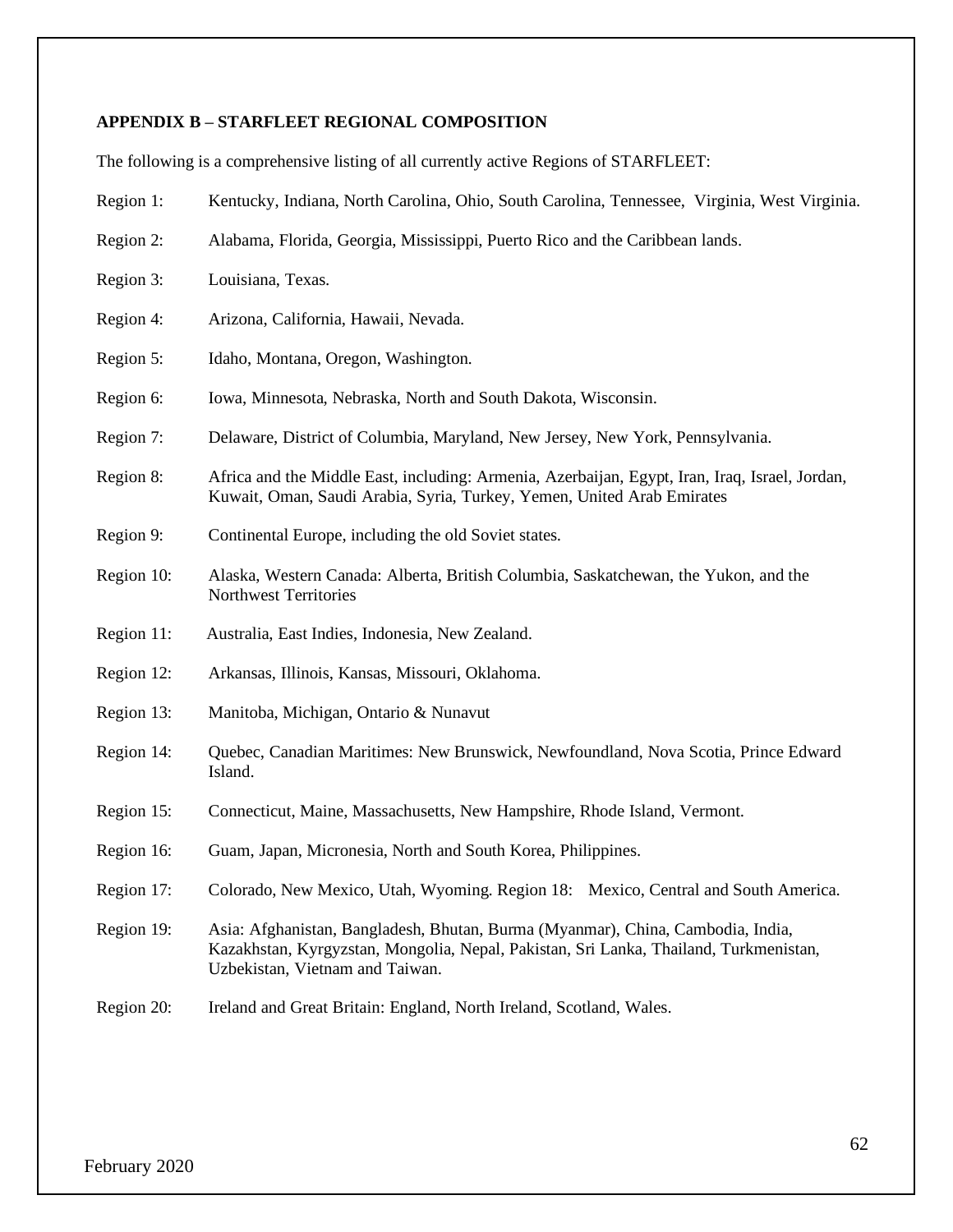## **APPENDIX C – STARFLEET RANK AND GRADE STRUCTURE**

The following is a general listing of ranks used by the Naval and Ground Forces of STARFLEET. Certain divisions may have variations on this listing. However, their ranks will conform to the Grade.

| <b>Abbreviation</b> |
|---------------------|
|                     |

### **SENIOR OFFICER RANKS**

Granted by an Order of the Executive Committee

|        | O-12 Fleet Admiral | <b>FADM</b> | No Equivalent            |            |
|--------|--------------------|-------------|--------------------------|------------|
| $O-11$ | Admiral            | ADM         | General                  | <b>GEN</b> |
| $O-10$ | Vice Admiral       | <b>VADM</b> | Lieutenant General       | <b>LGN</b> |
| $O-9$  | Rear Admiral       | <b>RADM</b> | Major General            | <b>MGN</b> |
| $O-8$  | Commodore          | <b>COMM</b> | <b>Brigadier General</b> | <b>BGN</b> |
| $O-7$  | Fleet Captain      | <b>FCPT</b> | <b>Brigadier</b>         | <b>BDR</b> |
| $O-6$  | Captain            | <b>CAPT</b> | Colonel                  | <b>COL</b> |

\* in accordance with STARFLEET Admiralty Board Order AB97-03, Regional Coordinators can promote someone to the grade of O-6 using the guidelines set forth in said document.

#### **OFFICER RANKS**

Granted at the discretion of the individual Chapters of STARFLEET

| $O-5$ | Commander                | <b>CMDR</b> | Lieutenant Colonel      | LTC -      |
|-------|--------------------------|-------------|-------------------------|------------|
| $O-4$ | Lieutenant Commander     | <b>LCDR</b> | Major                   | MAJ        |
| $O-3$ | Lieutenant               | LT          | Captain                 | <b>CPT</b> |
| $O-2$ | Lieutenant, Junior Grade | <b>LTJG</b> | <b>First Lieutenant</b> | 1L.T       |
| $O-1$ | Ensign                   | <b>ENS</b>  | Second Lieutenant       | 2LT        |

## **WARRANT OFFICER RANKS**

Granted at the discretion of the individual Chapters of STARFLEET

| W-5 No Equivalent | Chief Warrant Officer 5        | CWO <sub>5</sub> |
|-------------------|--------------------------------|------------------|
| W-4 No Equivalent | Chief Warrant Officer 4        | CWO <sub>4</sub> |
| W-3 No Equivalent | Chief Warrant Officer 3        | CWO <sub>3</sub> |
| W-2 No Equivalent | <b>Chief Warrant Officer 2</b> | CWO <sub>2</sub> |
| W-1 No Equivalent | Warrant Officer                | WO.              |
|                   |                                |                  |

## **ENLISTED RANKS**

Granted at the discretion of the individual Chapters of STARFLEET

| $E-9$ | Master Chief Petty Officer        | <b>MCPO</b>     | Sergeant Major                 | <b>SGM</b>   |
|-------|-----------------------------------|-----------------|--------------------------------|--------------|
| $E-8$ | Senior Chief Petty Officer        | <b>SCPO</b>     | <b>Master Gunnery Sergeant</b> | <b>MGSGT</b> |
| $E-7$ | <b>Chief Petty Officer</b>        | <b>CPO</b>      | <b>First Sergeant</b>          | 1SGT         |
|       |                                   |                 | <b>Master Sergeant</b>         | <b>GSGT</b>  |
| $E-6$ | <b>Petty Officer First Class</b>  | PO <sub>1</sub> | <b>Staff Sergeant</b>          | <b>SSGT</b>  |
| $E-5$ | <b>Petty Officer Second Class</b> | PO <sub>2</sub> | Sergeant                       | SGT          |
| $E-4$ | Petty Officer Third Class         | PO <sub>3</sub> | Corporal                       | <b>CPL</b>   |
| $E-3$ | Crewman                           | <b>CRM</b>      | Lance Corporal                 | <b>LCPL</b>  |
| $E-2$ | Crewman Apprentice                | <b>CRA</b>      | <b>Private First-Class</b>     | <b>PFC</b>   |
| $E-1$ | Crewman Recruit                   | <b>CRR</b>      | Private                        | <b>PVT</b>   |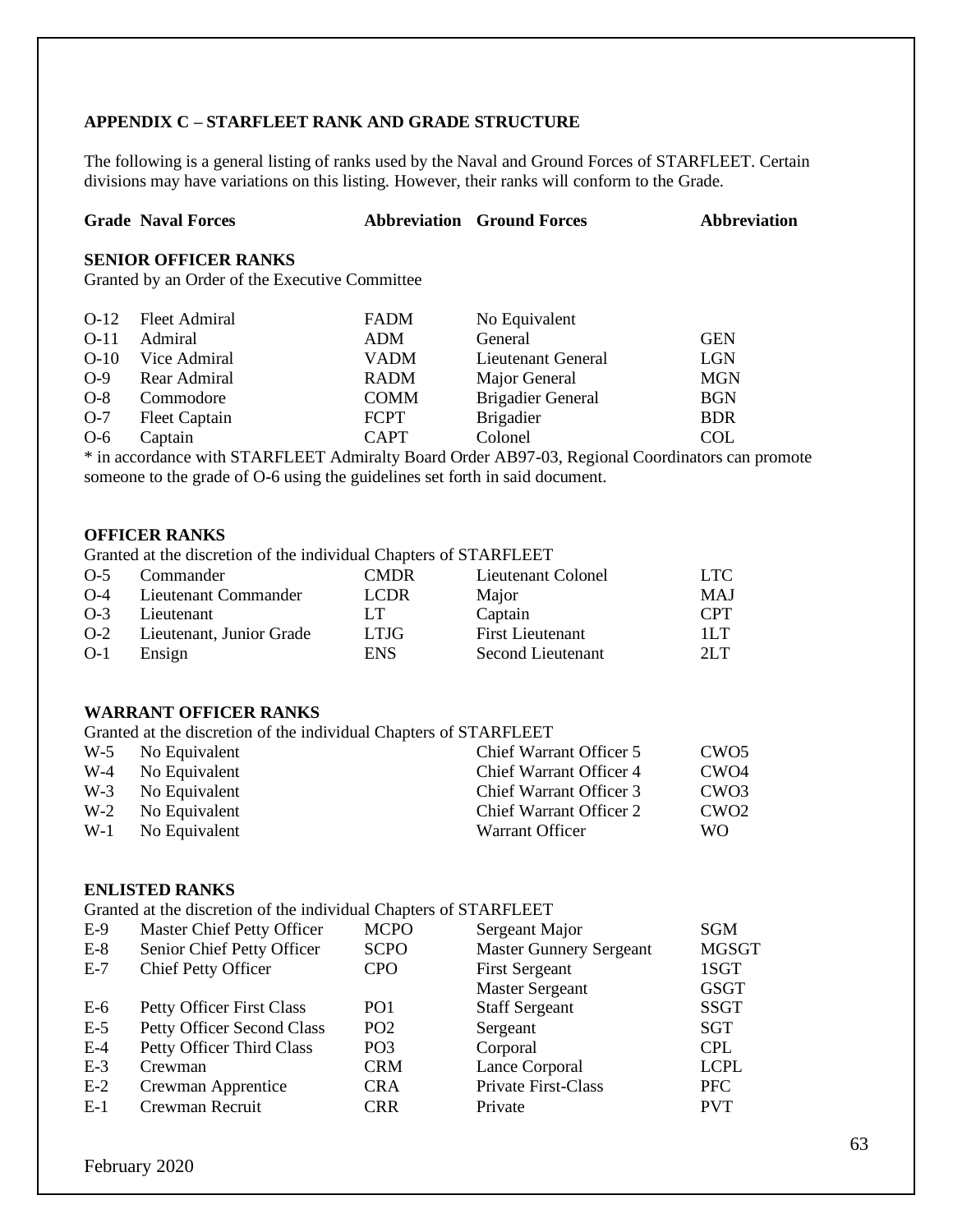Note: Enlisted ranks across various Service Branches of STARFLEET may differ in structure and makeup. The above table is meant to be a general reference point for Members and Branches alike, however the creation of other or similar rank nomenclatures within approved limits, is permissible.